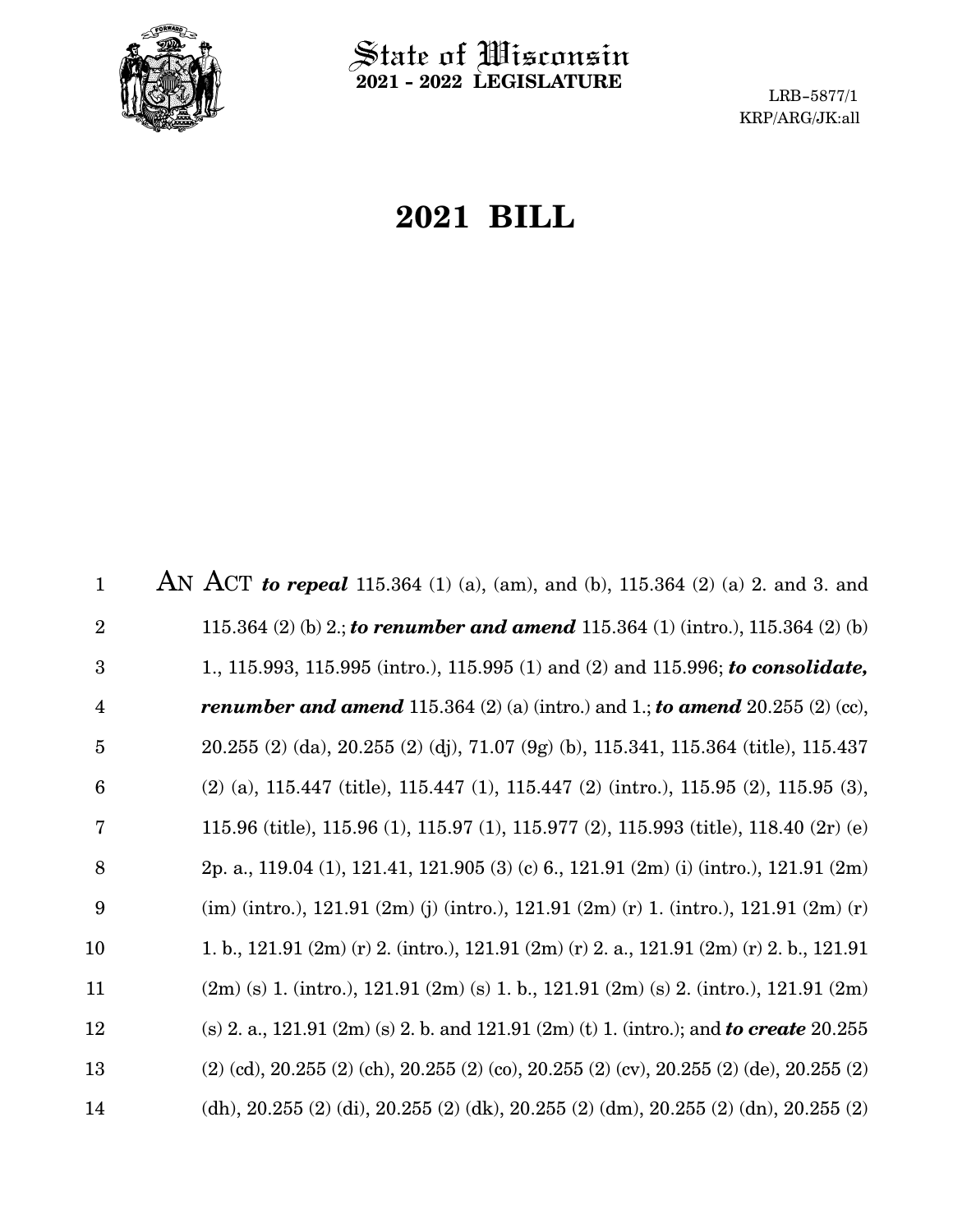| $\mathbf{1}$            | $(dv)$ , 20.835 (2) (cd), 71.07 (8p), 71.10 (4) (hd), 115.28 (66), 115.335, 115.341 (3), |
|-------------------------|------------------------------------------------------------------------------------------|
| $\overline{2}$          | 115.342, 115.3635, 115.442, 115.447 (2m), 115.449, 115.453, 115.456, 115.457,            |
| 3                       | 115.958, 115.97 (6), 115.993 (2), 115.993 (3), 115.995 (1m) (a) (intro.), 115.995        |
| $\overline{\mathbf{4}}$ | $(1m)$ (b), 115.995 (2m), 115.995 (3), 115.996 (3), 121.42, 121.905 (3) (c) 9. and       |
| $\overline{5}$          | 121.91 $(2m)$ (k) and (L) of the statutes; <b>relating to:</b> the additional child and  |
| $6\phantom{1}6$         | dependent care tax credit, a rebate for individual residents, and a family               |
| $\overline{7}$          | caregiver tax credit; various changes to statutes related to elementary and              |
| 8                       | secondary education in this state; increasing funding for the University of              |
| 9                       | Wisconsin System, technical college system, special education, general                   |
| 10                      | equalization aids, and per pupil aid; granting rule-making authority; and                |
| 11                      | making an appropriation.                                                                 |

#### *Analysis by the Legislative Reference Bureau*

This bill makes various changes to laws related to general school aids and various categorical aid programs; provides additional funding for general school aids and various categorical aid programs and for higher education; and makes changes to, and creates additional, programs administered by the Department of Public Instruction. The bill also creates a family caregiver individual income tax credit, increases the amount of the additional child and dependent care tax credit, and provides a tax rebate to all residents of this state.

#### *Revenue limit adjustment*

Current law generally limits the total amount of revenue per pupil that a school district may receive from general school aids and property taxes in a school year to the amount of revenue allowed per pupil in the previous school year plus a per pupil adjustment, if any, as provided by law. In the 2020-21 school year, the per pupil adjustment was a \$179 increase. Under current law, there is no per pupil adjustment in the 2021-22 school year and thereafter.

For purposes of calculating school district revenue limits, the bill provides a per pupil increase of \$200 for the 2022-23 school year. Under the bill, there is no per pupil adjustment in the 2023-24 school year and thereafter.

#### *Additional funding for education*

The bill provides additional funding in the amount of \$111,000,000 for the University of Wisconsin System in fiscal year 2022-23 under its general program operations appropriation; additional funding in the amount of \$28,000,000 for state aid to technical colleges in fiscal year 2022-23; additional funding in the amount of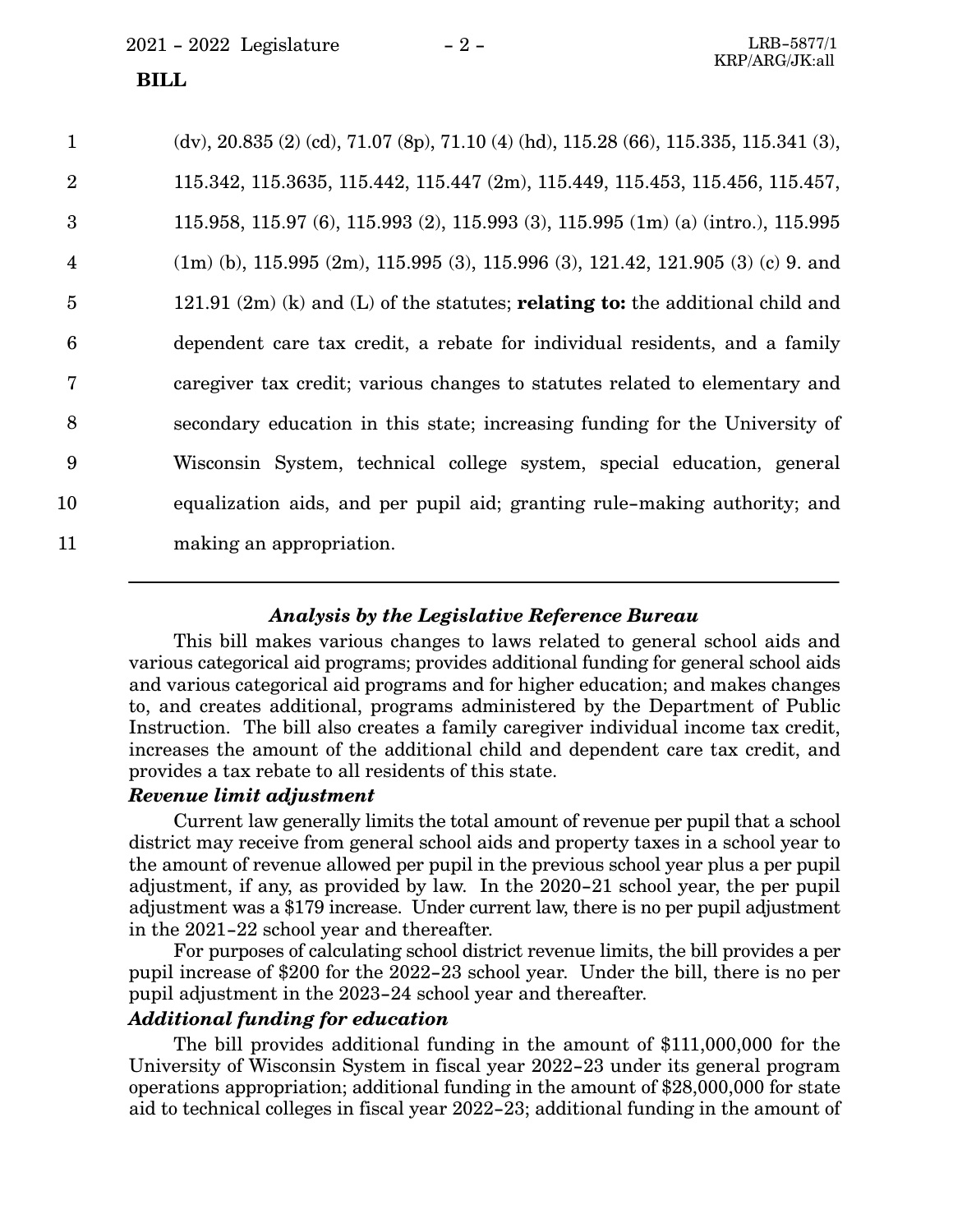\$172,643,000 in fiscal year 2022-23 for special education aid DPI pays to school districts, independent charter schools, cooperative educational service agencies, and county children with disabilities education boards; and additional funding in the amount of \$188,000,000 in fiscal year 2022-23 for general equalization aids for school districts.

The bill also increases the per pupil amount for per pupil aid paid to school districts to \$870 beginning in the 2022-23 school year. Under current law, the per pupil amount for per pupil aid is \$742. Per pupil aid is funded from a sum sufficient appropriation. The amount of per pupil aid paid to a school district is calculated using a three-year average of the number of pupils enrolled in the school district and a per pupil amount set by law.

#### *Summer school grants to urban school districts*

Under current law, DPI must award a grant to a first class city school district (currently, only Milwaukee Public Schools) for the purpose of developing, redesigning, or implementing a summer school program. The bill expands the summer school grant program to include additional urban school districts. Under the bill, an urban school district is a school district that, in the previous school year, had a membership of at least 18,000 pupils. The bill also requires DPI to annually allocate \$2,000,000 to MPS and to allocate the remaining amount appropriated equally to the other urban school districts.

#### *Grants to support principals in urban school districts*

Under the bill, DPI must annually award a grant to a nonprofit organization or an urban school district for the purpose of providing training, coaching, and professional support to principals who work in urban school districts. The bill defines an urban school district as a school district that, in the previous school year, had a membership of at least 18,000 pupils.

#### *Community engagement grants to urban school districts*

The bill creates a community engagement grant program for urban school districts. Under the bill, DPI must award grants to urban school districts for the purpose of supporting projects that include collaboration with a nonprofit corporation, a cooperative educational service agency, a University of Wisconsin System institution, a technical college district board, or a local unit of government and that are intended to improve academic achievement, the well-being of pupils and their families, or relationships between pupils, school staff, and the community. Under the bill, an "urban school district" is a school district that, in the previous school year, had a membership of at least 18,000 pupils.

#### *Grants for early childhood education programs in urban school districts*

The bill creates an annual grant program under which DPI must award grants to urban school districts to develop, implement, and administer new or expanded early childhood education programs to enhance learning opportunities for young children residing in the urban school district and to prepare those children for entry into the elementary grades. Under the grant program, DPI must, with certain exceptions, award grants in the amount of \$1,000 per eligible child who attends an urban school district's early childhood education program in the current school year.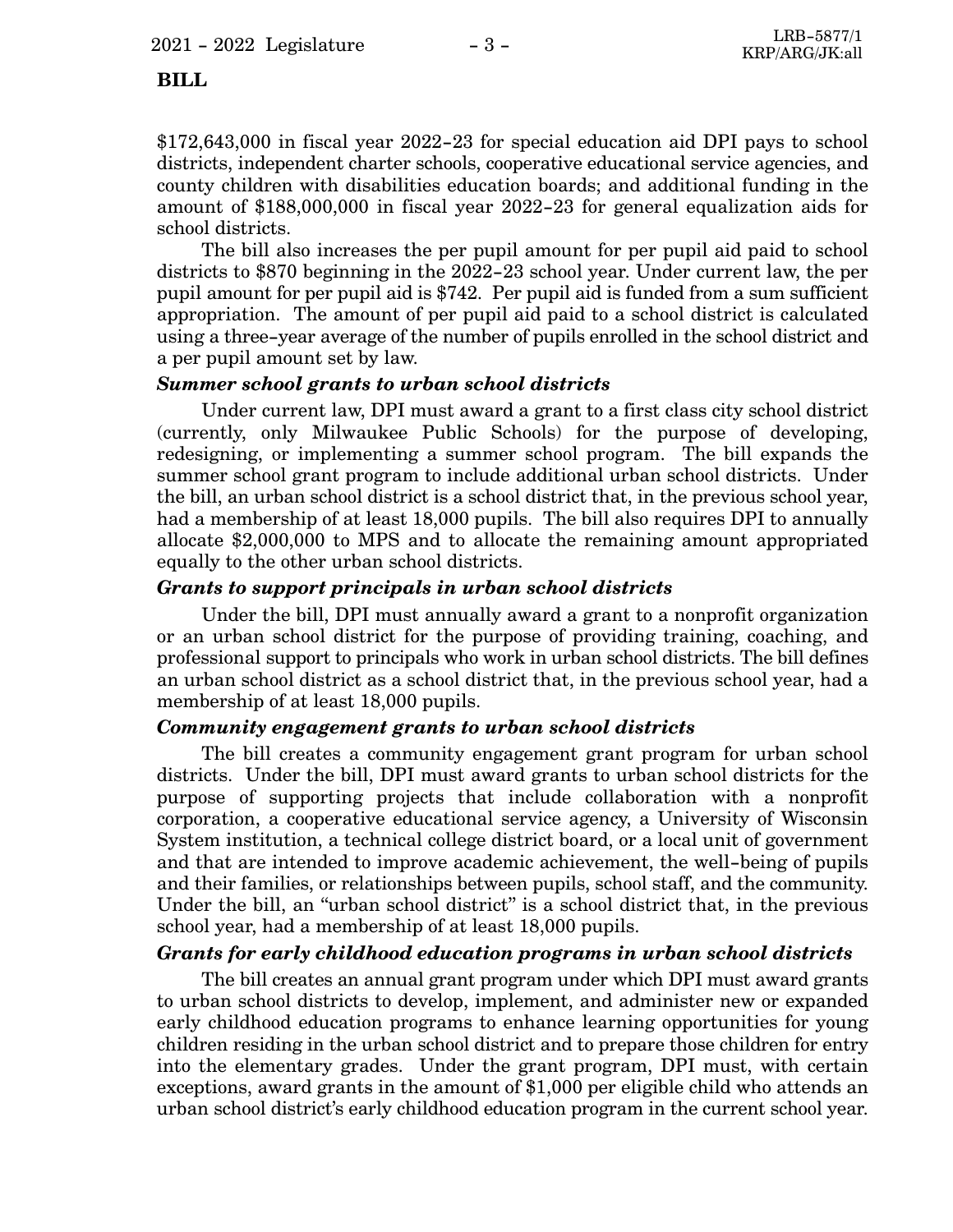An "eligible child" is a child who resides in the urban school district and who is 1) three years old on or before September 1 in the relevant school year, or 2) less than three years old but eligible to attend the early childhood education program under the urban school district's early admission standards. An "urban school district" is a school district that, in the previous school year, had a membership of at least 18,000 pupils.

#### *Water bottle filling stations.*

The bill requires DPI to award grants to school districts to purchase water bottle filling stations that provide filtered drinking water.

#### *Driver education aid*

The bill creates a new aid program for school boards, independent charter schools, and cooperative educational service agencies that offer a driver education program to pupils who meet the income eligibility standard for a free or reduced-price lunch in the federal school lunch program. To be eligible for this aid, a school board, independent charter school, or CESA must demonstrate to DPI that it reduced program participation fees for eligible pupils. Under the bill, DPI pays the school board, operator of the independent charter school, or CESA an amount equal to the number of eligible pupils who completed the driver education program in the previous school year multiplied by the lesser of \$200 or the amount by which it reduced its program participation fees.

#### *School breakfast program*

The bill expands eligibility for reimbursement under the school breakfast program to include operators of independent charter schools, the director of the Wisconsin Educational Services Program for the Deaf and Hard of Hearing, the director of the Wisconsin Center for the Blind and Visually Impaired, and operators of residential care centers for children and youth. The bill also prohibits DPI from making reimbursements under the school breakfast program for breakfasts served in the prior school year if the school ceased operations during the prior school year. This prohibition does not apply to reimbursements to a school district.

#### *Supplemental nutrition aid*

The bill creates a categorical aid to reimburse educational agencies for the difference between the federal reimbursement rate for a free school meal and a reduced-price school meal provided that the educational agency does not charge pupils for a reduced-price meal. The bill defines a "school meal" as a school lunch or snack under the federal school lunch program and a breakfast under the federal school breakfast program and an "educational agency" as a school board, an operator of an independent charter school, the director of the Wisconsin Educational Services Program for the Deaf and Hard of Hearing, the director of the Wisconsin Center for the Blind and Visually Impaired, an operator of residential care centers for children and youth, a tribal school, or a private school.

### *Limited-English proficient pupils; categorical aid*

The bill changes the way that state categorical aid for educating limited-English proficient pupils (LEP) is allocated.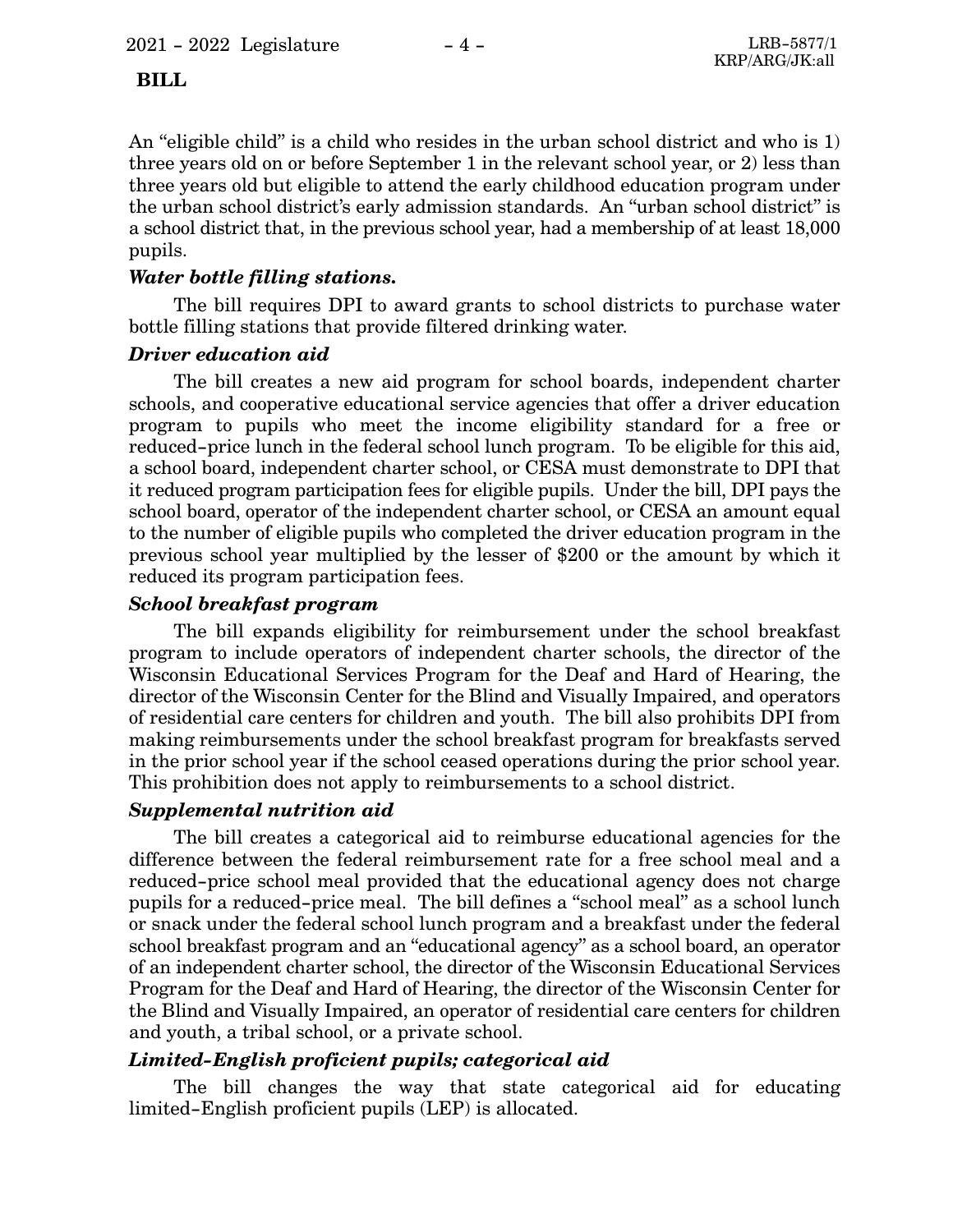Under current law, a school board is required to provide a bilingual-bicultural education program to LEP pupils who attend a school in the school district if the school meets any of the following thresholds:

1. Within a language group, 10 or more LEP pupils are enrolled in kindergarten to grade three.

2. Within a language group, 20 or more LEP pupils are enrolled in grades four to eight.

3. Within a language group, 20 or more LEP pupils are enrolled in grades nine to twelve.

All school boards are required to educate all LEP pupils, but only school boards that are required to provide bilingual-bicultural education programs are eligible under current law for categorical aid targeted toward educating LEP pupils.

Under current law, in each school year, DPI distributes \$250,000 among eligible school districts whose enrollments in the previous school year were at least 15 percent LEP pupils, and DPI distributes the amount remaining in the appropriation account to eligible school districts on the basis of the school districts' expenditures on the required bilingual-bicultural education programs during the prior school year.

The bill expands eligibility for categorical aid to independent charter schools and eliminates the limitation that only school boards that are required to provide bilingual-bicultural education programs are eligible for categorical aid. Under the bill, beginning in the 2022-23 school year, a school board that had at least one LEP pupil enrolled in the school district in the prior school year, and the operator of an independent charter school that had at least one LEP pupil attending the charter school in the prior school year, receives \$10,000. In addition, if the school board or operator had more than 20 LEP pupils, the school board or operator receives an additional \$500 per LEP pupil above 20.

The bill also provides a temporary hold harmless provision for a school board that would receive less categorical aid under the new funding scheme:

1. In the 2022-23 school year, a school board receives the greater of: a) the amount to which the school board is entitled under the new funding scheme; or b) an amount equal to the amount of categorical aid the school board received in the 2021-22 school year.

2. In the 2023-24 school year, a school board receives the amount to which the school board is entitled under the new funding scheme. In addition, if that amount is less than the amount the school board received in the 2021-22 school year, the school board also receives an amount equal to 50 percent of the difference between the amount to which the school board is entitled under the new funding scheme and the amount the school board received in the 2021-22 school year.

If, in any fiscal year, there are insufficient funds to provide the total categorical aid amount, DPI must prorate the payments.

#### *Computer science licensure grant program*

Beginning in the 2022-23 school year, the bill requires DPI to award grants to school districts to assist licensed school district employees in obtaining additional licensure that authorizes the employee to teach computer science in public schools.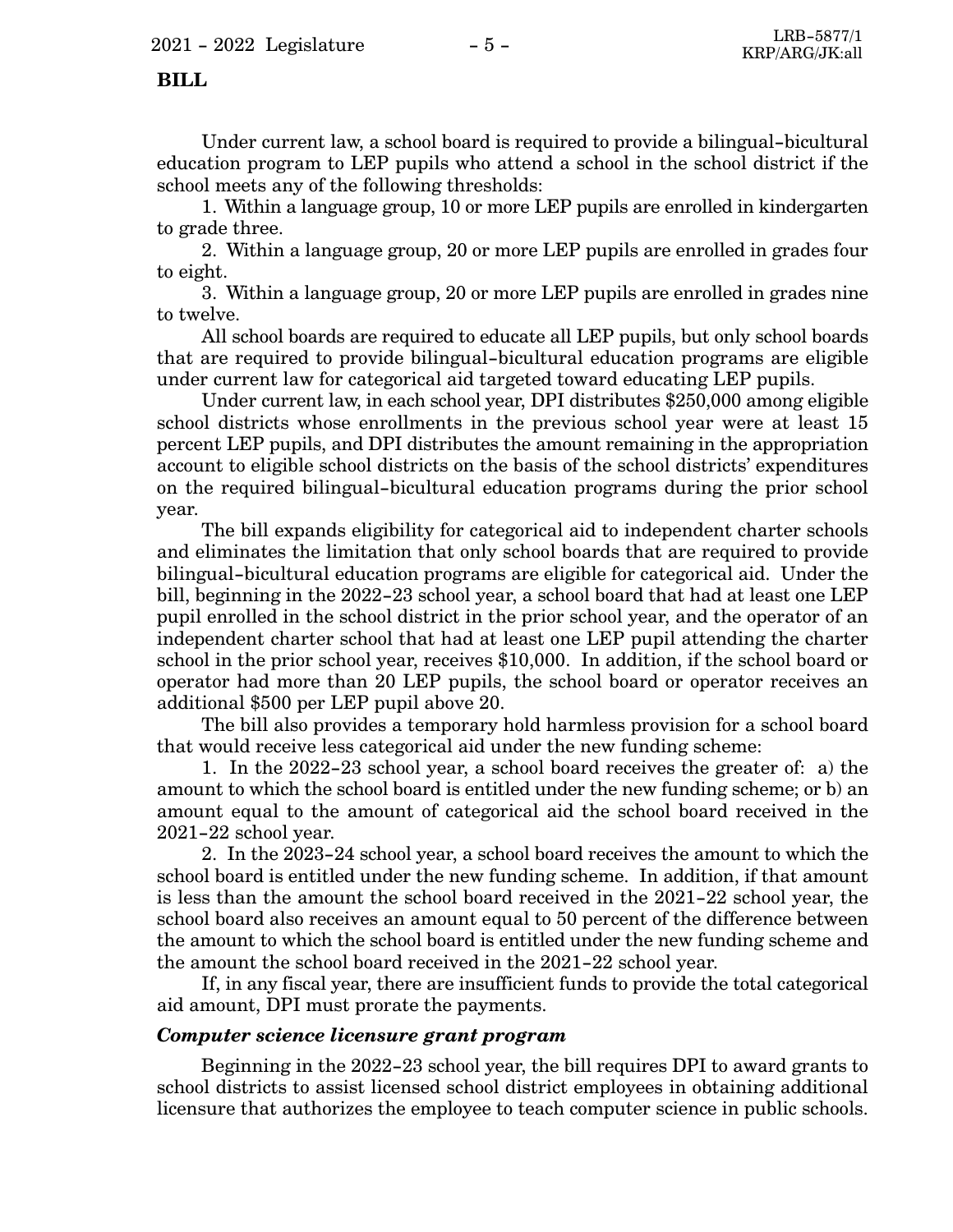For purposes of awarding these grants, the bill requires DPI to prioritize school districts if 50 percent of the school district's membership is low income or 40 percent of the school district's membership identify as a minority.

#### *Capacity-building grants to increase licensure of bilingual teachers and English as a second language teachers*

The bill creates a grant program under which DPI may award grants, in amounts determined by DPI, to school districts and independent charter schools to provide support and financial assistance to their staff and teachers in obtaining licensure or certification as bilingual teachers and teachers of English as a second language.

#### *School mental health and pupil wellness; categorical aid*

The bill changes the types of expenditures that are eligible for reimbursement under the state categorical aid program related to pupil mental health.

Under current law, DPI must make payments to school districts, independent charter schools, and private schools participating in parental choice programs (local education agency) that increased the amount they spent to employ, hire, or retain social workers. Under current law, DPI first pays each eligible local education agency 50 percent of the amount by which the eligible local education agency increased its expenditures for social workers in the preceding school year over the amount it expended in the school year immediately preceding the preceding school year. If, after making those payments, there is money remaining in the appropriation account for that aid program, DPI makes additional payments to eligible local education agencies. The amount of those additional payments is determined based on the amount remaining in the appropriation account and the amount spent by eligible local education agencies to employ, hire, and retain social workers during the previous school year.

The bill expands eligibility for the payments under the aid program to include spending on school counselors, school social workers, school psychologists, and school nurses (pupil services professionals). The bill also eliminates the two tier reimbursement structure of the aid program and eliminates the requirement that a local education agency is eligible for the aid only if the local education agency increased its spending. Under the bill, any local education agency that made expenditures to employ, hire, or retain pupil services professionals during the previous school year is eligible for reimbursement under the aid program.

#### *Out-of-school time program grants*

The bill creates a grant program under which DPI must award grants to school boards and organizations to support high-quality after-school programs and other out-of-school time programs that provide services to school-age children. DPI must award grants in amounts of not less than \$80,000 and not more than \$145,000 per school year, and each grant may continue up to five school years. In each school year, DPI must award not less than 30 percent of all grant moneys to out-of-school time programs that serve pupils in the elementary grades.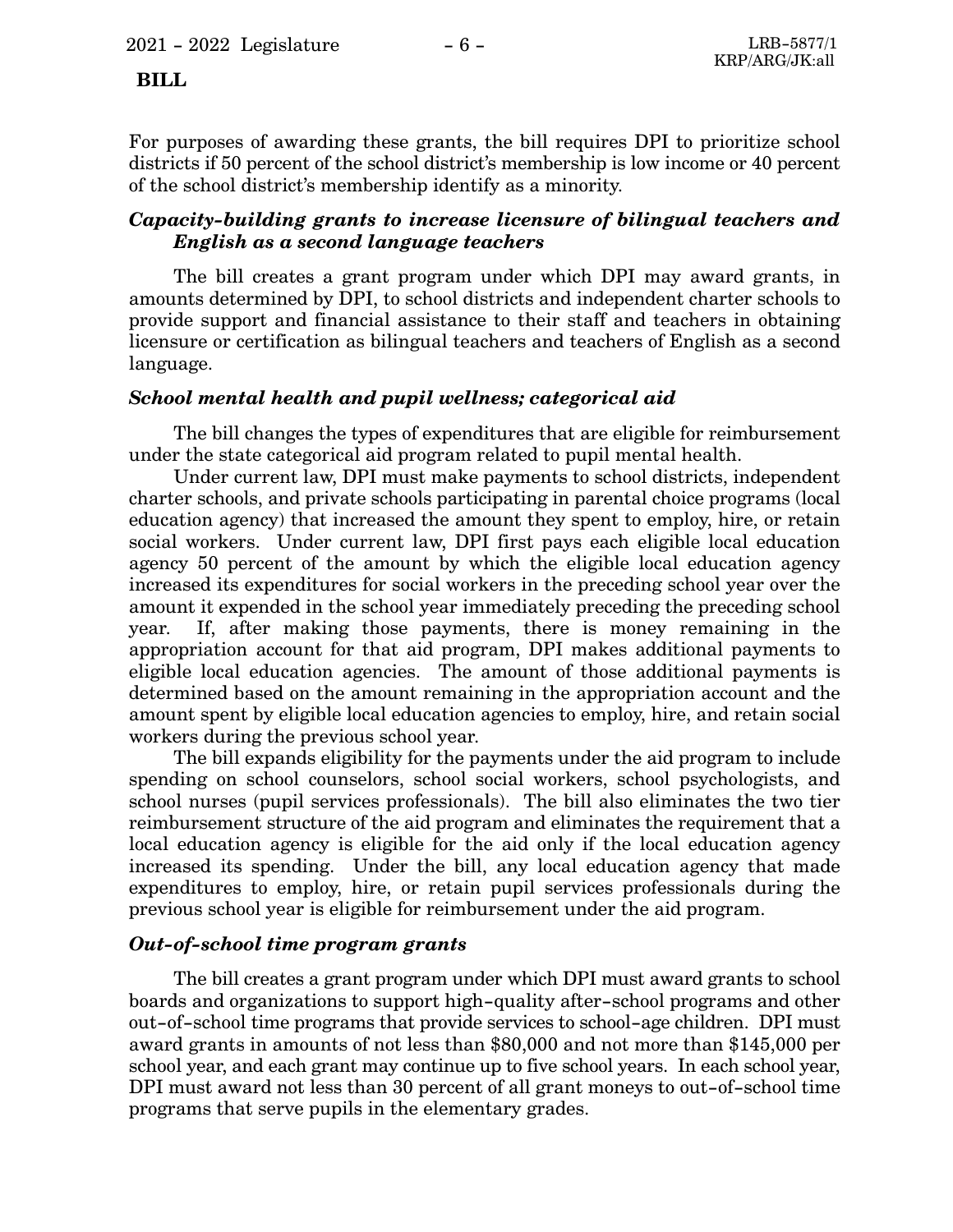#### *Grants for lead testing and remediation in schools*

The bill creates a grant program under which DPI must award grants on a competitive basis to school boards and independent charter schools for lead testing and remediation in school buildings and on school grounds. Grant recipients must use grant moneys for costs associated with testing drinking water for the presence of lead, providing safe drinking water to affected school buildings during remediation, and, if necessary, replacing lead pipe water service lines to affected school buildings.

#### *Aid for reading services professionals*

The bill requires DPI to make payments to school districts, independent charter schools, and private schools participating in parental choice programs to reimburse the expenditures made in the preceding school year to employ, hire, or retain reading teachers and reading specialists. If, in any fiscal year, there are insufficient funds to provide the total categorical aid amount, DPI must prorate the payments.

#### *Tax rebate*

This bill provides a onetime rebate to full-year residents and part-year residents of this state. The rebate is equal to \$150, multiplied by the number of personal exemptions claimed on the resident's Wisconsin individual income tax return. If a resident files a Wisconsin tax return for 2021, the Department of Revenue will issue a rebate to that resident without the resident having to take any further action. If a resident does not file a Wisconsin tax return for 2021 on or before the due date, because he or she is filing for an extension or because he or she is not required to file a return, he or she may file a claim for the rebate with DOR by using a portal on DOR's Internet site. For a resident who does not file a tax return for 2021, the rebate is equal to \$150, multiplied by the number of personal exemptions that the resident could have claimed on his or her Wisconsin individual income tax return. Under the bill, DOR certifies to the Department of Administration the amount of the rebate for each eligible resident and DOA makes the payments beginning on July 15, 2022.

#### *Family caregiver tax credit*

The bill creates an income tax credit for individuals who pay for items that directly relate to the care or support of a family member who requires assistance with one or more daily living activities and is over the age of 18. The credit equals 50 percent of the expenses, limited to a maximum annual credit per family member of \$500, or \$250 for married spouses filing separately. If more than one individual may claim the credit based on the same family member, the maximum annual credit amount is apportioned among the individuals based on expenses paid. For married couples filing jointly, the credit phases out between federal adjusted gross income (AGI) of \$150,000 and \$170,000, and no credit may be claimed if federal AGI exceeds \$170,000. For all other taxpayers, the phase out range is between federal AGI of \$75,000 and \$85,000, and no credit may be claimed if federal AGI exceeds \$85,000. Under the bill, expenses that qualify for the credit include amounts spent on improving the claimant's primary residence to assist the family member, purchasing equipment to help the family member with daily living activities, and obtaining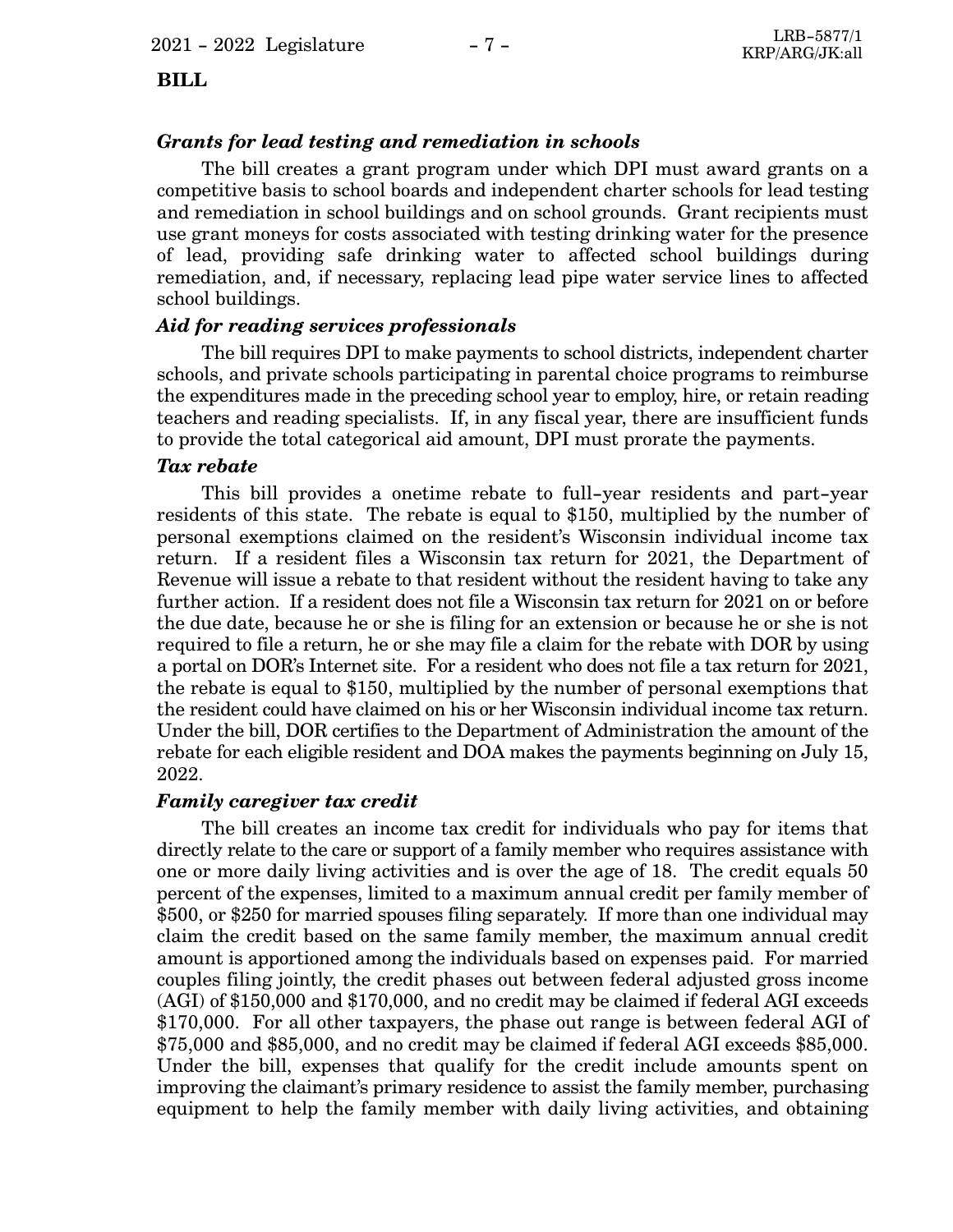other goods or services to help care for the family member. Expenses that do not qualify for the credit include general food, clothing, transportation, and household repair costs, as well as amounts that are reimbursed by insurance or other means. The credit is nonrefundable, which means it may be claimed only up to the amount of the claimant's tax liability.

#### *Additional child and dependent care tax credit*

Under current law, an individual who is eligible for and claims the federal child and dependent care income tax credit may claim 50 percent of the same amount as a nonrefundable credit on his or her Wisconsin income tax return. The Wisconsin credit may not be claimed by a part-year resident or nonresident of this state. Under the bill, an individual who is eligible for and claims the federal child and dependent care income tax credit may claim 100 percent of the same amount as a nonrefundable credit on his or her Wisconsin income tax return.

For further information see the state and local fiscal estimate, which will be printed as an appendix to this bill.

#### *The people of the state of Wisconsin, represented in senate and assembly, do enact as follows:*

| $\mathbf{1}$    |        | <b>SECTION 1.</b> 20.005 (3) (schedule) of the statutes: at the appropriate place, insert |            |              |         |            |
|-----------------|--------|-------------------------------------------------------------------------------------------|------------|--------------|---------|------------|
| $\overline{2}$  |        | the following amounts for the purposes indicated:                                         |            |              |         |            |
|                 |        |                                                                                           |            |              | 2021-22 | 2022-23    |
| 3               | 20.255 | Public instruction, department of                                                         |            |              |         |            |
| 4               | (2)    | AIDS FOR LOCAL EDUCATIONAL PROGRAMMING                                                    |            |              |         |            |
| 5               | (cd)   | Water filtration grants                                                                   | <b>GPR</b> | A            | $-0-$   | 250,000    |
| $6\phantom{1}6$ | (ch)   | Capacity-building grants for                                                              |            |              |         |            |
| 7               |        | licensed educators                                                                        | <b>GPR</b> | $\mathbf{A}$ | $-0-$   | 750,000    |
| 8               | (cv)   | Driver education aid                                                                      | <b>GPR</b> | A            | $-0-$   | 3,000,000  |
| 9               | (de)   | Aid for reading services profes-                                                          |            |              |         |            |
| 10              |        | sionals                                                                                   | <b>GPR</b> | A            | $-0-$   | 20,000,000 |
| 11              | (dh)   | Community engagement grants;                                                              |            |              |         |            |
| 12              |        | urban school districts                                                                    | <b>GPR</b> | A            | $-0-$   | 1,000,000  |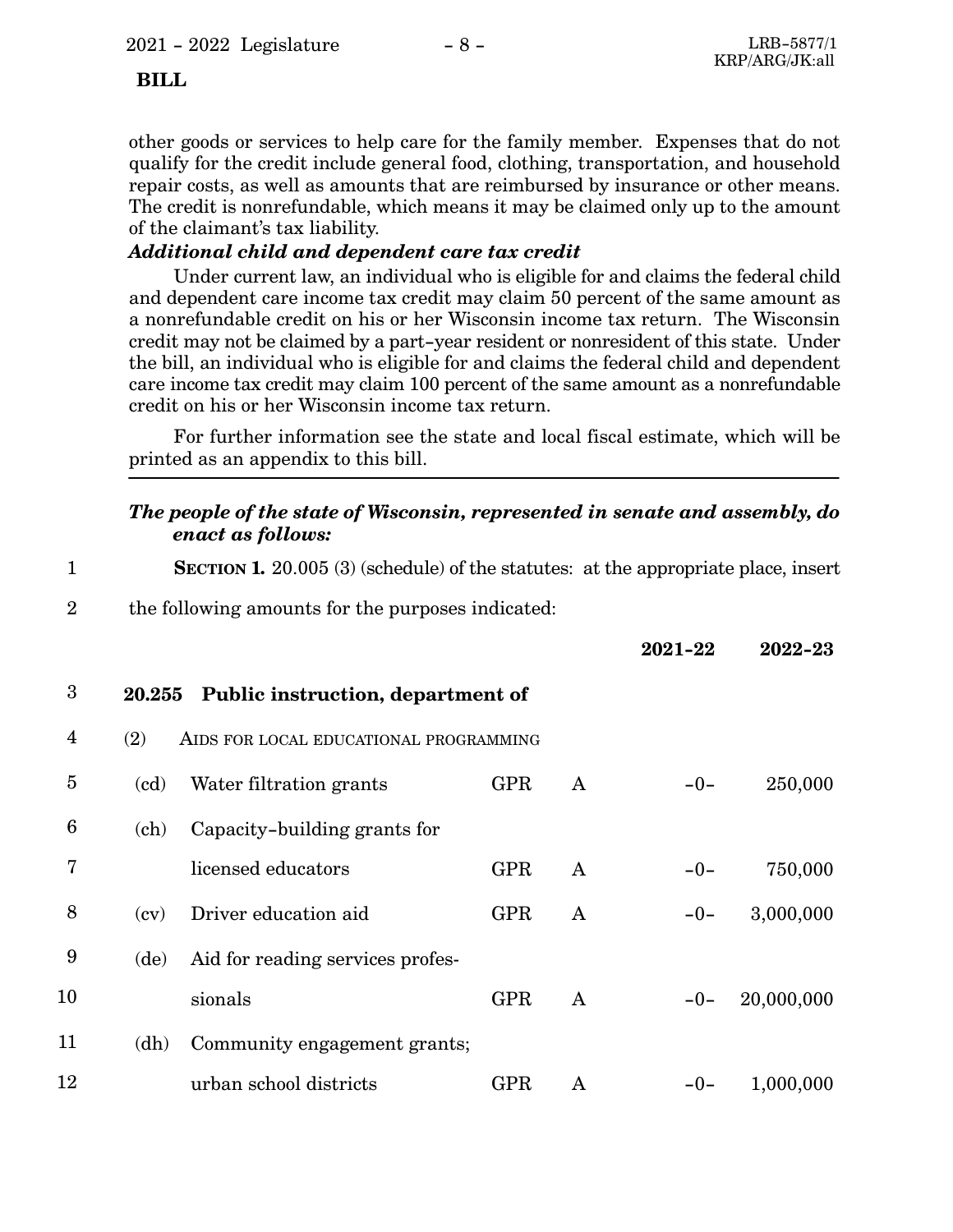|                | $2021 - 2022$ Legislature<br><b>BILL</b>                                               | $-9-$ |            |              |         | LRB-5877/1<br>KRP/ARG/JK:all<br><b>SECTION 1</b> |
|----------------|----------------------------------------------------------------------------------------|-------|------------|--------------|---------|--------------------------------------------------|
|                |                                                                                        |       |            |              | 2021-22 |                                                  |
|                |                                                                                        |       |            |              |         | 2022-23                                          |
| $\mathbf{1}$   | $\text{(di)}$<br>Principal training and support;                                       |       |            |              |         |                                                  |
| $\overline{2}$ | urban school districts                                                                 |       | <b>GPR</b> | $\mathbf{A}$ | $-0-$   | 250,000                                          |
| 3              | Out-of-school time programs;<br>(dk)                                                   |       |            |              |         |                                                  |
| $\overline{4}$ | grants                                                                                 |       | <b>GPR</b> | $\mathbf C$  | $-0-$   | 20,000,000                                       |
| $\overline{5}$ | Early childhood education<br>(dm)                                                      |       |            |              |         |                                                  |
| 6              | grants; urban school districts                                                         |       | <b>GPR</b> | $\mathbf{A}$ | $-0-$   | 5,000,000                                        |
| 7              | Computer science licensure;<br>(dn)                                                    |       |            |              |         |                                                  |
| 8              | grants                                                                                 |       | <b>GPR</b> | $\mathbf{A}$ | $-0-$   | 750,000                                          |
| 9              | Lead testing and remediation;<br>(dv)                                                  |       |            |              |         |                                                  |
| 10             | grants                                                                                 |       | <b>GPR</b> | $\mathbf C$  | $-0-$   | 20,000,000                                       |
| 11             | <b>SECTION 2.</b> 20.255 (2) (cc) of the statutes is amended to read:                  |       |            |              |         |                                                  |
| 12             | 20.255 (2) (cc) Bilingual-bicultural education aids English learner categorical        |       |            |              |         |                                                  |
| 13             | aid. The amounts in the schedule for bilingual-bicultural education programs aid       |       |            |              |         |                                                  |
| 14             | under subch. VII of ch. 115 s. 115.995.                                                |       |            |              |         |                                                  |
| 15             | SECTION 3. $20.255$ (2) (cd) of the statutes is created to read:                       |       |            |              |         |                                                  |
| 16             | 20.255 (2) (cd) Water filtration grants. The amounts in the schedule for grants        |       |            |              |         |                                                  |
| 17             | to school districts under s. 115.335.                                                  |       |            |              |         |                                                  |
| 18             | <b>SECTION 4.</b> 20.255 $(2)$ (ch) of the statutes is created to read:                |       |            |              |         |                                                  |
| 19             | 20.255 (2) (ch) Capacity-building grants for licensed educators. The amounts           |       |            |              |         |                                                  |
| 20             | in the schedule for grants to increase licensure of bilingual teachers and teachers of |       |            |              |         |                                                  |
| 21             | English as a 2nd language under s. 115.958.                                            |       |            |              |         |                                                  |
| 22             | <b>SECTION 5.</b> 20.255 $(2)$ (co) of the statutes is created to read:                |       |            |              |         |                                                  |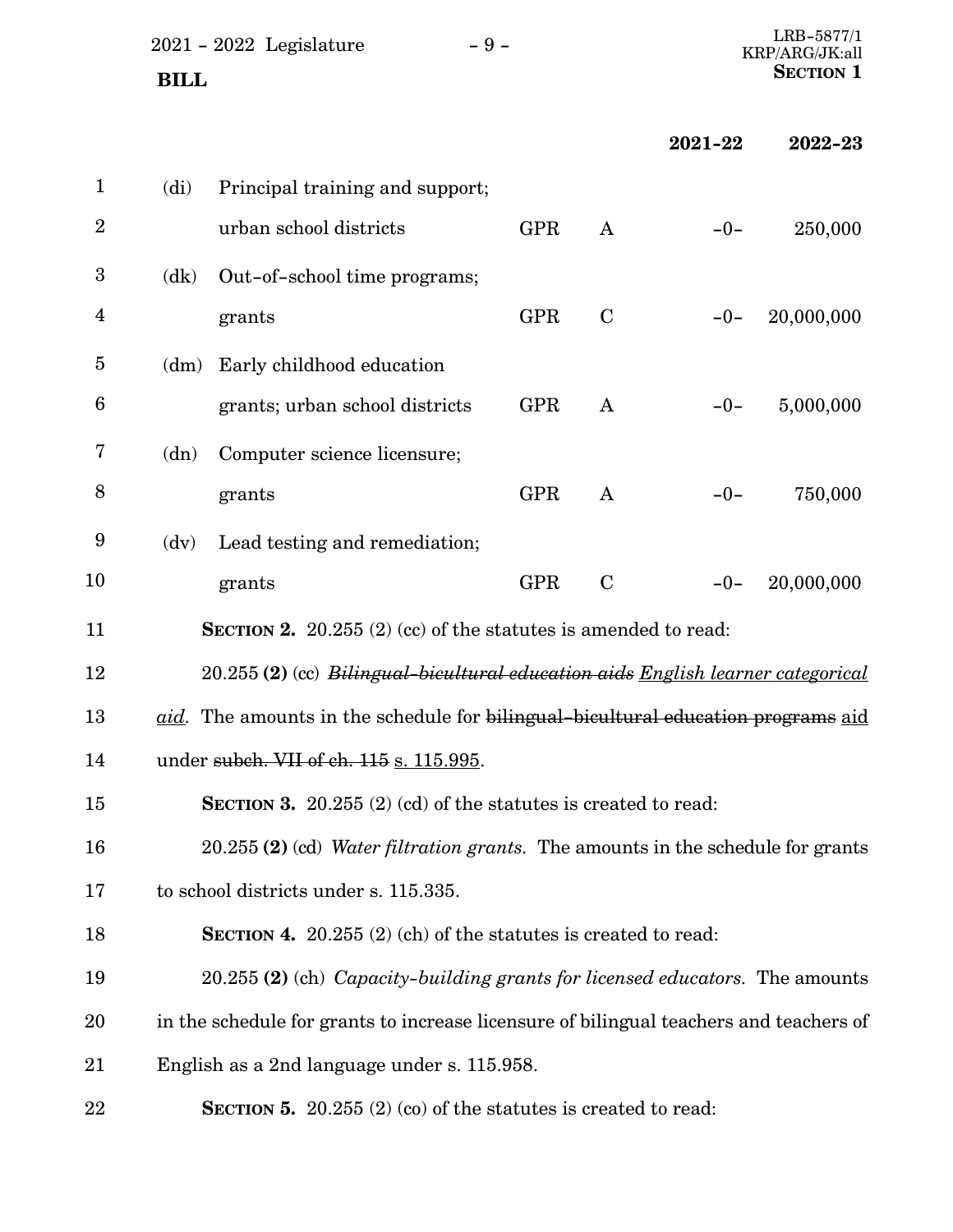| $\mathbf{1}$            | 20.255 (2) (co) Supplemental nutrition aid. A sum sufficient for payments                    |
|-------------------------|----------------------------------------------------------------------------------------------|
| $\boldsymbol{2}$        | under s. 115.342.                                                                            |
| $\boldsymbol{3}$        | <b>SECTION 6.</b> 20.255 (2) (cv) of the statutes is created to read:                        |
| $\overline{\mathbf{4}}$ | 20.255 (2) (cv) Driver education aid. The amounts in the schedule for driver                 |
| $\overline{5}$          | education aid under s. 121.42.                                                               |
| $6\phantom{1}6$         | <b>SECTION 7.</b> 20.255 (2) (da) of the statures is amended to read:                        |
| 7                       | 20.255 (2) (da) Aid for school mental Mental health programs and pupil                       |
| $\, 8$                  | <i>wellness aid.</i> The amounts in the schedule for aid to school districts and independent |
| 9                       | charter schools employ, hire, and retain pupil services professionals under s. 115.364.      |
| 10                      | <b>SECTION 8.</b> 20.255 (2) (de) of the statutes is created to read:                        |
| 11                      | 20.255 (2) (de) Aid for reading services professionals. The amounts in the                   |
| 12                      | schedule for aid under s. 115.3635.                                                          |
| 13                      | <b>SECTION 9.</b> 20.255 (2) (dh) of the statures is created to read:                        |
| 14                      | 20.255 (2) (dh) Community engagement grants; urban school districts. The                     |
| 15                      | amounts in the schedule for community engagement grants under s. 115.457.                    |
| 16                      | <b>SECTION 10.</b> 20.255 $(2)$ (di) of the statutes is created to read:                     |
| 17                      | 20.255 (2) (di) Principal training and support; urban school districts. The                  |
| 18                      | amounts in the schedule for grants under s. 115.28 (66).                                     |
| 19                      | <b>SECTION 11.</b> 20.255 (2) (dj) of the statures is amended to read:                       |
| 20                      | 20.255 (2) (dj) Summer school programs; grants; urban school districts. The                  |
| 21                      | amounts in the schedule for grants to school boards districts for summer school grant        |
| 22                      | programs under s. 115.447.                                                                   |
| 23                      | <b>SECTION 12.</b> 20.255 $(2)$ (dk) of the statutes is created to read:                     |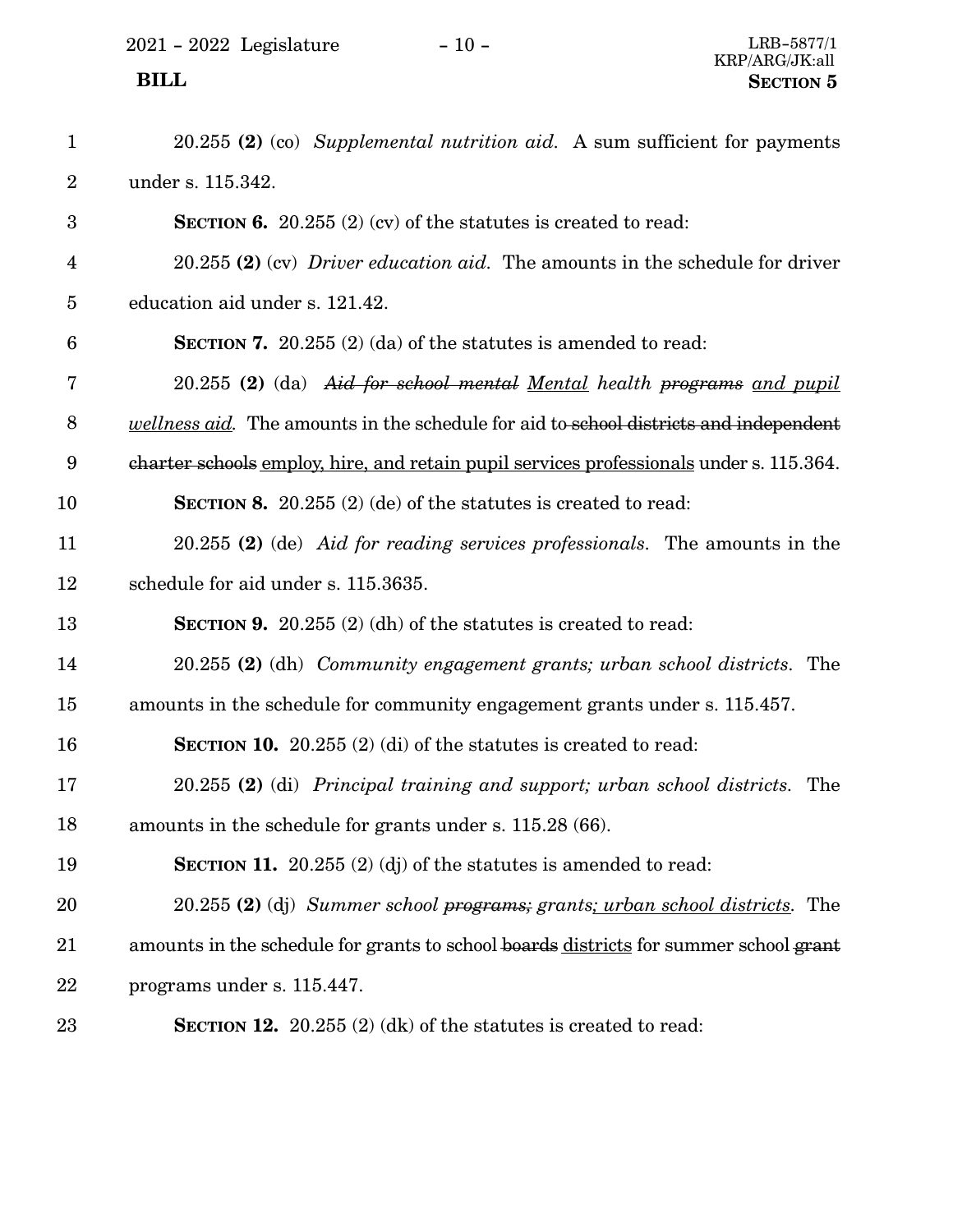2021 - 2022 Legislature - 11 -**SECTION** 12

| $\mathbf{1}$     | $20.255$ (2) (dk) <i>Out-of-school time programs; grants.</i> As a continuing          |
|------------------|----------------------------------------------------------------------------------------|
| $\boldsymbol{2}$ | appropriation, the amounts in the schedule for out-of-school time program grants       |
| 3                | under s. 115.449.                                                                      |
| $\overline{4}$   | <b>SECTION 13.</b> 20.255 $(2)$ (dm) of the statutes is created to read:               |
| $\overline{5}$   | 20.255 (2) (dm) Early childhood education grants; urban school districts. The          |
| 6                | amounts in the schedule for early childhood education grants under s. 115.442.         |
| 7                | <b>SECTION 14.</b> 20.255 $(2)$ (dn) of the statutes is created to read:               |
| 8                | $20.255$ (2) (dn) <i>Computer science licensure; grants</i> . The amounts in the       |
| 9                | schedule for grants under s. 115.435 to assist school district employees in obtaining  |
| 10               | licenses or permits to teach computer science.                                         |
| 11               | <b>SECTION 15.</b> 20.255 $(2)$ (dv) of the statutes is created to read:               |
| 12               | $20.255$ (2) (dv) Lead testing and remediation; grants. As a continuing                |
| 13               | appropriation, the amounts in the schedule for grants under s. 115.456.                |
| 14               | <b>SECTION 16.</b> 20.835 $(2)$ (cd) of the statutes is created to read:               |
| 15               | 20.835 (2) (cd) Tax rebate for 2022. A sum sufficient to make the payments             |
| 16               | approved under 2021 Wisconsin Act  (this act), section 84 (1).                         |
| 17               | <b>SECTION 17.</b> 71.07 (8p) of the statutes is created to read:                      |
| 18               | 71.07 (8p) FAMILY CAREGIVER TAX CREDIT. (a) <i>Definitions</i> . In this subsection:   |
| 19               | 1. "Claimant" means an individual who files a claim under this subsection for          |
| 20               | amounts paid for qualified expenses to benefit a qualified family member.              |
| 21               | 2. "Physician" has the meaning given in s. $36.60$ (1) (b).                            |
| 22               | 3. "Qualified expenses" means amounts paid by a claimant in the year to which          |
| 23               | the claim relates for items that relate directly to the care or support of a qualified |
| 24               | family member, including the following:                                                |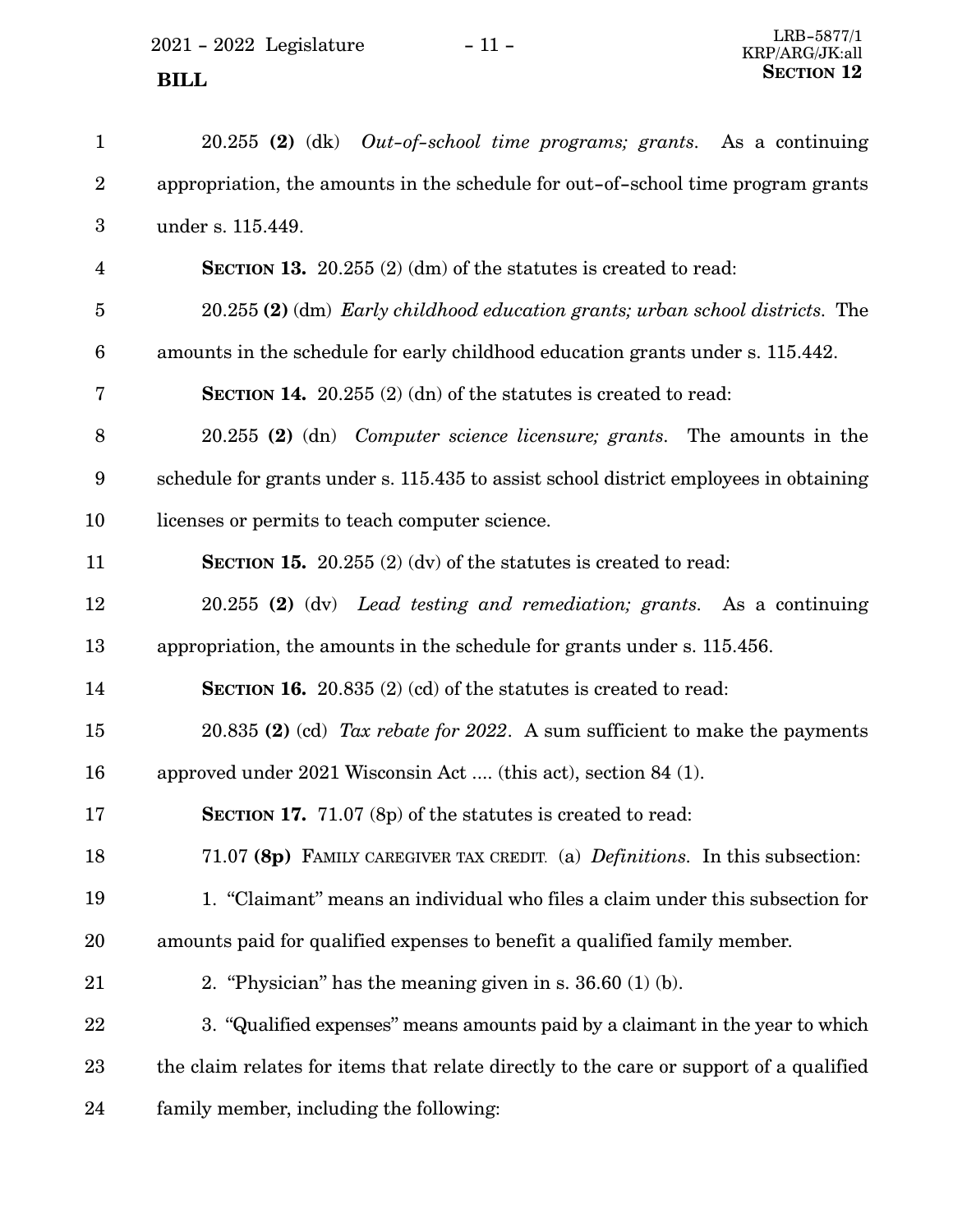2021 - 2022 Legislature - 12 - LRB-5877/1

a. The improvement or alteration of the claimant's primary residence to enable or assist the qualified family member to be mobile, safe, or independent. b. The purchase or lease of equipment to enable or assist the qualified family member to carry out one or more activities of daily living. c. The acquisition of goods or services, or support, to assist the claimant in caring for the qualified family member, including employing a home care aide or personal care attendant, adult day care, specialized transportation, legal or financial services, or assistive care technology. 4. "Qualified family member" means an individual to whom all of the following apply: a. The individual is at least 18 years of age during the taxable year to which the claim relates. b. The individual requires assistance with one or more daily living activities, as certified in writing by a physician. c. The individual is the claimant's family member, as defined in s. 46.2805 (6m). (b) *Filing claims.* For taxable years beginning after December 31, 2021, and subject to the limitations provided in this subsection, a claimant may claim as a credit against the tax imposed under s. 71.02, up to the amount of those taxes, 50 percent of the claimant's qualified expenses. (c) *Limitations.* 1. Subject to subds. 2. and 3., the maximum credit that may be claimed under this subsection for each taxable year with regard to a particular qualified family member is \$500 or, if a claimant is married and filing a separate return, \$250. If more than one individual may file a claim under this subsection for a particular qualified family member, the maximum credit specified in this subdivision shall be apportioned among all eligible claimants based on the ratio of 1 2 3 4 5 6 7 8 9 10 11 12 13 14 15 16 17 18 19 20 21 22 23 24 25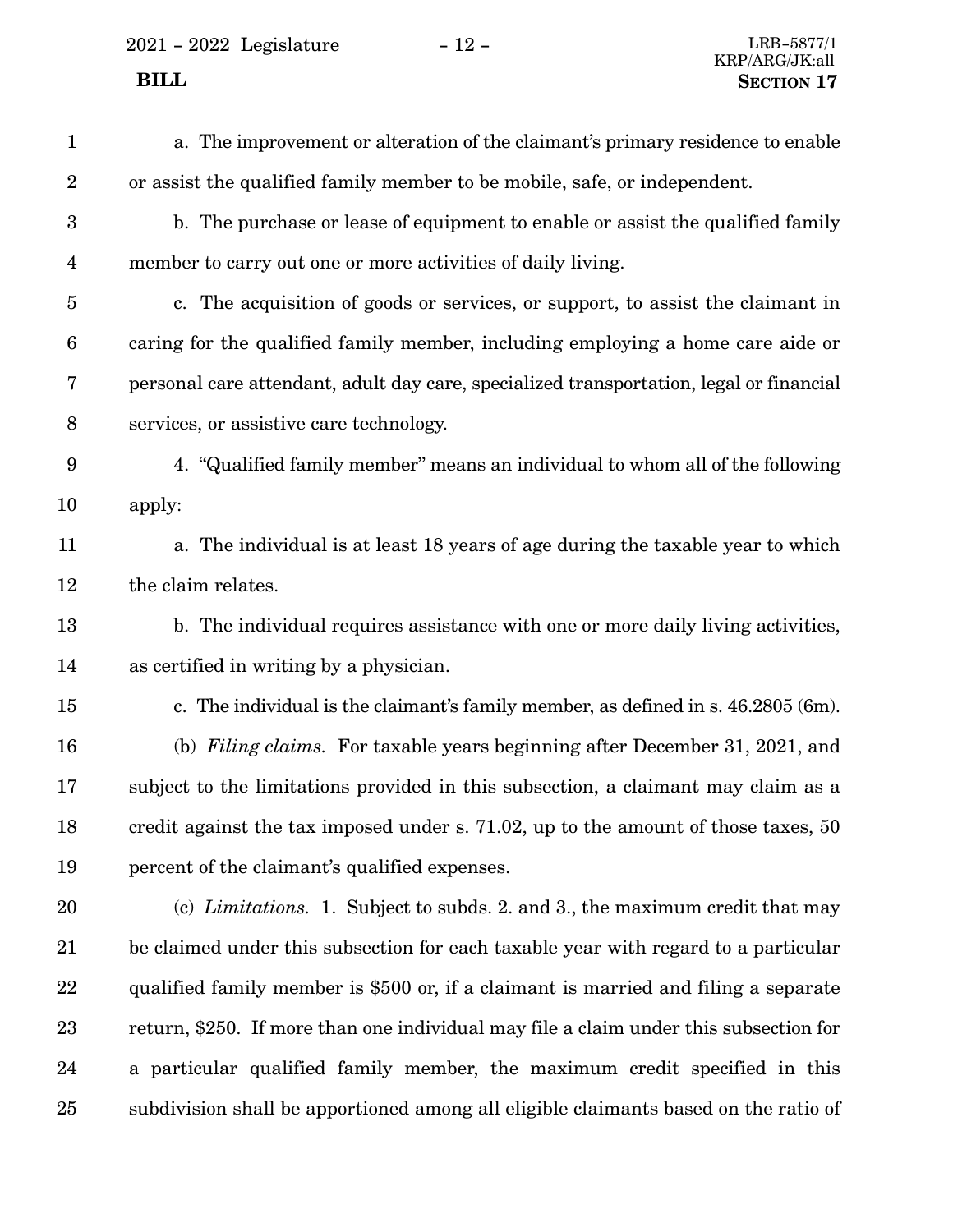a claimant's qualified expenses to the total amount of all qualified expenses incurred on behalf of that particular qualified family member, as determined by the department. 1 2 3

2. If the claimant is married and filing jointly and the couple's federal adjusted gross income in the taxable year exceeds \$170,000, no credit may be claimed under this subsection. If the claimant is married and filing jointly and the couple's federal adjusted gross income in the taxable year exceeds \$150,000, but does not exceed \$170,000, the credit claimed under this subsection may not exceed the amount determined as follows: 4 5 6 7 8 9



a. Determine the amount allowed under par. (b) without regard to this subdivision but with regard to subd. 1. 11

b. Subtract \$150,000 from the couple's federal adjusted gross income. 12

c. Divide the amount determined under subd. 2. b. by \$20,000. 13

d. Multiply the amount determined under subd. 2. a. by the amount determined under subd. 2. c. 14 15

e. Subtract the amount determined under subd. 2. d. from the amount determined under subd. 2. a. 16 17

3. If the claimant files as a single individual or head of household, or is married and files separately, and the claimant's federal adjusted gross income in the taxable year exceeds \$85,000, no credit may be claimed under this subsection. If the claimant files as a single individual or head of household, or is married and files separately, and the claimant's federal adjusted gross income in the taxable year exceeds \$75,000, but does not exceed \$85,000, the credit claimed under this subsection may not exceed the amount determined as follows: 18 19 20 21 22 23 24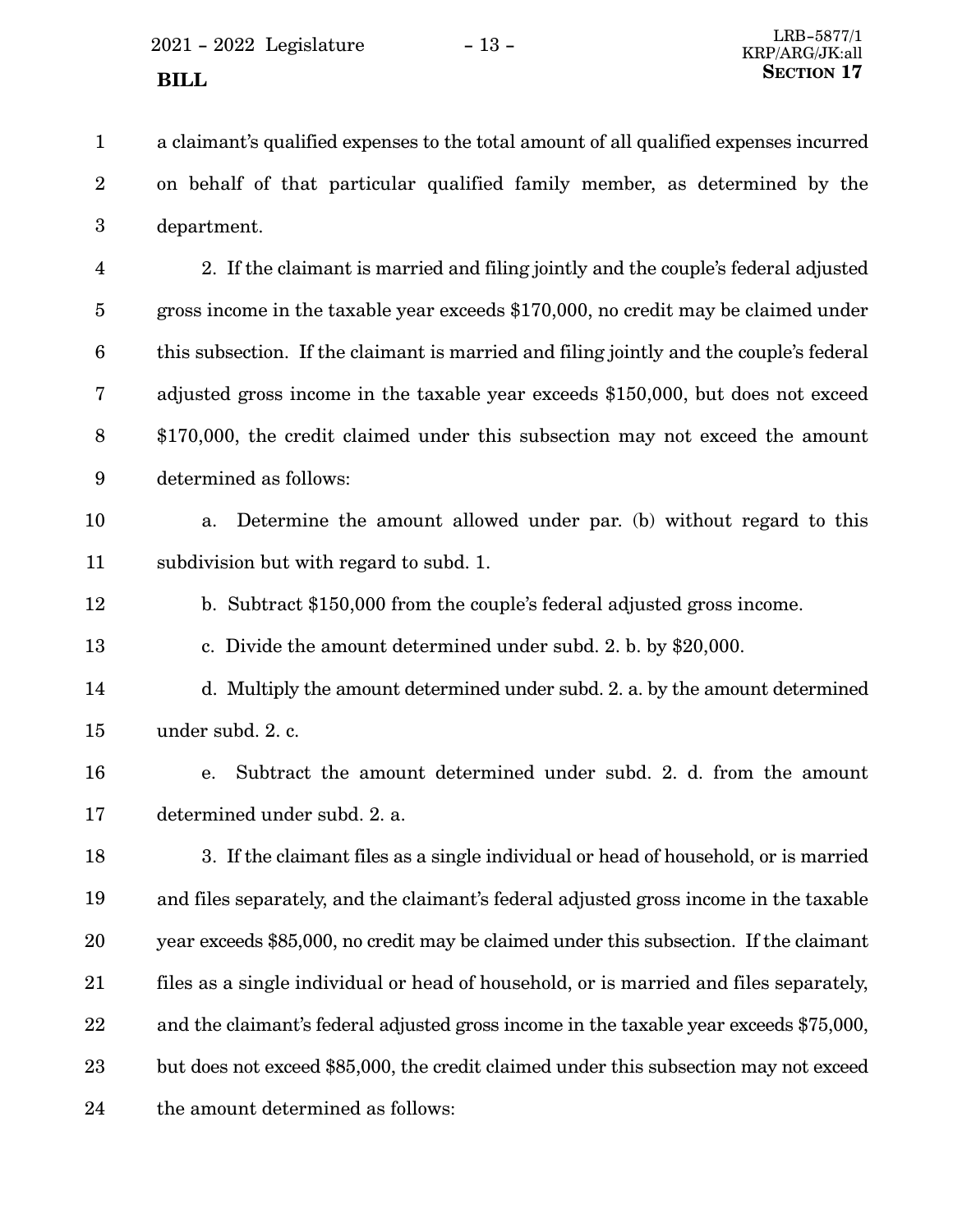2021 - 2022 Legislature - 14 - LRB-5877/1

#### a. Determine the amount allowed under par. (b) without regard to this subdivision but with regard to subd. 1. b. Subtract \$75,000 from the claimant's federal adjusted gross income. c. Divide the amount determined under subd. 3. b. by \$10,000. d. Multiply the amount determined under subd. 3. a. by the amount determined under subd. 3. c. e. Subtract the amount determined under subd. 3. d. from the amount determined under subd. 3. a. 4. No credit may be allowed under this subsection unless it is claimed within the period specified under s. 71.75 (2). 5. No credit may be claimed under this subsection by nonresidents or part-year residents of this state. 6. Qualified expenses may not include any of the following: a. General food, clothing, or transportation expenses. b. Ordinary household maintenance or repair expenses that are not directly related or necessary for the care of the qualified family member. c. Any amount that is paid or reimbursed by insurance or other means. 7. No credit may be allowed under this subsection for a taxable year covering a period of less than 12 months, except for a taxable year closed by reason of the death of the taxpayer. (d) *Administration.* Subsection (9e) (d), to the extent that it applies to the credit under that subsection, applies to the credit under this subsection. **SECTION 18.** 71.07 (9g) (b) of the statutes, as created by 2021 Wisconsin Act 58, is amended to read: 1 2 3 4 5 6 7 8 9 10 11 12 13 14 15 16 17 18 19 20 21 22 23 24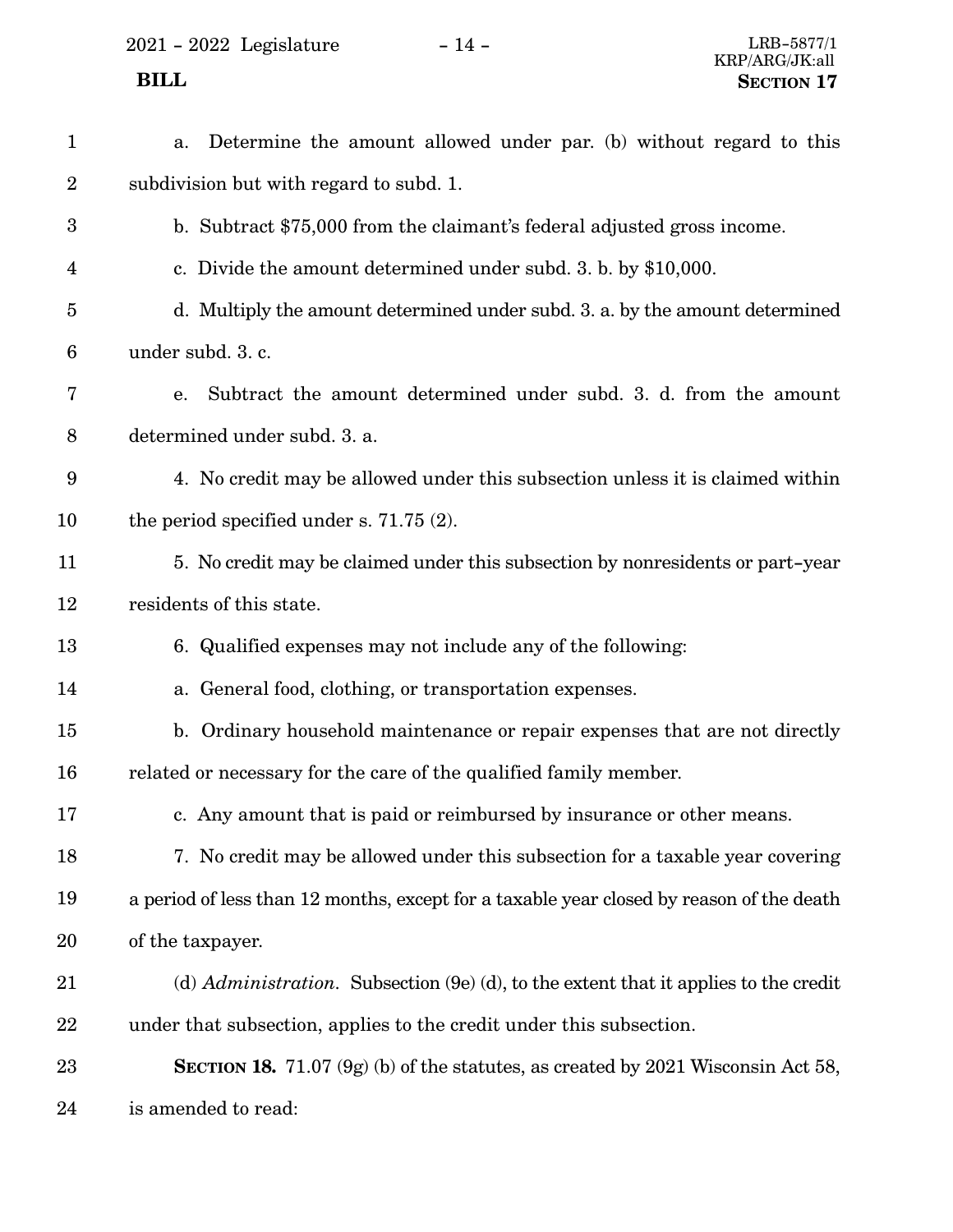| $\mathbf{1}$   | 71.07 (9g) (b) Filing claims. For taxable years beginning after December 31,                  |
|----------------|-----------------------------------------------------------------------------------------------|
| $\overline{2}$ | 2021, and subject to the limitations provided in this subsection, a claimant may claim        |
| 3              | as a credit against the tax imposed under s. 71.02, up to the amount of those taxes,          |
| $\overline{4}$ | an amount equal to $50\,100$ percent of the federal child and dependent care tax credit       |
| $\overline{5}$ | claimed by the claimant on his or her federal income tax return for the taxable year          |
| 6              | to which the claim under this subsection relates.                                             |
| 7              | <b>SECTION 19.</b> 71.10 (4) (hd) of the statutes is created to read:                         |
| 8              | 71.10 (4) (hd) Family caregiver tax credit under s. 71.07 (8p).                               |
| 9              | <b>SECTION 20.</b> 115.28 (66) of the statutes is created to read:                            |
| 10             | 115.28 (66) PRINCIPAL TRAINING AND SUPPORT; URBAN SCHOOL DISTRICTS. Annually,                 |
| 11             | award a grant to a nonprofit organization or an urban school district for the purpose         |
| 12             | of providing training, coaching, and professional support to principals employed by           |
| 13             | urban school districts. For purposes of this subsection, an "urban school district" is        |
| 14             | a school district that, in the previous school year, had a membership of at least 18,000      |
| 15             | pupils.                                                                                       |
| 16             | <b>SECTION 21.</b> 115.335 of the statutes is created to read:                                |
| 17             | 115.335 Water filtration grants. (1) Beginning in the 2022-23 school year,                    |
| 18             | the department shall award grants to school districts to purchase water bottle filling        |
| 19             | equipment that includes a water filtration component.                                         |
| 20             | (2) The department may promulgate rules to implement and administer this                      |
| $21\,$         | section.                                                                                      |
| 22             | <b>SECTION 22.</b> 115.341 of the statutes is amended to read:                                |
| $23\,$         | 115.341 School breakfast program. (1) From the appropriation under s.                         |
| 24             | 20.255 (2) (cm), the state superintendent shall reimburse each school board, each             |
| 25             | operator of a charter school under s. $118.40(2r)$ or $(2x)$ , each operator of a residential |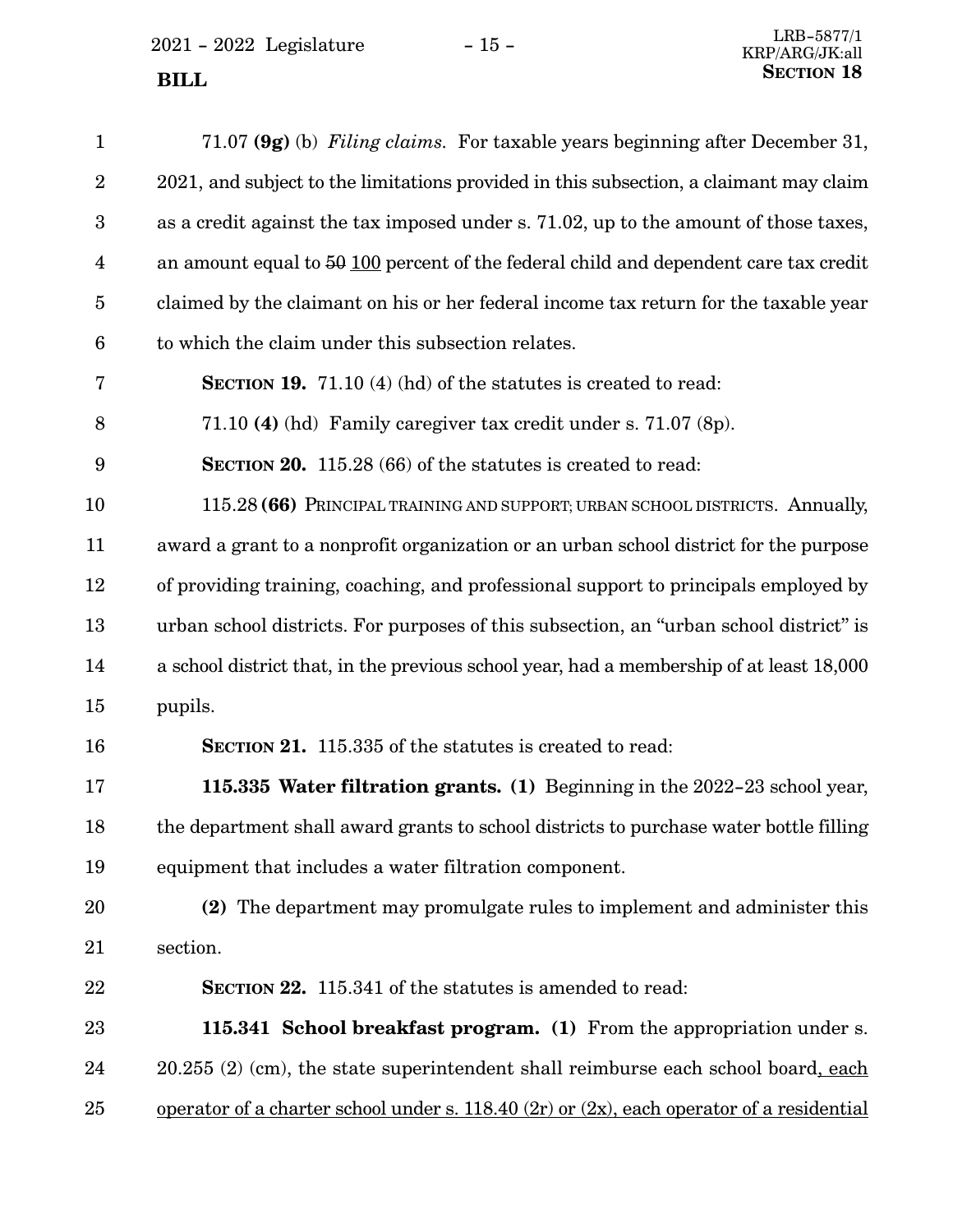2021 - 2022 Legislature - 16 - LRB-5877/1

| -1              | care center for children and youth, as defined in s. $115.76$ (14g), the director of the     |
|-----------------|----------------------------------------------------------------------------------------------|
| $\overline{2}$  | <u>program under s. 115.52, and the director of the center under s. 115.525</u> 15 cents for |
| 3               | each breakfast served at a school, as defined in 7 CFR 220.2, that meets the                 |
| $\overline{4}$  | requirements of 7 CFR 220.8 or 220.8a, whichever is applicable, and shall reimburse          |
| $5\overline{)}$ | each governing body of a private school or tribal school 15 cents for each breakfast         |
| 6               | served at the private school or tribal school that meets the requirements of 7 CFR           |
| 7               | 220.8 or 220.8a, whichever is applicable.                                                    |

**(2)** If the appropriation under s. 20.255 (2) (cm) in any fiscal year is insufficient to pay the full amount of aid under this section, the state superintendent shall prorate state aid payments among the school boards, operators, directors, and governing bodies of private schools and tribal schools entitled to the aid under sub. (1). 8 9 10 11 12

**SECTION 23.** 115.341 (3) of the statutes is created to read: 13

115.341 **(3)** Notwithstanding sub. (1), the state superintendent may not reimburse the operator of a charter school under s.  $118.40$  (2r) or (2x), the operator of a residential care center for children and youth, as defined in s. 115.76 (14g), the director of the program under s. 115.52, the director of the center under s. 115.525, or the governing body of a private or tribal school for any breakfasts served at a school, as defined in 7 CFR 220.2, during the prior school year if the school ceased operations during that prior school year. 14 15 16 17 18 19 20

21

**SECTION 24.** 115.342 of the statutes is created to read:

22

**115.342 Supplemental nutrition aid. (1)** DEFINITIONS. In this section:

(a) "Educational agency" means a school board, an operator of a charter school under s. 118.40 (2r) or (2x), a private school, a tribal school, an operator of a residential care center for children and youth, as defined in s. 115.76 (14g), the 23 24 25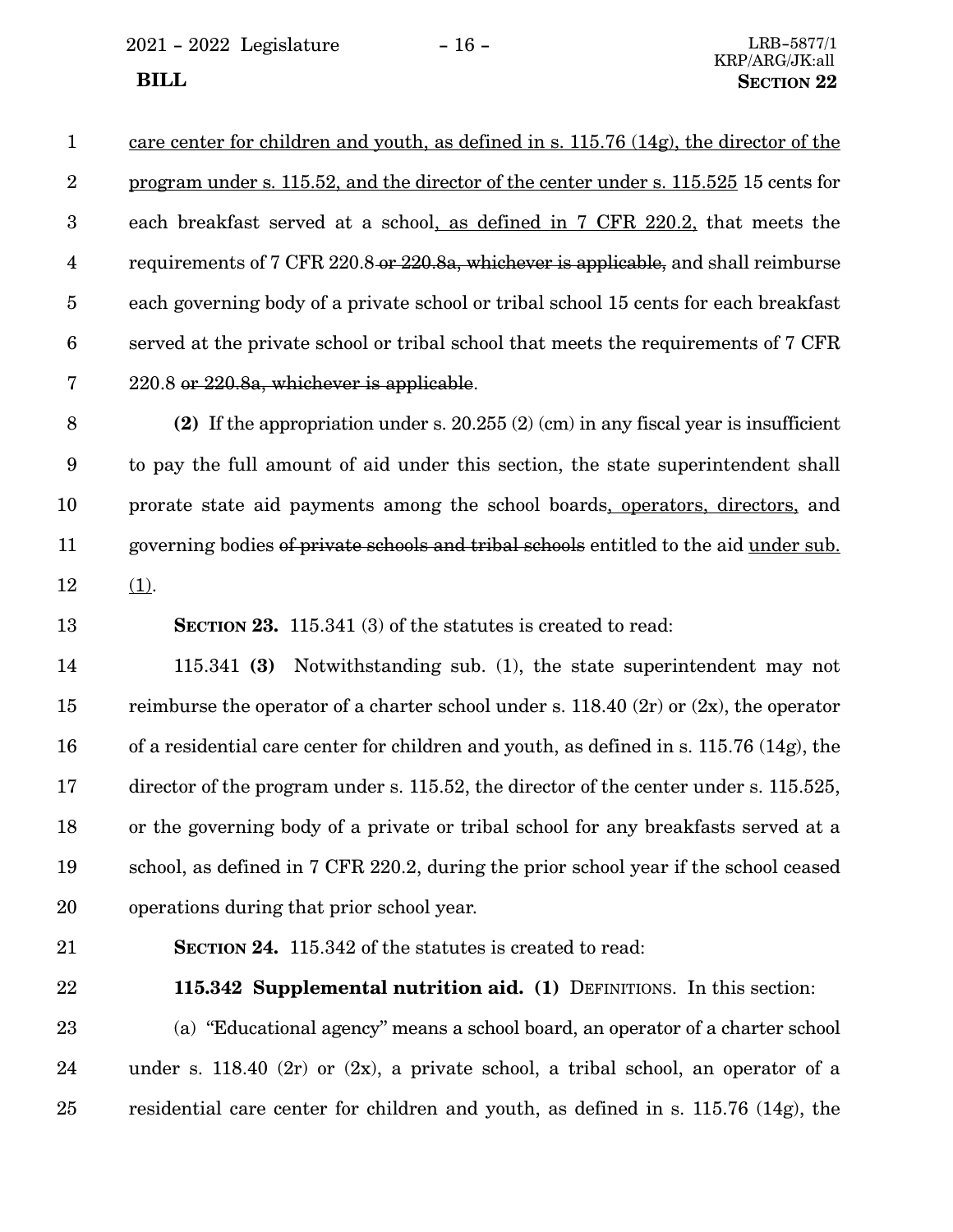$2021 - 2022$  Legislature  $-17 -$ 

- director of the program under s. 115.52, and the director of the center under s. 115.525. 1 2
- (b) "Eligible pupil" means a pupil who satisfies the income eligibility criteria for a reduced-price lunch under  $42$  USC  $1758$  (b)  $(1)$  (A). 3 4
- 5

(c) "Federal school breakfast program" means the program under 42 USC 1773.

- (d) "Federal school lunch program" means the program under 42 USC 1751 to 1769j. 6 7
- (e) "Reimbursement amount" means the national average payment rate for a school meal, as announced by the food and nutrition service of the federal department of agriculture in the federal register. 8 9 10
- (f) "School meal" means a school lunch made available under the federal school lunch program, a meal supplement made available under the federal school lunch program, or a breakfast made available under the federal school breakfast program. **(2)** ELIGIBILITY. An educational agency is eligible for payments under this 11 12 13 14
- section if the educational agency does not charge eligible pupils for school meals. 15
- **(3)** ANNUAL PAYMENT. From the appropriation under s. 20.255 (2) (co), in the 2022-23 school year and each school year thereafter, the state superintendent shall pay to each educational agency the sum of the following amounts: 16 17 18
- (a) The number of school lunches the educational agency provided to eligible pupils under the federal school lunch program in the previous school year multiplied by the difference between the reimbursement amount in the previous school year for a school lunch provided to an eligible pupil and the reimbursement amount in the previous school year for a school lunch provided to a pupil who satisfies the income eligibility for a free lunch under the federal school lunch program. 19 20 21 22 23 24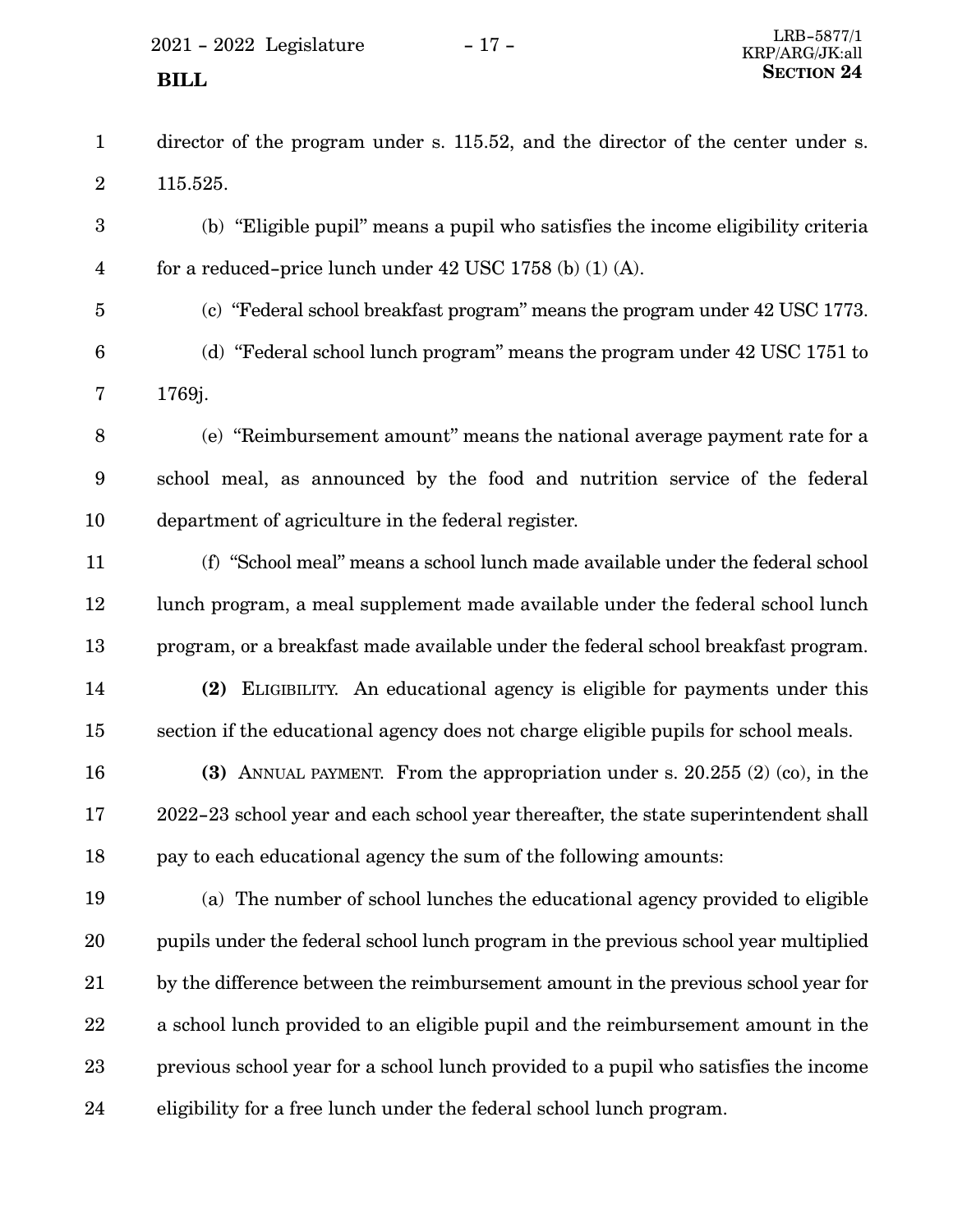2021 - 2022 Legislature - 18 - LRB-5877/1

(b) The number of breakfasts the educational agency provided to eligible pupils under the federal school breakfast program in the previous school year multiplied by the difference between the reimbursement amount in the previous school year for a breakfast provided to an eligible pupil and the reimbursement amount in the previous school year for a breakfast provided to a pupil who satisfies the income eligibility for a free breakfast under the federal school breakfast program. 1 2 3 4 5 6

(c) The number of meal supplements the educational agency provided to eligible pupils under the federal school lunch program in the previous school year multiplied by the difference between the reimbursement amount in the previous school year for a reduced-price meal supplement provided to an eligible pupil and the reimbursement amount in the previous school year for a meal supplement provided to a pupil who satisfies the income eligibility for a free meal supplement under the federal school lunch program. 7 8 9 10 11 12 13

14

**SECTION 25.** 115.3635 of the statutes is created to read:

**115.3635 Aid for reading services professionals. (1)** Beginning in the 2022-23 school year and annually thereafter, the department shall, subject to sub. (2), from the appropriation under s. 20.255 (2) (de), reimburse a school board, the operator of a charter school under s.  $118.40$  (2r) or (2x), or the governing body of a private school participating in a program under s. 118.60 or 119.23 for an amount equal to expenditures made by the school board, operator, or governing body in the preceding school year to employ, hire, or retain reading teachers and reading specialists. 15 16 17 18 19 20 21 22

**(2)** If the appropriation under s. 20.255 (2) (de) in any fiscal year is insufficient to pay the full amount of aid under sub. (1), the department shall prorate the payments among the school boards, operators of charter schools under s. 118.40 (2r) 23 24 25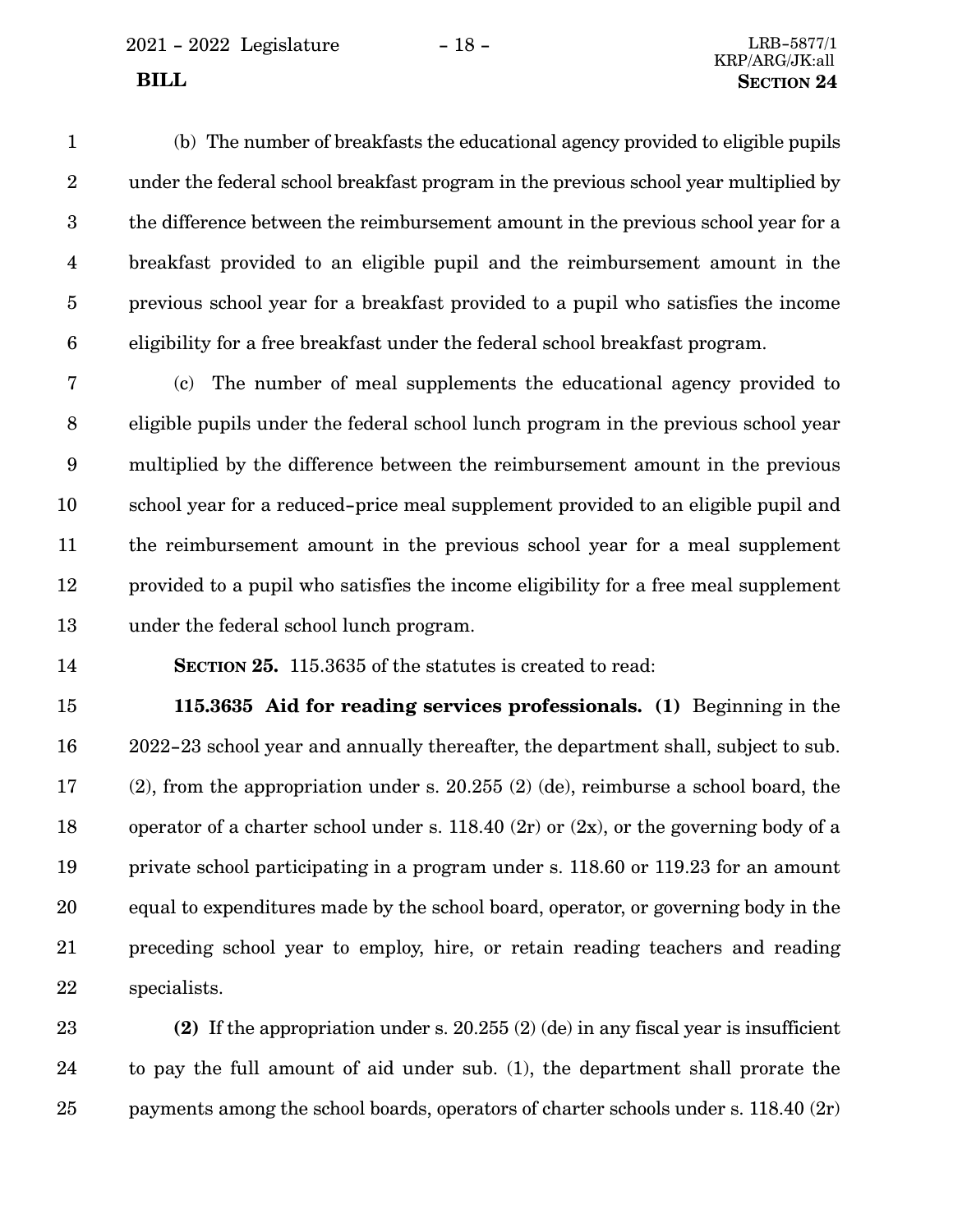$2021$  -  $2022$  Legislature -  $19$  -

| $\mathbf{1}$            | and $(2x)$ , and governing bodies of private schools participating in programs under ss. |
|-------------------------|------------------------------------------------------------------------------------------|
| $\overline{2}$          | 118.60 and 119.23 that are eligible for the aid.                                         |
| 3                       | (3) The department may promulgate rules to implement and administer this                 |
| $\overline{\mathbf{4}}$ | section.                                                                                 |
| 5                       | <b>SECTION 26.</b> 115.364 (title) of the statutes is amended to read:                   |
| $6\phantom{1}6$         | 115.364 (title) Aid for school mental Mental health programs and pupil                   |
| 7                       | wellness aid.                                                                            |
| 8                       | <b>SECTION 27.</b> 115.364 (1) (intro.) of the statutes is renumbered 115.364 (1) and    |
| 9                       | amended to read:                                                                         |
| 10                      | 115.364 (1) In this section: "pupil services professional" means a school                |
| 11                      | counselor, school social worker, school psychologist, or school nurse.                   |
| 12                      | <b>SECTION 28.</b> 115.364 (1) (a), (am), and (b) of the statures are repealed.          |
| 13                      | SECTION 29. 115.364 (2) (a) (intro.) and 1. of the statutes are consolidated,            |
| 14                      | renumbered 115.364 (2) (a) and amended to read:                                          |
| 15                      | 115.364 (2) (a) Beginning in the $2018-19$ $2022-23$ school year and annually            |
| 16                      | thereafter, the state superintendent shall do all of the following: 1. Subject, subject  |
| 17                      | to par. (b), from the appropriation under s. $20.255$ (2) (da), pay to an eligible       |
| 18                      | reimburse a school district board, the operator of a charter school established under    |
| 19                      | s. 118.40 (2r) or (2x), or the governing body of a private school participating in a     |
| 20                      | program under s. 118.60 or 119.23 for an amount equal to 50 percent of the amount        |
| 21                      | by which the school district increased its expenditures made by the school board,        |
| 22                      | operator, or governing body in the preceding school year to employ, hire, or retain      |
| 23                      | social workers over the amount it expended in the school year immediately preceding      |
| 24                      | the preceding school year to employ, hire, or retain social workers pupil services       |
| 25                      | professionals.                                                                           |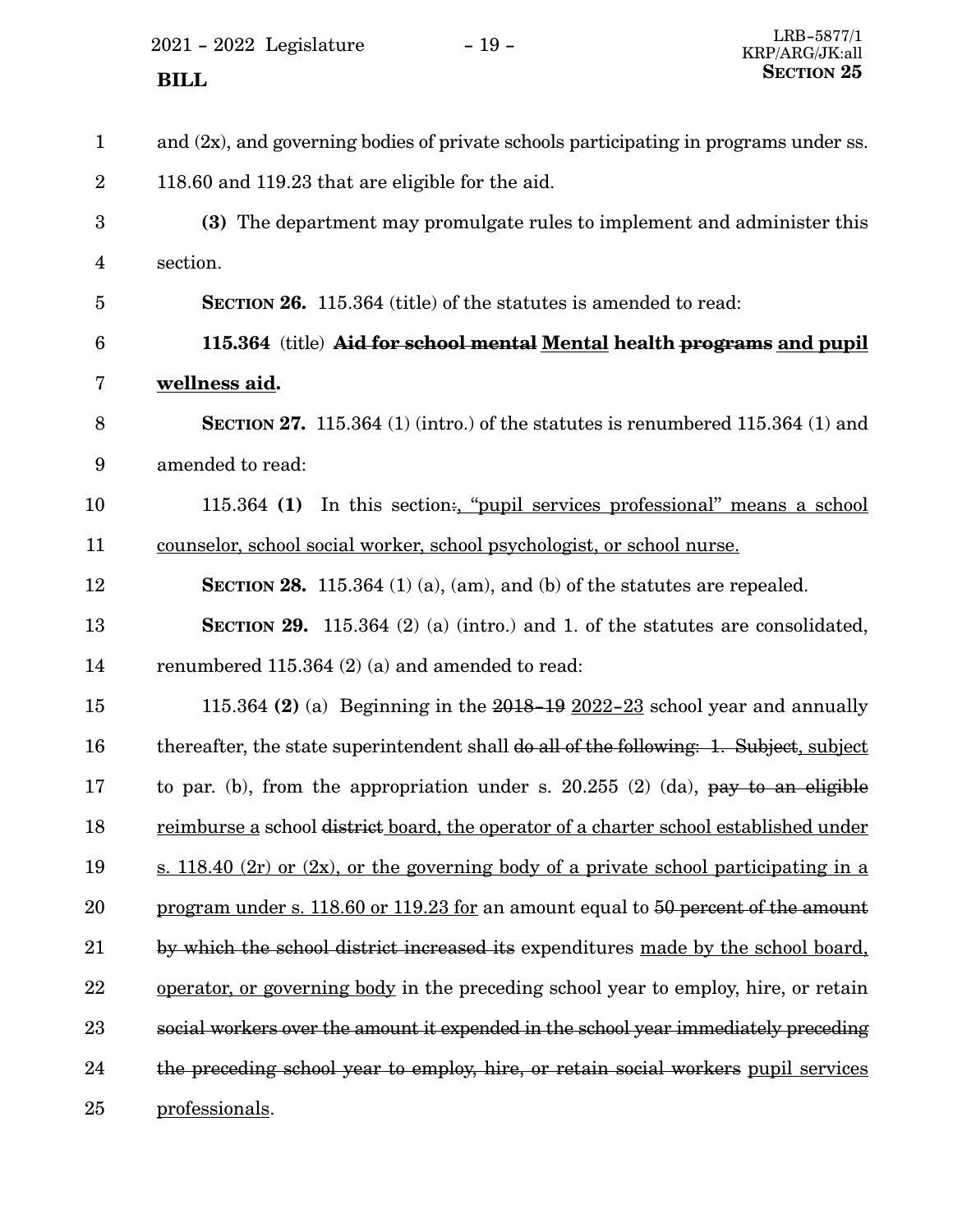| $\mathbf{1}$            | SECTION 30. 115.364 $(2)$ (a) 2. and 3. of the statutes are repealed.                   |
|-------------------------|-----------------------------------------------------------------------------------------|
| $\overline{2}$          | <b>SECTION 31.</b> 115.364 (2) (b) 1. of the statutes is renumbered 115.364 (2) (b) and |
| 3                       | amended to read:                                                                        |
| $\overline{\mathbf{4}}$ | 115.364 (2) (b) If the appropriation under s. 20.255 (2) (da) in any fiscal year        |
| $\overline{5}$          | is insufficient to pay the full amount of aid under par. (a), the state superintendent  |
| $6\phantom{.}6$         | shall prorate state aid payments among the school districts, private schools, and       |
| 7                       | independent charter schools boards, operators of charter schools established under      |
| 8                       | s. 118.40 $(2r)$ and $(2x)$ , and governing bodies of private schools participating in  |
| $9\phantom{.0}$         | programs under ss. 118.60 and 119.23 that are eligible for the aid.                     |
| 10                      | SECTION 32. 115.364 $(2)$ (b) 2. of the statutes is repealed.                           |
| 11                      | <b>SECTION 33.</b> 115.437 (2) (a) of the statures is amended to read:                  |
| 12                      | 115.437 (2) (a) Except as provided in par. (b), annually on the 4th Monday of           |
| 13                      | March, the department shall pay to each school district an amount equal to the          |
| 14                      | average of the number of pupils enrolled in the school district in the current and 2    |
| 15                      | preceding school years multiplied by \$75 in the 2013-14 school year, by \$150 in the   |
| 16                      | 2014-15 and 2015-16 school years, by \$250 in the 2016-17 school year, by \$450 in      |
| 17                      | the 2017-18 school year, by \$654 in the 2018-19 school year, by \$679 and \$63 \$742   |
| 18                      | in the 2019-20, 2020-21, and 2021-22 school years, and by \$870 in each school year     |
| 19                      | thereafter. The department shall make the payments from the appropriation under         |
| 20                      | s. $20.255(2)(aq)$ .                                                                    |
| 21                      | <b>SECTION 34.</b> 115.442 of the statutes is created to read:                          |
| 22                      | 115.442 Early childhood education grants; urban school districts. (1)                   |
| 23                      | In this section:                                                                        |
| 24                      | (a) "Early childhood education program" means a program provided by an                  |
| 25                      | urban school district to enhance learning opportunities for young children residing     |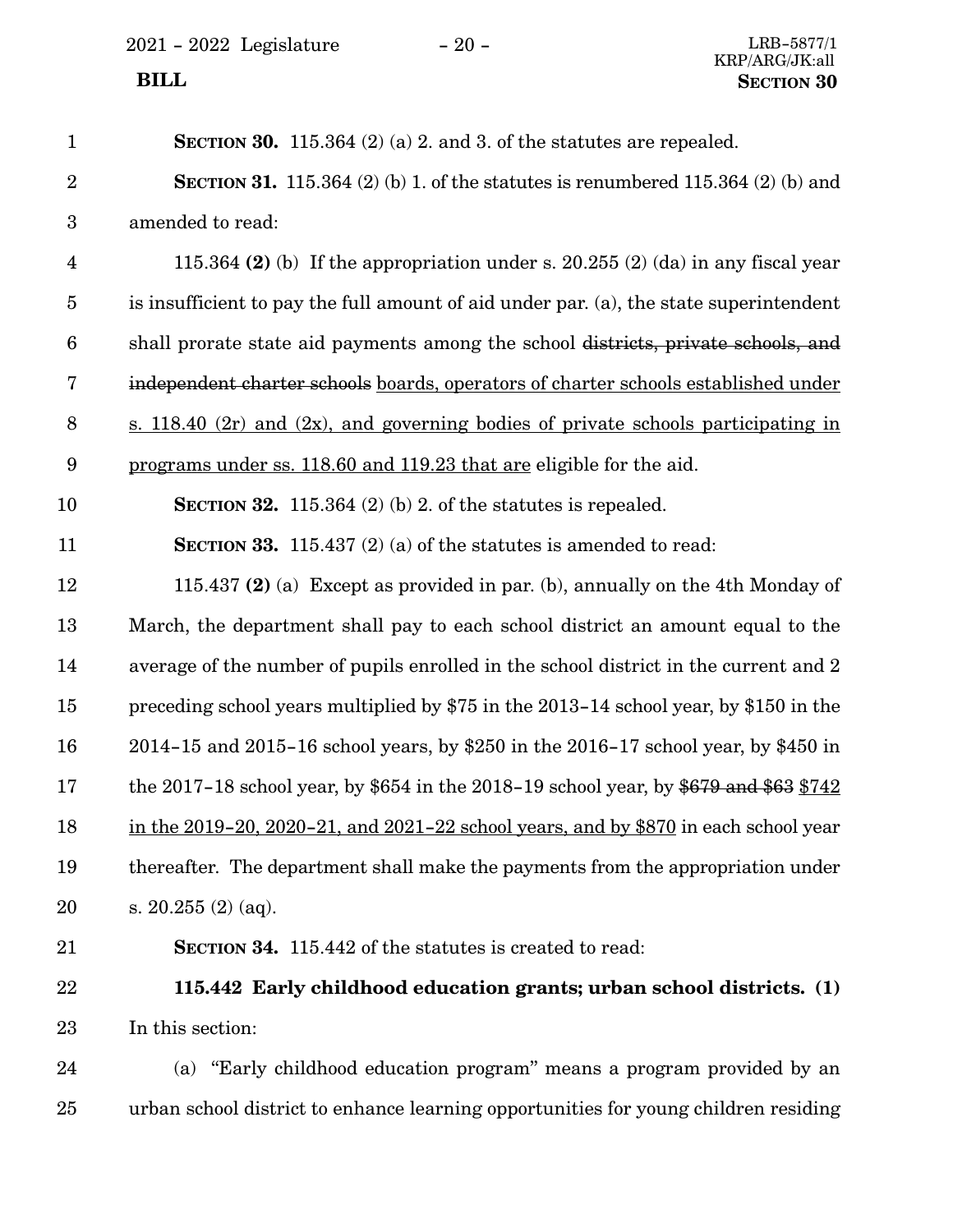in the urban school district and to prepare those children for entry into the elementary grades. 1 2

(b) "Eligible child" means a child who resides in an urban school district that provides an early childhood education program and who meets any of the following criteria: 3 4 5

6

1. The child is 3 years old on or before September 1 in the year the child proposes to attend the early childhood education program. 7

2. The child is less than 3 years old on or before September 1 in the year the child proposes to attend the early childhood education program, and the child is eligible to attend the early childhood education program under procedures, conditions, and standards the school board of the urban school district prescribes for early admission to the early childhood education program. 8 9 10 11 12

13

(c) "Pupils enrolled" has the meaning given in s. 121.004 (7).

(d) "Urban school district" means a school district that, in the previous school year, had a membership of at least 18,000 pupils. 14 15

**(2)** An urban school district may annually submit to the department a statement that the urban school district is interested in receiving a grant award under this section. 16 17 18

**(3)** From the appropriation under s. 20.255 (2) (dm), beginning in the 2022-23 school year, the department shall annually award a grant in an amount determined under sub. (4) to an urban school district under sub. (2) that provides, or that will use the grant award to implement, an early childhood education program. 19 20 21 22

**(4)** Subject to sub. (6), the department shall award a grant under sub. (3) to an urban school district in the amount of \$1,000 per eligible child who, in the current school year, attends the urban school district's early childhood education program. 23 24 25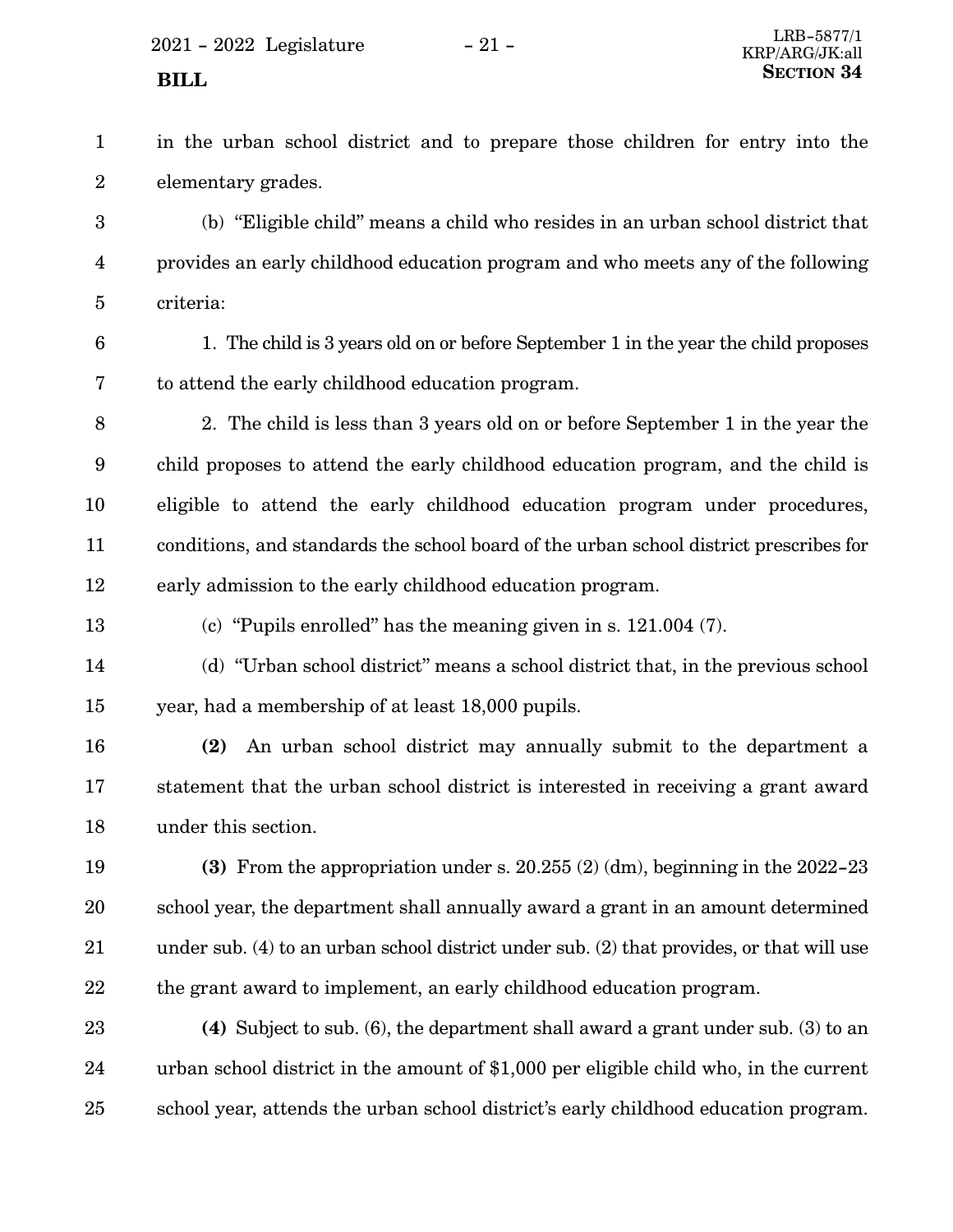The urban school district shall report to the department the number of eligible children attending the urban school district's early childhood education program on the 3rd Friday of September in the current school year, and the department shall calculate the amount of the urban school district's grant award based on the attendance on that date. 1 2 3 4 5

**(5)** An urban school district that receives a grant under this section shall use the grant moneys to develop, implement, and administer a new or expanded early childhood education program, and the urban school district shall ensure that its early childhood education program meets the licensing requirements for child care centers established by the department of children and families, including staff to child ratios, required for participation in the quality rating system under s. 49.155 (6) (e). 6 7 8 9 10 11 12

**(6)** (a) If the appropriation under s. 20.255 (2) (dm) in any fiscal year is insufficient to pay the full amount under sub. (4) to all urban school districts entitled to receive grants under this section, the department shall prorate the payments among those urban school districts. 13 14 15 16

(b) If, after the department makes the payments to urban school districts required under sub. (4), moneys remain in the appropriation account under s. 20.255 (2) (dm) for the fiscal year, the department may distribute the balance of the funds remaining in that appropriation account to any of those urban school districts in amounts determined by the department. 17 18 19 20 21

**SECTION 35.** 115.447 (title) of the statutes is amended to read: 22

**115.447** (title) **Summer school programs; grants; urban school districts. SECTION 36.** 115.447 (1) of the statutes is amended to read: 23 24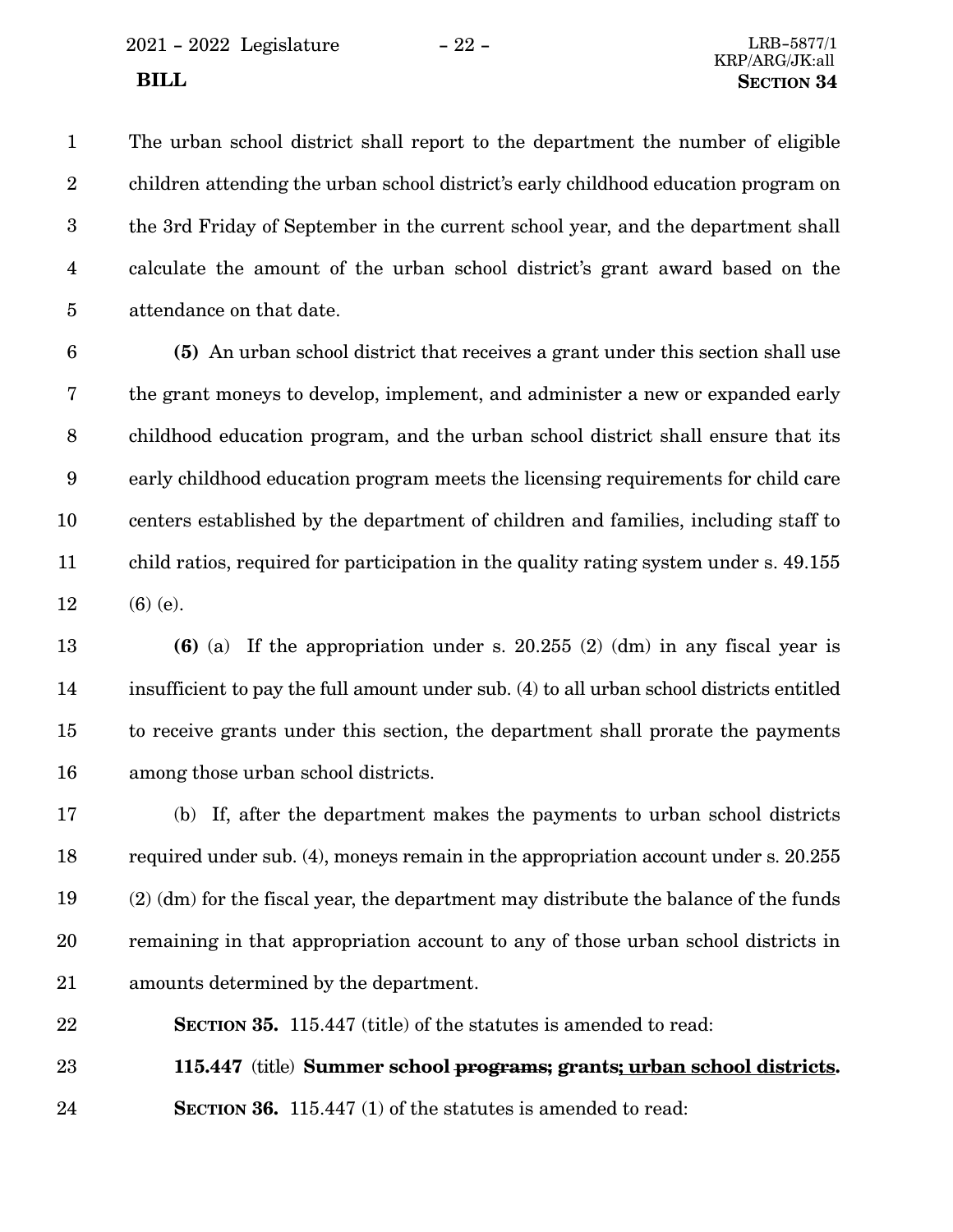$2021 - 2022$  Legislature  $-23 -$ 

115.447 **(1)** In this section, "eligible "urban school district" means a 1st class city school district that, in the previous school year, had a membership of at least 18,000 pupils. **SECTION 37.** 115.447 (2) (intro.) of the statutes is amended to read: 115.447 **(2)** (intro.) Beginning in the 2018-19 2022-23 school year and in each year thereafter, from the appropriation under s. 20.255 (2) (dj), the department shall award grants to eligible urban school districts to do any of the following: **SECTION 38.** 115.447 (2m) of the statutes is created to read: 115.447 **(2m)** Beginning in the 2022-23 school year and in each school year thereafter, the department shall allocate in each school year \$2,000,000 for grants to an urban school district that is a 1st class city school district and shall allocate the remaining amount appropriated under s. 20.255 (2) (dj) equally among the urban school districts that are not 1st class city school districts. **SECTION 39.** 115.449 of the statutes is created to read: **115.449 Out-of-school time programs; grants. (1)** Beginning in the 2022-23 school year, from the appropriation under s. 20.255 (2) (dk), the department shall award grants to school boards and organizations to support high-quality 1 2 3 4 5 6 7 8 9 10 11 12 13 14 15 16 17

to school-age children. 19

18

**(2)** The department shall award a grant under this section in an amount of not less than \$80,000 and not more than \$145,000 per school year and may award the grant for up to 5 school years. In each school year, the department shall award not less than 30 percent of all grant moneys to out-of-school time programs that serve pupils in the elementary grades. 20 21 22 23 24

after-school programs and other out-of-school time programs that provide services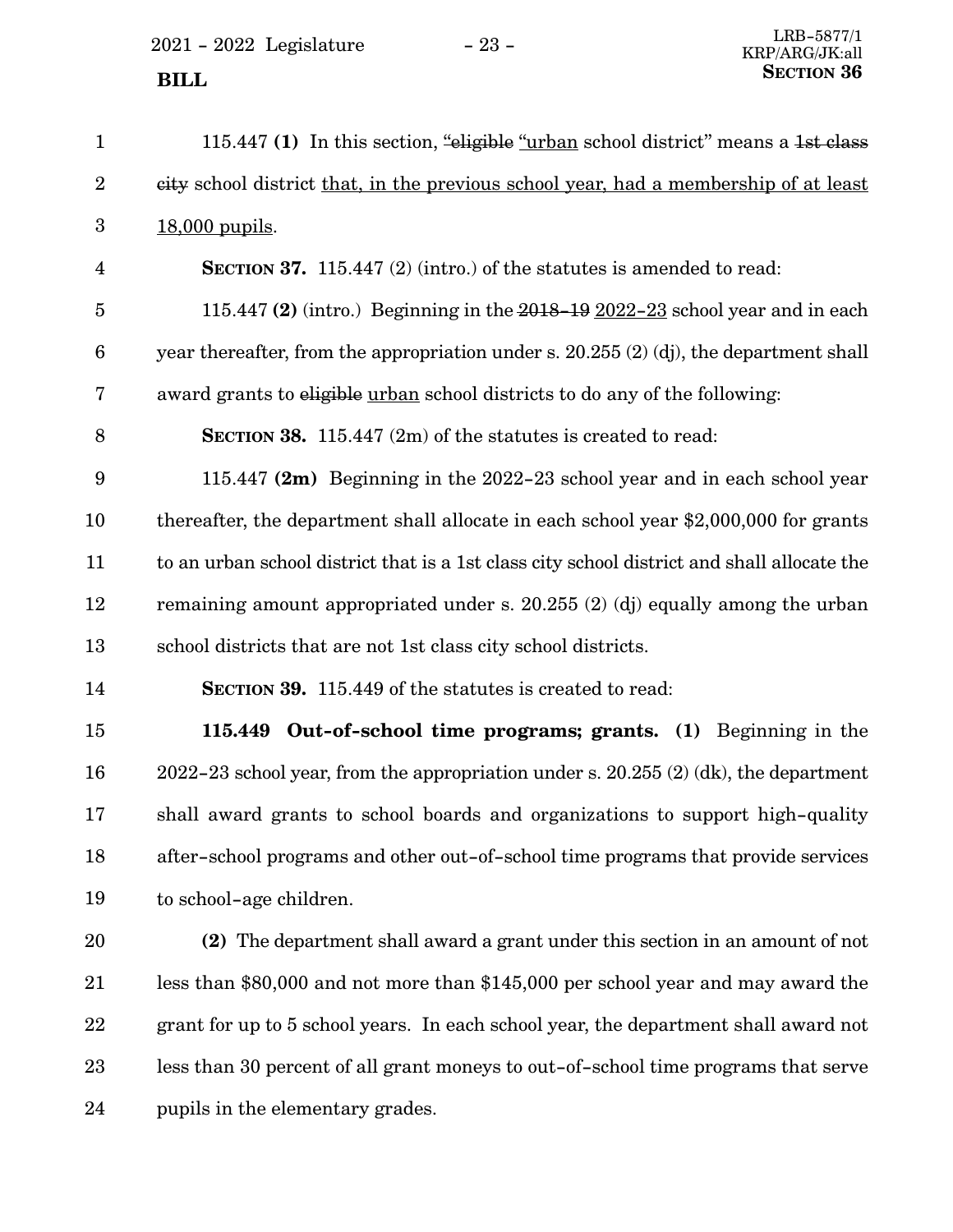2021 - 2022 Legislature - 24 - LRB-5877/1

- **(3)** The department may promulgate rules to implement and administer this section. 1 2
	- **SECTION 40.** 115.453 of the statutes is created to read:
- **115.453 Licenses to teach computer science; grant program. (1)** In this section, "eligible employee" means a school district employee who holds a license or permit to teach issued by the department that does not authorize the employee to teach computer science. 4 5 6 7
- **(2)** Beginning in the 2022-23 school year, the department shall award grants to school districts to provide assistance to eligible employees for the purpose of obtaining a license or permit that authorizes the eligible employee to teach computer science. 8 9 10 11
- **(3)** In awarding grants under sub. (2), the department shall give priority to applications submitted by a school district that satisfies any of the following criteria: 12 13
- (a) At least 50 percent of the school district's membership satisfy the income eligibility criteria for a free or reduced-price lunch under 42 USC 1758 (b) (1). 14 15
- (b) At least 40 percent of the school district's membership identifies as a minority group pupil, as defined in s. 121.845 (2). 16 17
- **(4)** The department may promulgate rules to establish and administer the program under this section 18 19
- 20

3

**SECTION 41.** 115.456 of the statutes is created to read:

**115.456 Lead testing and remediation; grants. (1)** Beginning in the 2022-23 school year, from the appropriation under s. 20.255 (2) (dv), the department shall award grants using a competitive grant process to school boards and operators of charter schools under s. 118.40 (2r) and (2x) for lead testing and remediation in school buildings and on school grounds. 21 22 23 24 25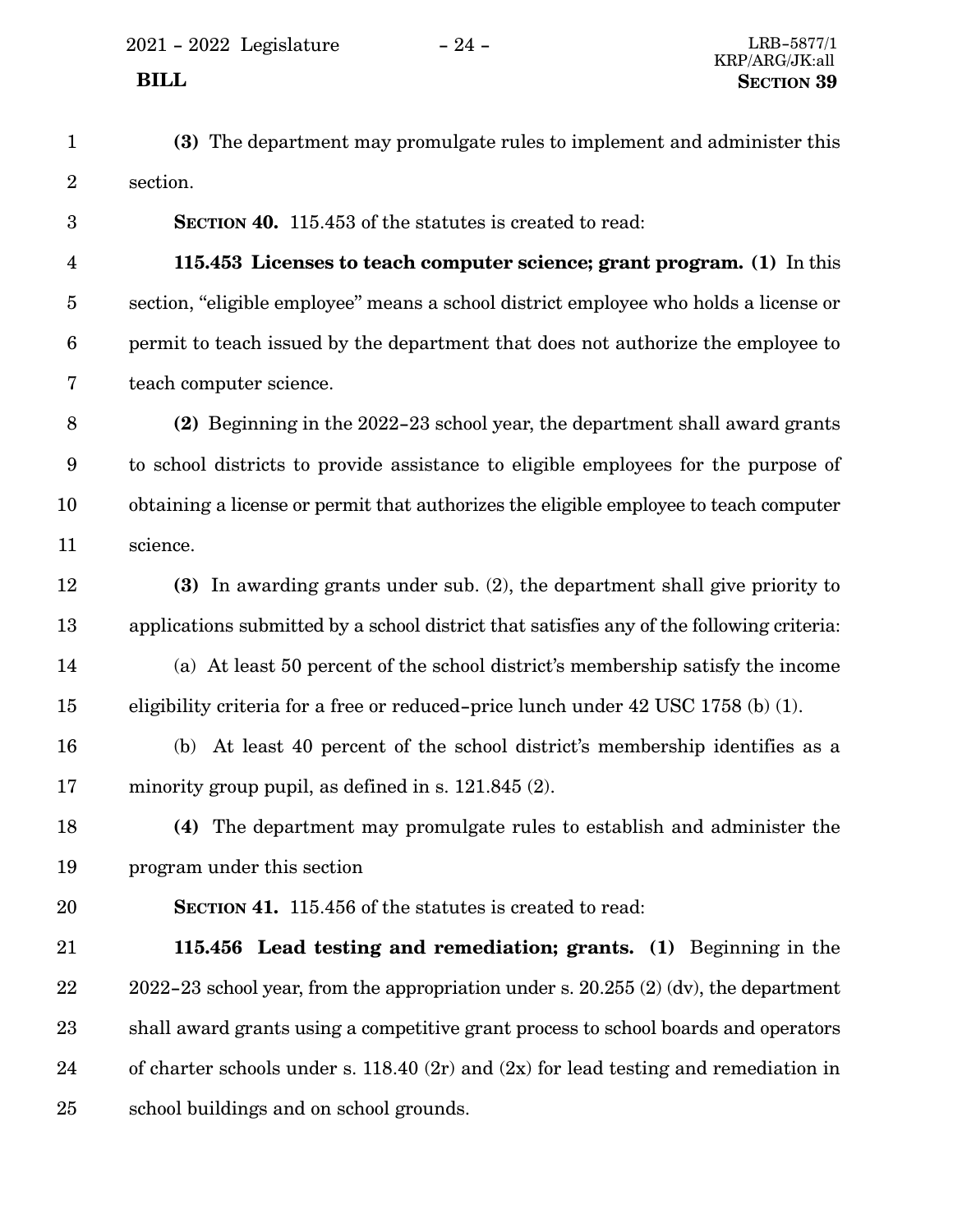$2021$  -  $2022\,$  Legislature  $\,$  –  $\,25$  -  $\,$ 

| $\mathbf{1}$            | (2) A recipient of a grant under sub. $(1)$ may use the grant moneys only for costs     |
|-------------------------|-----------------------------------------------------------------------------------------|
| $\boldsymbol{2}$        | associated with testing drinking water for the presence of lead, providing safe         |
| $\boldsymbol{3}$        | drinking water to affected school buildings during remediation, and, if necessary,      |
| $\overline{\mathbf{4}}$ | replacing lead pipe water service lines to affected school buildings.                   |
| $\overline{5}$          | (3) The department may promulgate rules to implement and administer this                |
| $\boldsymbol{6}$        | section.                                                                                |
| 7                       | <b>SECTION 42.</b> 115.457 of the statutes is created to read:                          |
| 8                       | 115.457 Community engagement grants; urban school districts. (1) In                     |
| 9                       | this section, "urban school district" means a school district that, in the previous     |
| 10                      | school year, had a membership of at least 18,000 pupils.                                |
| 11                      | (2) Annually, the department shall award a grant to each urban school district          |
| 12                      | to support projects that satisfy the following criteria:                                |
| 13                      | (a) The project includes collaboration with at least one of the following:              |
| 14                      | 1. A nonstock, nonprofit corporation organized under ch. 181.                           |
| 15                      | 2. A cooperative educational service agency.                                            |
| 16                      | 3. An institution within the University of Wisconsin System.                            |
| 17                      | 4. A technical college district board.                                                  |
| 18                      | 5. Any local unit of government.                                                        |
| 19                      | (b) The project makes additional resources or services available to pupils and          |
| 20                      | their families.                                                                         |
| 21                      | (c) The goal of the project is to improve the academic achievement of pupils, the       |
| 22                      | well-being of pupils and their families, or relationships between pupils, school staff, |
| 23                      | and the community.                                                                      |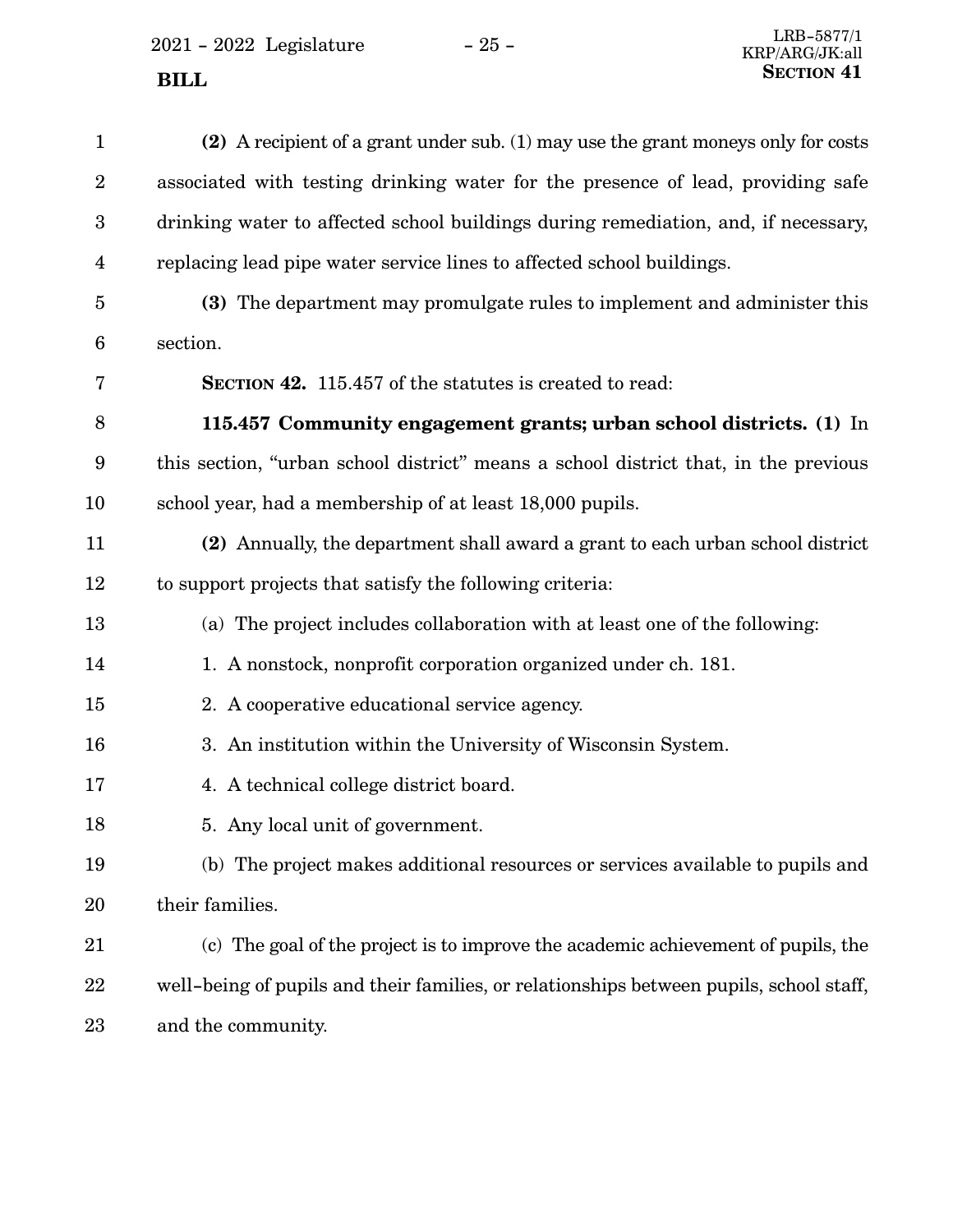$2021 - 2022$  Legislature  $-26 -$  LRB-5877/1

| $\mathbf{1}$            | (3) In each school year, the amount of a grant under sub. (2) is the amount                |
|-------------------------|--------------------------------------------------------------------------------------------|
| $\sqrt{2}$              | appropriated under s. $20.255(2)$ (dh) in that school year divided by the total number     |
| $\boldsymbol{3}$        | of urban school districts in that school year.                                             |
| $\overline{\mathbf{4}}$ | (4) The department may promulgate rules to implement and administer this                   |
| $\overline{5}$          | section.                                                                                   |
| $6\phantom{1}6$         | <b>SECTION 43.</b> 115.95 (2) of the statutes is amended to read:                          |
| 7                       | It is the policy of this state to provide equal educational<br>115.95(2)                   |
| $\, 8$                  | opportunities by ensuring that necessary programs<br>available for<br>are                  |
| $\boldsymbol{9}$        | limited-English proficient pupils while allowing each school district and charter          |
| 10                      | school under s. 118.40 (2r) or $(2x)$ maximum flexibility in establishing programs         |
| 11                      | suited to its particular needs. To this end, this subchapter provides support for          |
| 12                      | educating limited–English proficient pupils and establishes bilingual–bicultural           |
| 13                      | education programs for pupils in school districts with specified concentrations of         |
| 14                      | limited-English proficient pupils in the attendance areas of particular schools.           |
| 15                      | <b>SECTION 44.</b> 115.95 (3) of the statutes is amended to read:                          |
| 16                      | 115.95 (3) It is the policy of this state to reimburse school districts, in                |
| 17                      | substantial part, for the added costs of providing the programs established under          |
| 18                      | this subchapter and to provide support to school districts and charter schools under       |
| 19                      | <u>s. 118.40 (2r) and (2x) for the added costs of educating limited–English proficient</u> |
| 20                      | pupils.                                                                                    |
| 21                      | <b>SECTION 45.</b> 115.958 of the statutes is created to read:                             |
| 22                      | 115.958 Capacity-building grants for licensed educators. (1) A school                      |
| 23                      | board or the operator of a charter school established under s. 118.40 $(2r)$ or $(2x)$ may |
| 24                      | apply to the department for a grant for the school district or charter school to provide   |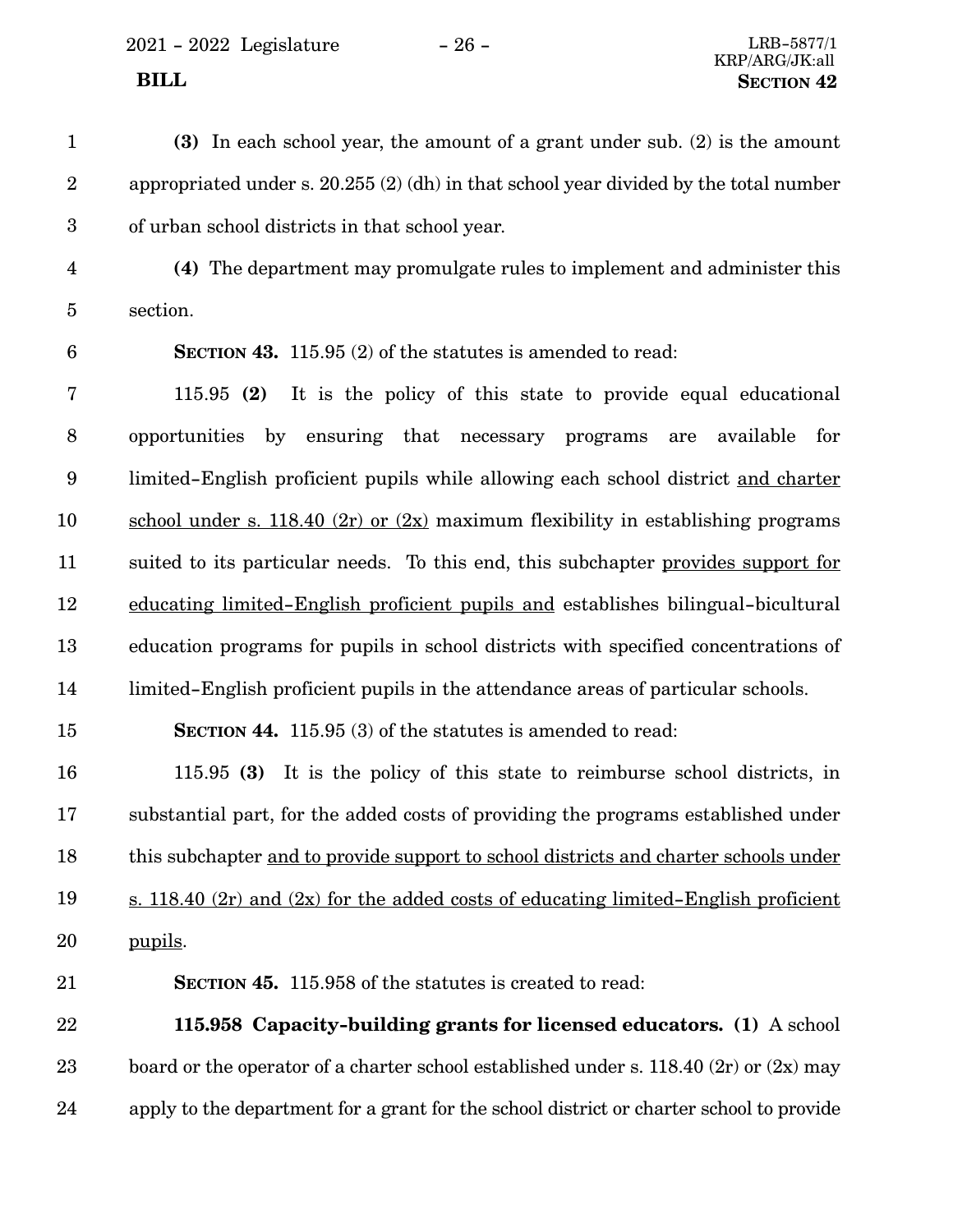2021 - 2022 Legislature - 27 -**SECTION** 45

| $\mathbf{1}$            | support and financial assistance to its staff and teachers in obtaining licensure or         |
|-------------------------|----------------------------------------------------------------------------------------------|
| $\boldsymbol{2}$        | certification as bilingual teachers and teachers of English as a 2nd language.               |
| 3                       | (2) Beginning in the 2022-23 school year, from the appropriation under s.                    |
| $\overline{\mathbf{4}}$ | $20.255$ (2) (ch), the department may award grants under sub. (1) to school districts        |
| $\overline{5}$          | and charter schools established under s. $118.40(2r)$ and $(2x)$ in amounts determined       |
| $6\phantom{.}6$         | by the department.                                                                           |
| 7                       | (3) The department may promulgate rules to implement and administer this                     |
| $8\,$                   | section.                                                                                     |
| 9                       | <b>SECTION 46.</b> 115.96 (title) of the statutes is amended to read:                        |
| 10                      | 115.96 (title) Establishment Pupil counts; establishment of programs.                        |
| 11                      | <b>SECTION 47.</b> 115.96 (1) of the statutes is amended to read:                            |
| 12                      | 115.96 (1) COUNT OF LIMITED-ENGLISH PROFICIENT PUPILS. Annually, on or before                |
| 13                      | March 1, each a school board and the operator of a charter school established under          |
| 14                      | s. 118.40 $(2r)$ or $(2x)$ shall conduct a count of the limited–English proficient pupils in |
| 15                      | the public schools of the district <u>or in the charter school</u> , assess the language     |
| 16                      | proficiency of such the pupils, and classify such the pupils by language group, grade        |
| 17                      | level, age, and English language proficiency. A school board or operator is eligible         |
| 18                      | for state aid under s. 115.995 only if the school board or operator conducts the count       |
| 19                      | under this subsection.                                                                       |
| 20                      | <b>SECTION 48.</b> 115.97 (1) of the statutes is amended to read:                            |
| 21                      | 115.97 (1) A school board may combine pupils in attendance at separate schools               |
| 22                      | in its bilingual-bicultural education program. The school board shall be eligible for        |
| 23                      | state aids under s. 115.995 if the number of limited-English proficient pupils served        |
| 24                      | from the combined schools meets the requirements under sub. $(2)$ , $(3)$ or $(4)$ . A pupil |
| 25                      | shall be eligible for a bilingual-bicultural education program only until he or she is       |
|                         |                                                                                              |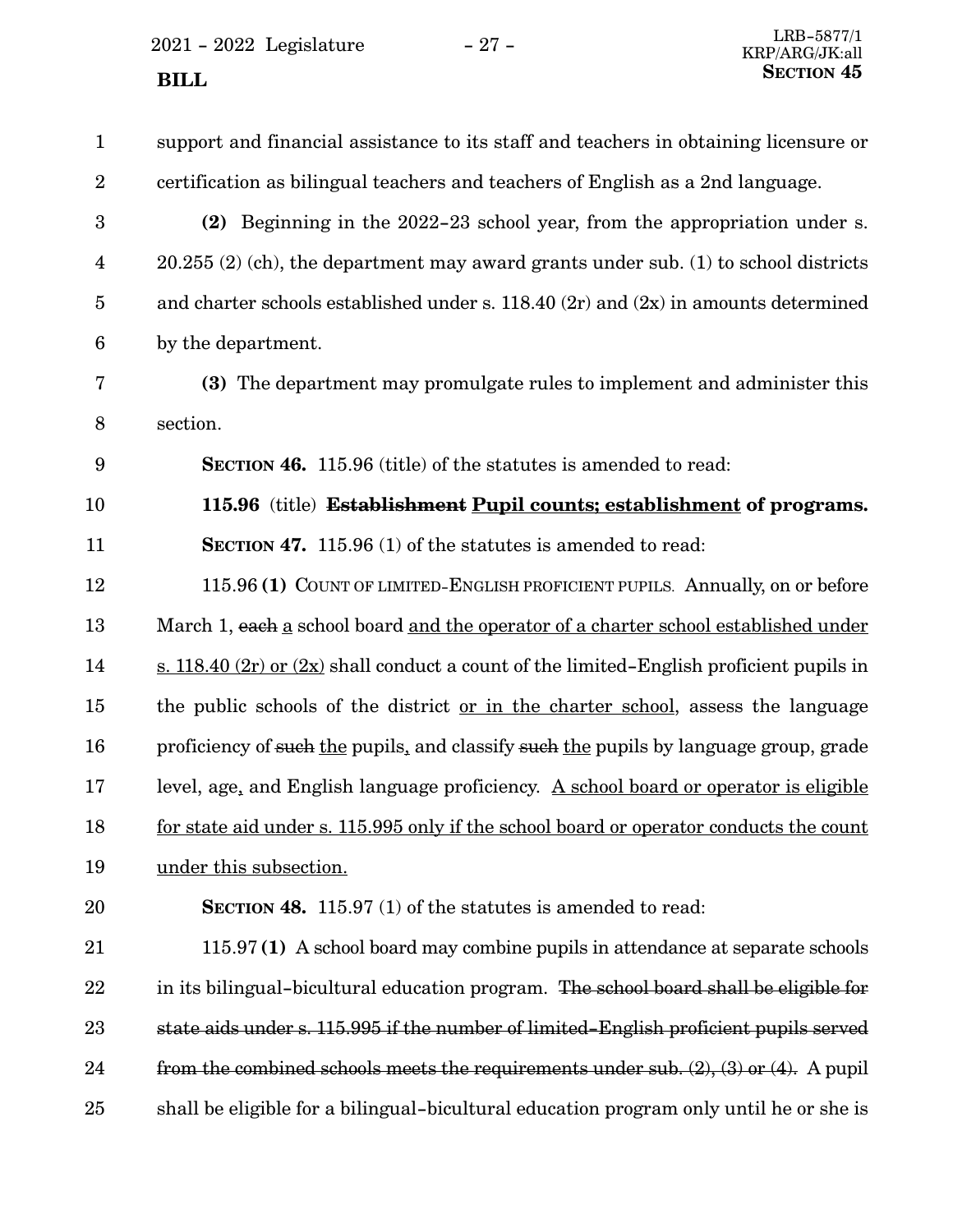$\,$  2021 - 2022  $\,$  Legislature  $\,$   $\,$   $\,$  –  $\,$  28 -  $\,$ 

| $\mathbf{1}$            | able to perform ordinary classwork in English. The bilingual-bicultural education                |
|-------------------------|--------------------------------------------------------------------------------------------------|
| $\sqrt{2}$              | program shall be designed to provide intensive instruction to meet this objective.               |
| $\boldsymbol{3}$        | Nothing in this subchapter shall be construed to authorize isolation of children of              |
| $\overline{\mathbf{4}}$ | limited-English proficient ability or ethnic background for a substantial portion of             |
| $\overline{5}$          | the school day. Pupils who are not limited–English proficient pupils may participate             |
| $\boldsymbol{6}$        | in a bilingual-bicultural education program, except that a school board shall give               |
| $\bf 7$                 | preference to limited-English proficient pupils in admitting pupils to such a                    |
| $8\,$                   | program.                                                                                         |
| $9\phantom{.0}$         | <b>SECTION 49.</b> 115.97 (6) of the statutes is created to read:                                |
| 10                      | 115.97 (6) A school board that is required to establish a bilingual-bicultural                   |
| 11                      | education program under sub. $(2)$ , $(3)$ , or $(4)$ is eligible for state aid under s. 115.995 |
| 12                      | only if the state superintendent is satisfied that the school board maintained the               |
| 13                      | bilingual-bicultural education program in accordance with this subchapter.                       |
| 14                      | <b>SECTION 50.</b> 115.977 (2) of the statutes is amended to read:                               |
| 15                      | 115.977 (2) A school district may establish bilingual-bicultural education                       |
| 16                      | programs by contracting with other school districts or with a cooperative educational            |
| 17                      | service agency. If 10 or more pupils in kindergarten to grade 3, 20 or more in grades            |
| 18                      | 4 to 8 or 20 or more in a high school program are enrolled in a program under a                  |
| 19                      | contract pursuant to this subsection, the school district offering the program is                |
| 20                      | eligible for reimbursement under s. 115.995.                                                     |
| 21                      | <b>SECTION 51.</b> 115.993 (title) of the statutes is amended to read:                           |
| 22                      | 115.993 (title) Report Reports on bilingual-bicultural education and                             |
| 23                      | pupil counts.                                                                                    |
| 24                      | <b>SECTION 52.</b> 115.993 of the statutes is renumbered 115.993 (1) and amended                 |
| 25                      | to read:                                                                                         |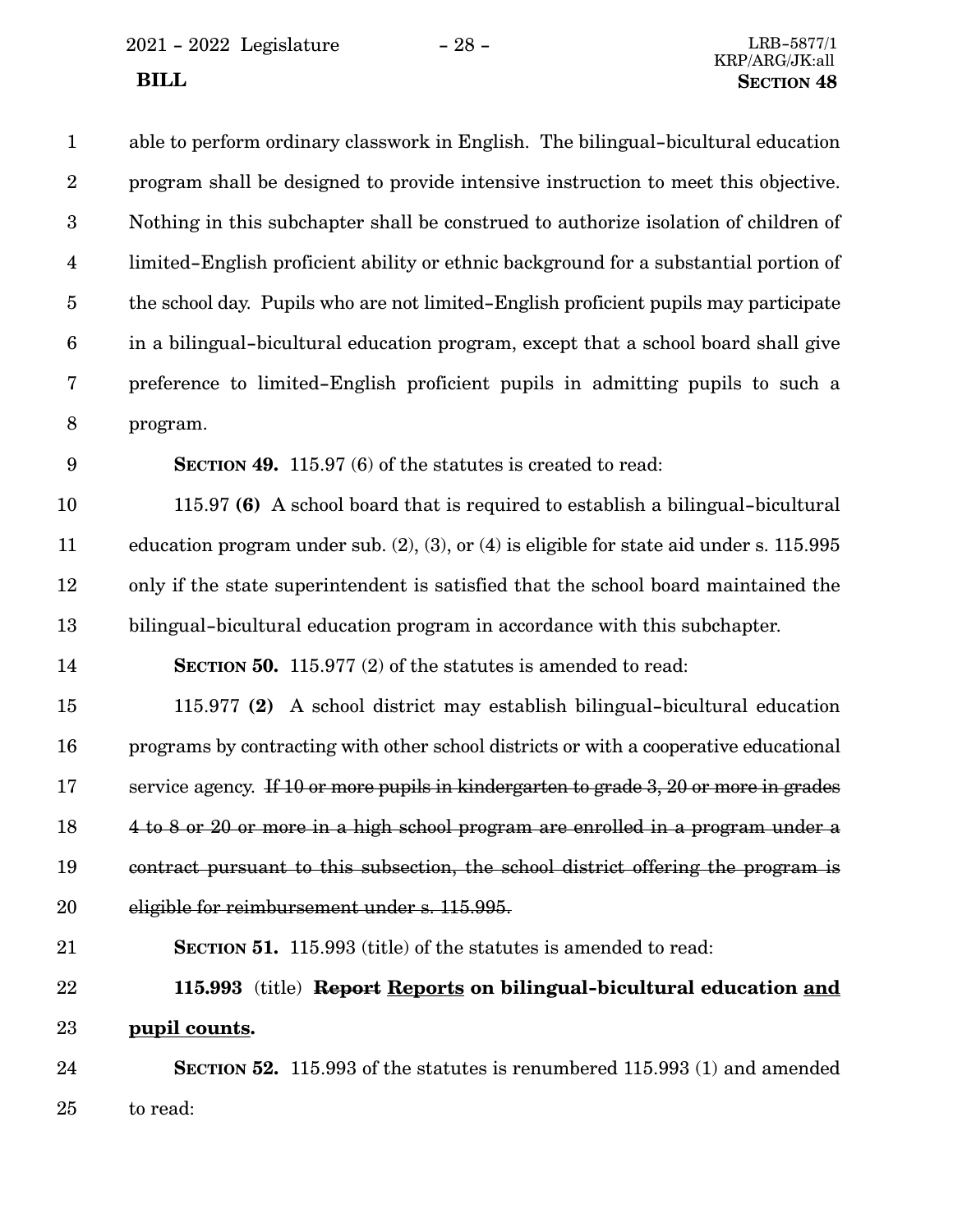$2021 - 2022$  Legislature  $-29 -$ <br>ERB-5877/1

| $\mathbf{1}$     | 115.993 (1) Annually, on or before August 15, the school board of a district                   |
|------------------|------------------------------------------------------------------------------------------------|
| $\boldsymbol{2}$ | operating a bilingual-bicultural education program under this subchapter shall                 |
| 3                | report to the state superintendent the number of pupils, including both                        |
| $\overline{4}$   | limited–English proficient pupils and other pupils, instructed the previous school             |
| $\overline{5}$   | year in bilingual-bicultural education programs, an itemized statement on oath of              |
| $6\phantom{.}6$  | all disbursements on account of a summary of the costs incurred to operate the                 |
| 7                | bilingual-bicultural education program operated during the previous school year.               |
| $8\,$            | and a copy of the estimated budget for that <u>operating the bilingual-bicultural</u>          |
| $9\phantom{.0}$  | education program for the current school year.                                                 |
| 10               | <b>SECTION 53.</b> 115.993 (2) of the statutes is created to read:                             |
| 11               | 115.993 (2) Annually, on or before August 15, a school board and the operator                  |
| 12               | of a charter school established under s. 118.40 $(2r)$ or $(2x)$ shall report to the state     |
| 13               | superintendent the number of limited-English proficient pupils enrolled in the                 |
| 14               | school district or attending the charter school in the previous school year and the            |
| 15               | classification of those pupils by language group.                                              |
| 16               | <b>SECTION 54.</b> 115.993 (3) of the statutes is created to read:                             |
| 17               | 115.993 (3) A school board or the operator of a charter school established under               |
| 18               | s. 118.40 $(2r)$ or $(2x)$ is eligible for state aid under s. 115.995 only if the school board |
| 19               | or operator submits the reports required under this section.                                   |
| 20               | SECTION 55. 115.995 (intro.) of the statutes is renumbered $115.995$ (1m) (intro.)             |
| 21               | and amended to read:                                                                           |
| 22               | 115.995 (1m) (intro.) Upon Subject to ss. 115.96 (1), 115.97 (6), and 115.993 (3).             |
| 23               | upon receipt of the report reports under s. 115.993, if the state superintendent is            |

satisfied that the bilingual-bicultural education program for the previous school year was maintained in accordance with this subchapter  $(1)$  and  $(2)$ , the state 24 25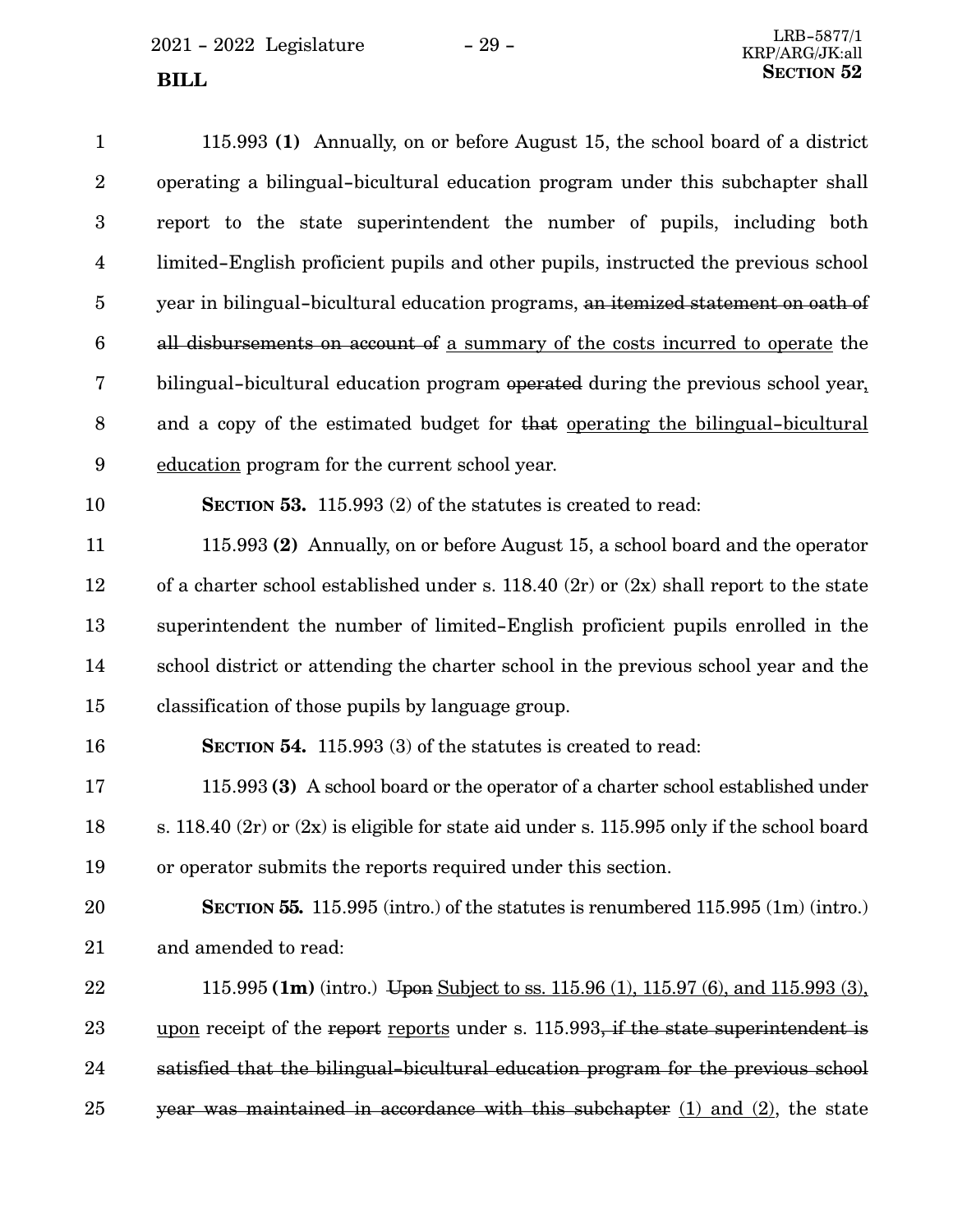| superintendent shall do all of, from the appropriation under s. $20.255(2)$ (cc), pay the |
|-------------------------------------------------------------------------------------------|
| following <u>amounts</u> :                                                                |

**SECTION** 56. 115.995 (1) and (2) of the statutes are renumbered 115.995 (1m) (a) 1. and 2. and amended to read: 3 4

115.995  $(1m)$  (a) 1. From the appropriation under s.  $20.255$   $(2)$   $(ec)$ , divide Dividing proportionally, based upon costs reported under s. 115.993, 2019 stats., an annual payment of \$250,000 among school districts whose enrollments in the previous school year were at least 15 percent limited-English proficient pupils. Aid paid under this subsection subdivision does not reduce aid paid under sub. (2) subd. 2. 5 6 7 8 9 10

2. Certify Certifying to the department of administration in favor of the school district board a sum equal to a percentage of the amount expended on limited-English proficient pupils by the school district board during the preceding year for salaries of personnel participating in and attributable to bilingual-bicultural education programs under this subchapter, special books and equipment used in the bilingual-bicultural education programs, and other expenses approved by the state superintendent. The percentage shall be determined by dividing the amount in the appropriation under s. 20.255 (2) (cc) in the current school year less \$250,000 by the total amount of aidable costs in the previous school year. **SECTION 57.** 115.995 (1m) (a) (intro.) of the statutes is created to read: 11 12 13 14 15 16 17 18 19 20

115.995 **(1m)** (a) (intro.) In the 2021-22 school year, to a school board that was required to establish a bilingual-bicultural education program under s. 115.97 for the previous school year, the amounts determined by doing all of the following: 21 22 23

24

**SECTION 58.** 115.995 (1m) (b) of the statutes is created to read: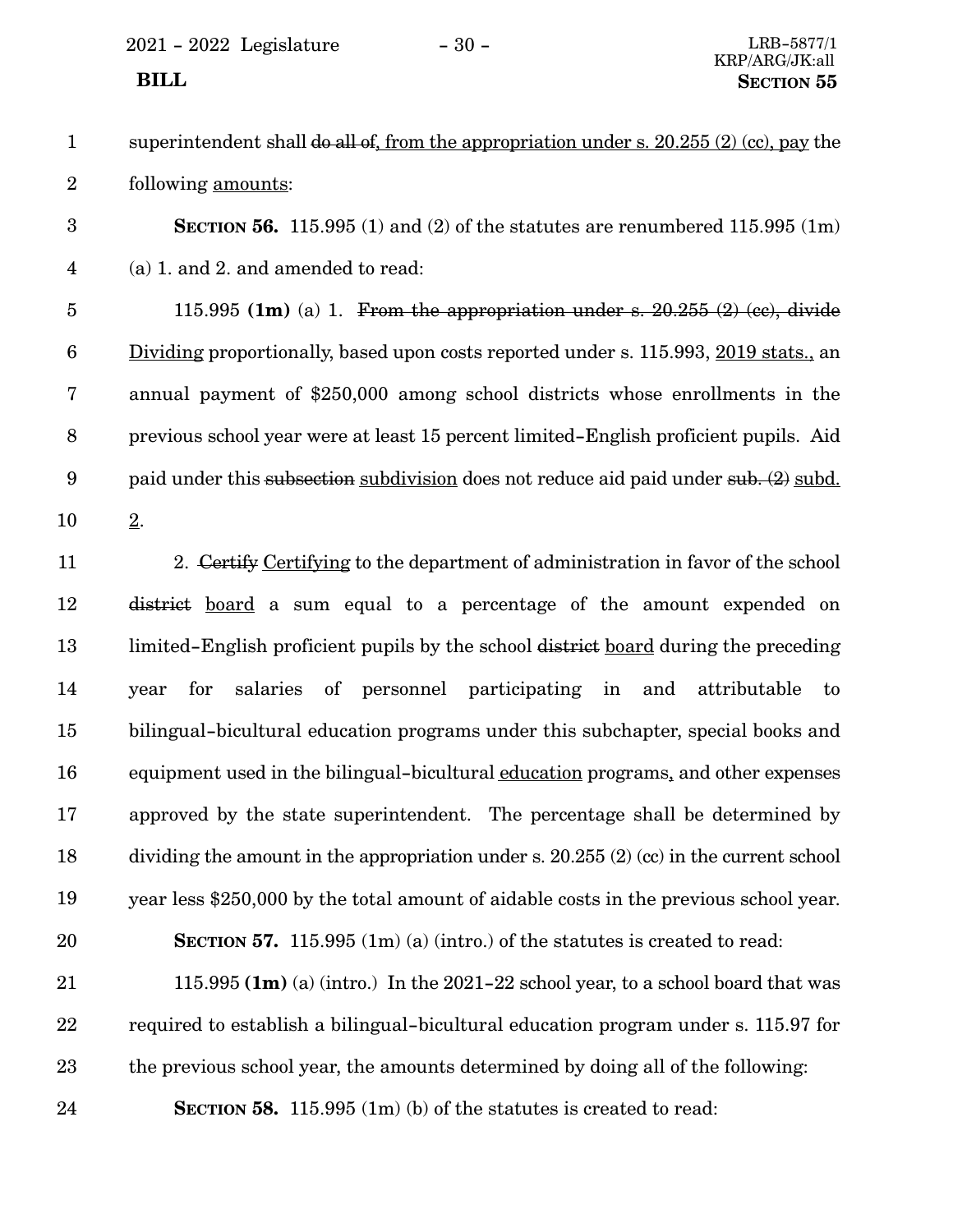| $\mathbf{1}$            | 115.995 $(1m)$ (b) Subject to sub. (3), beginning in the 2022-23 school year, to            |
|-------------------------|---------------------------------------------------------------------------------------------|
| $\boldsymbol{2}$        | a school board or the operator of a charter school established under s. 118.40 (2r) or      |
| $\boldsymbol{3}$        | $(2x)$ , an amount calculated as follows:                                                   |
| $\overline{\mathbf{4}}$ | 1. If, in the previous school year, there was at least one limited-English                  |
| $\overline{5}$          | proficient pupil enrolled in the school district or attending the charter school,           |
| 6                       | \$10,000.                                                                                   |
| 7                       | 2. If, in the previous school year, there were more than 20 limited–English                 |
| 8                       | proficient pupils enrolled in the school district or attending the charter school,          |
| 9                       | subtract 20 from the total number of limited-English proficient pupils enrolled in the      |
| 10                      | school district or attending the charter school.                                            |
| 11                      | 3. Multiply the difference determined under subd. 2. by \$500.                              |
| 12                      | 4. Add the product determined under subd. 3. to the amount under subd. 1.                   |
| 13                      | <b>SECTION 59.</b> 115.995 $(2m)$ of the statutes is created to read:                       |
| 14                      | 115.995 $(2m)$ Notwithstanding sub. $(1m)$ (b), if a school board received a                |
| 15                      | payment under sub. $(1m)(a)$ in the 2021-22 school year, the state superintendent           |
| 16                      | shall, subject to ss. $115.96$ (1), $115.97$ (6), and $115.993$ (3) and upon receipt of the |
| 17                      | reports under s. 115.993 (1) and (2), from the appropriation under s. $20.255$ (2) (cc),    |
| 18                      | pay to the school board the following amounts:                                              |
| 19                      | (a) Subject to sub. $(3)$ , in the 2022-23 school year, the greater of the following        |
| 20                      | amounts:                                                                                    |
| 21                      | 1. The sum determined under sub. $(1m)(b)$ 4. for the 2022–23 school year.                  |
| 22                      | 2. An amount equal to the payment the school board received under sub. (1m)                 |
| 23                      | (a) in the $2021-22$ school year.                                                           |
| 24                      | (b) Subject to sub. $(3)$ , in the 2023-24 school year, the greater of the following        |
| 25                      | amounts:                                                                                    |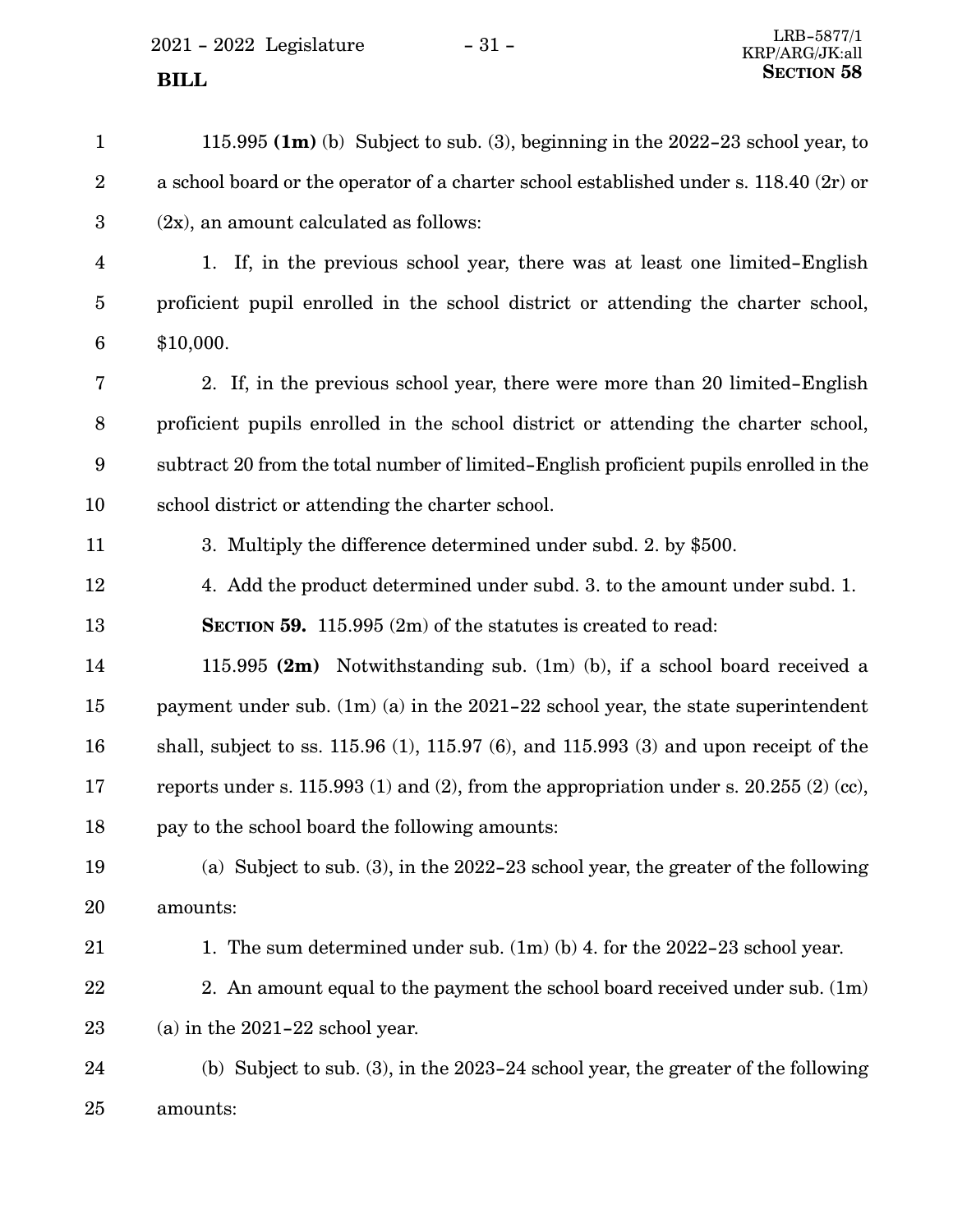2021 - 2022 Legislature - 32 - LRB-5877/1

1. The sum determined under sub. (1m) (b) 4. for the 2023-24 school year. 2. An amount calculated as follows: a. Subtract the amount determined under subd. 1. from the amount the school board received under sub. (1m) (a) in the 2021-22 school year. b. Multiply the difference determined under subd. 2. a. by 0.5. c. Add the product determined under subd. 2. b. to the amount determined under subd. 1. **SECTION 60.** 115.995 (3) of the statutes is created to read: 115.995 **(3)** If the appropriation under s. 20.255 (2) (cc) in any fiscal year is insufficient to pay the full amount of aid under sub.  $(1m)$  (b) or  $(2m)$ , the state superintendent shall prorate the payments among the school boards and operators of charter schools established under s. 118.40 (2r) and (2x) entitled to receive the aid. **SECTION** 61. 115.996 of the statutes is renumbered 115.996 (intro.) and amended to read: **115.996 Report to the legislature.** (intro.) Annually, on or before December 31, the state superintendent shall submit a report to the chief clerk of each house of the legislature, for distribution to the legislature under s. 13.172 (2), on the status of bilingual-bicultural education programs established under this subchapter. The report shall include all of the following information: (1) The number of pupils served in bilingual-bicultural education programs for each language group in each school district in which such programs are offered and the cost of the program per pupil for each school district, language group, and program type. (2) The department shall also provide the number of pupils in each school district and language group who as a result of participation in a bilingual-bicultural 1 2 3 4 5 6 7 8 9 10 11 12 13 14 15 16 17 18 19 20 21 22 23 24 25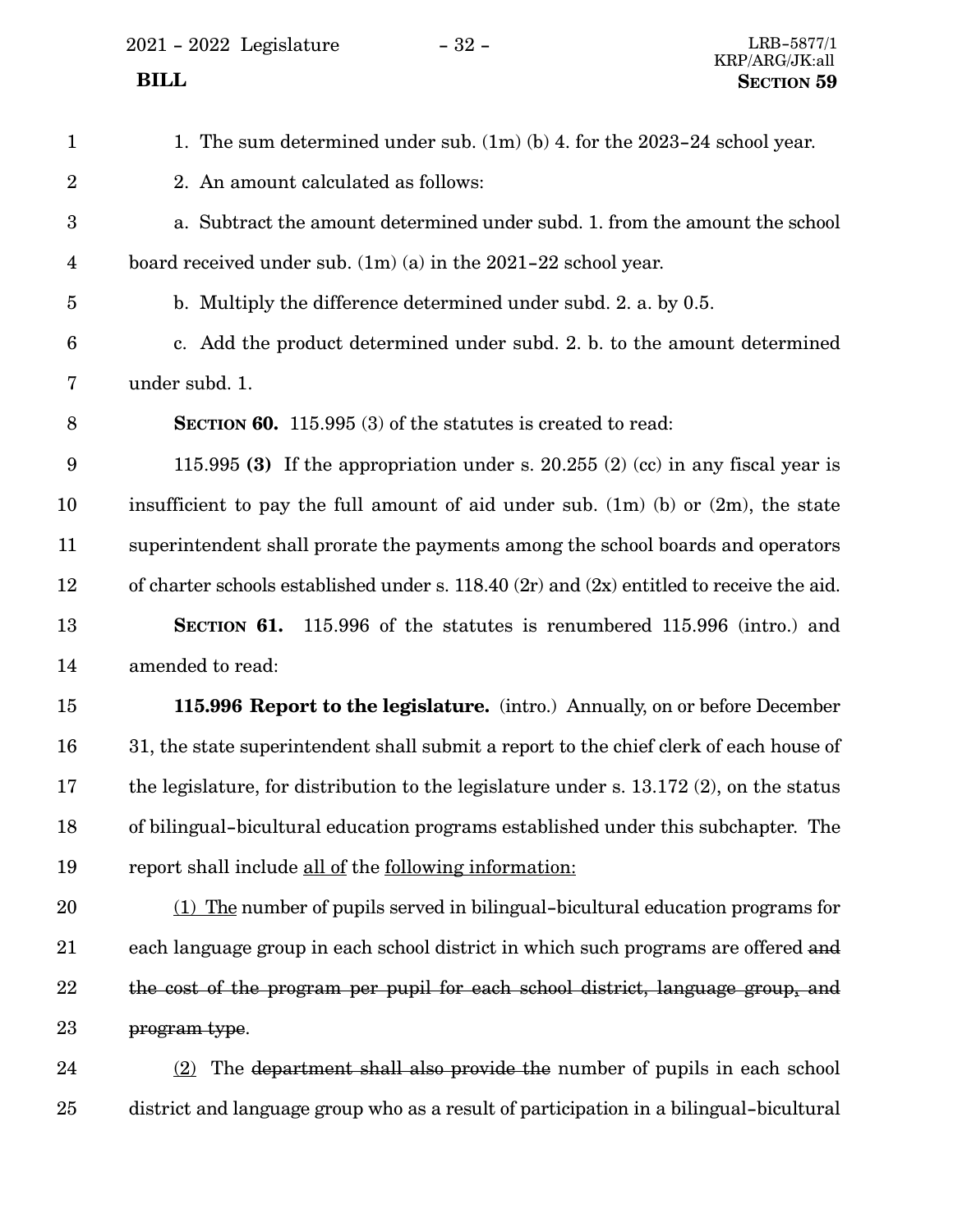$2021$  -  $2022\,$  Legislature  $\hskip 5mm -33$  -

| $\mathbf{1}$     | education program improved their English language ability to such an extent that                                |
|------------------|-----------------------------------------------------------------------------------------------------------------|
| $\overline{2}$   | the program is no longer necessary for such pupils.                                                             |
| 3                | SECTION 62. 115.996 (3) of the statutes is created to read:                                                     |
| $\overline{4}$   | 115.996 (3) The number of limited–English proficient pupils in each language                                    |
| $\overline{5}$   | group enrolled in each school district and attending each charter school established                            |
| $\boldsymbol{6}$ | under s. 118.40 $(2r)$ and $(2x)$ .                                                                             |
| 7                | <b>SECTION 63.</b> 118.40 (2r) (e) 2p. a. of the statures is amended to read:                                   |
| 8                | 118.40 $(2r)$ (e) 2p. a. Add the amounts appropriated in the current fiscal year                                |
| 9                | under s. 20.255 (2), except s. 20.255 (2) (ac), (aw), (az), (bb), $(da)$ , $(de)$ , (dj), (du), (fm),           |
| 10               | $(fp)$ , $(fq)$ , $(fr)$ , $(fu)$ , $(k)$ , and $(m)$ ; and s. 20.505 $(4)$ (es); and the amount, as determined |
| 11               | by the secretary of administration, of the appropriation under s. 20.505 $(4)$ (s)                              |
| 12               | allocated for payments to telecommunications providers under contracts with school                              |
| 13               | districts and cooperative educational service agencies under s. 16.971 (13).                                    |
| 14               | <b>SECTION 64.</b> 119.04 (1) of the statutes is amended to read:                                               |
| 15               | 119.04 (1) Subchapters IV, V, and VII of ch. 115, ch. 121, and ss. 66.0235 (3) (c),                             |
| 16               | 66.0603 (1m) to (3), 115.01 (1) and (2), 115.28, 115.31, 115.33, 115.34, 115.343,                               |
| 17               | 115.345, 115.363, 115.3635, 115.364, 115.365 (3), 115.366, 115.367, 115.38 (2),                                 |
| 18               | 115.415, 115.442, 115.445, 115.447, 115.449, 115.453, 115.456, 115.457, 118.001 to                              |
| 19               | 118.04, 118.045, 118.06, 118.07, 118.075, 118.076, 118.10, 118.12, 118.125 to 118.14,                           |
| 20               | 118.145 (4), 118.15, 118.153, 118.16, 118.162, 118.163, 118.164, 118.18, 118.19,                                |
| 21               | 118.196, 118.20, 118.223, 118.225, 118.24 (1), (2) (c) to (f), (6), (8), and (10), 118.245,                     |
| 22               | 118.25, 118.255, 118.258, 118.291, 118.292, 118.293, 118.30 to 118.43, 118.46, 118.50,                          |
| 23               | 118.51, 118.52, 118.53, 118.55, 118.56, 120.12 (2m), (4m), (5), and (15) to (27),                               |
| 24               | 120.125, 120.13 (1), (2) (b) to (g), (3), (14), (17) to (19), (26), (34), (35), (37), (37m), and                |
| 25               | (38), 120.137, 120.14, 120.20, 120.21 (3), and 120.25 are applicable to a 1st class city                        |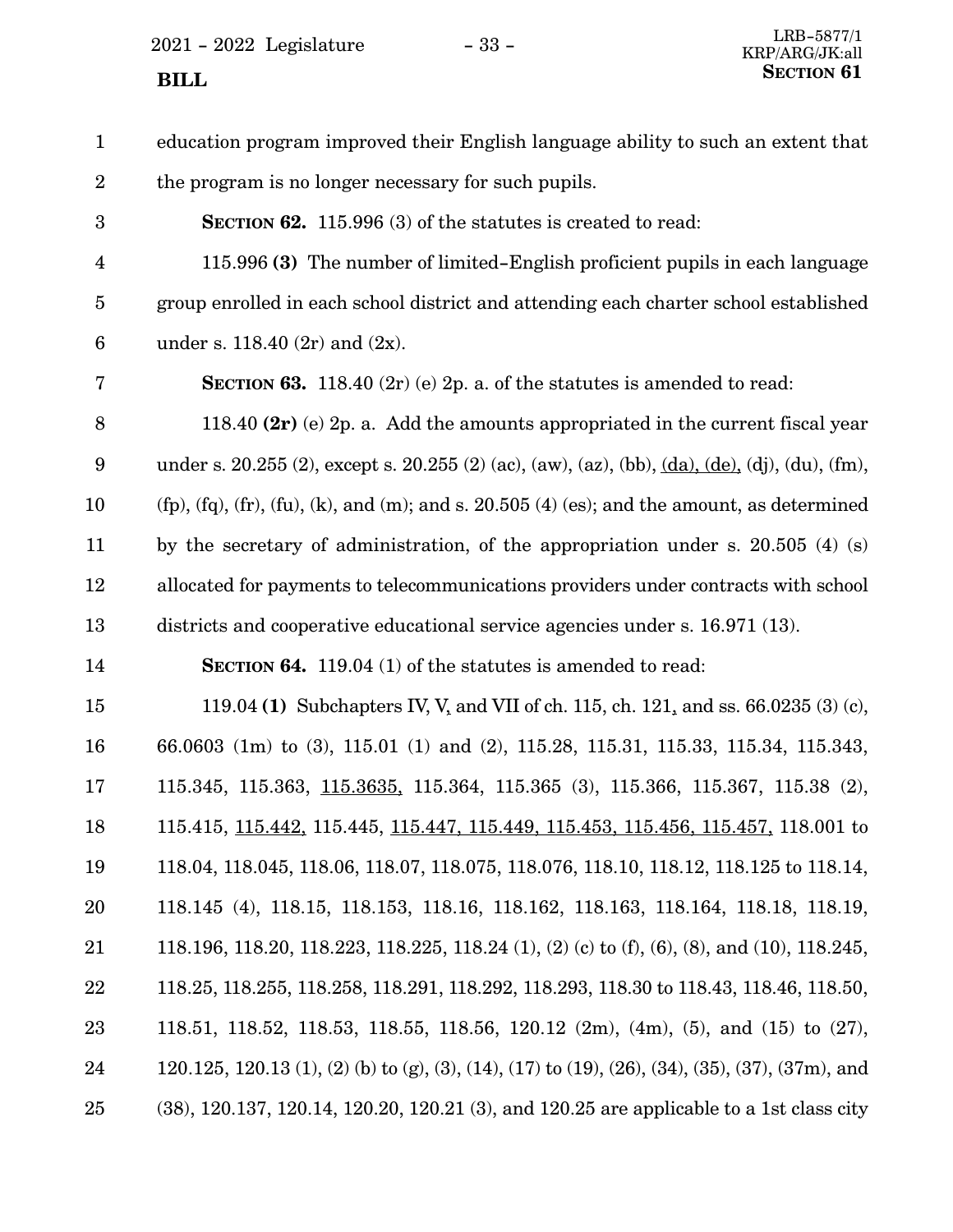2021 - 2022 Legislature - 34 - LRB-5877/1

school district and board but not, unless explicitly provided in this chapter or in the terms of a contract, to the commissioner or to any school transferred to an opportunity schools and partnership program. 1 2 3

4

**SECTION 65.** 121.41 of the statutes is amended to read:

**121.41 Driver education programs; fees.** A school board, operator of a charter school authorized under s. 118.40 (2r) or (2x), cooperative educational service agency, or the technical college system board may establish and collect reasonable fees for any driver education program or part of a program which is neither required for nor credited toward graduation. The school board, operator of a charter school authorized under s. 118.40 (2r) or (2x), cooperative educational service agency, or the technical college system board may waive any fee established under this subsection for any indigent pupil. 5 6 7 8 9 10 11 12

13

**SECTION 66.** 121.42 of the statutes is created to read:

14

**121.42 Driver education programs; state aid. (1)** In this section:

(a) "Driver education program" means an instructional program in driver education approved by the department and operated by a qualified driver education provider. 15 16 17

(b) "Eligible pupil" means a pupil who met the income eligibility standard for a free or reduced-price lunch in the federal school lunch program under 42 USC 1758 (b) (1) in the previous school year. 18 19 20

(c) "Qualified driver education provider" means a school board, the operator of a charter school authorized under s. 118.40 (2r) or (2x), or a cooperative educational service agency. 21 22 23

**(2)** Beginning in the 2022-23 school year, from the appropriation under s. 20.255 (2) (cv) and subject to sub. (4), the department shall pay to each qualified 24 25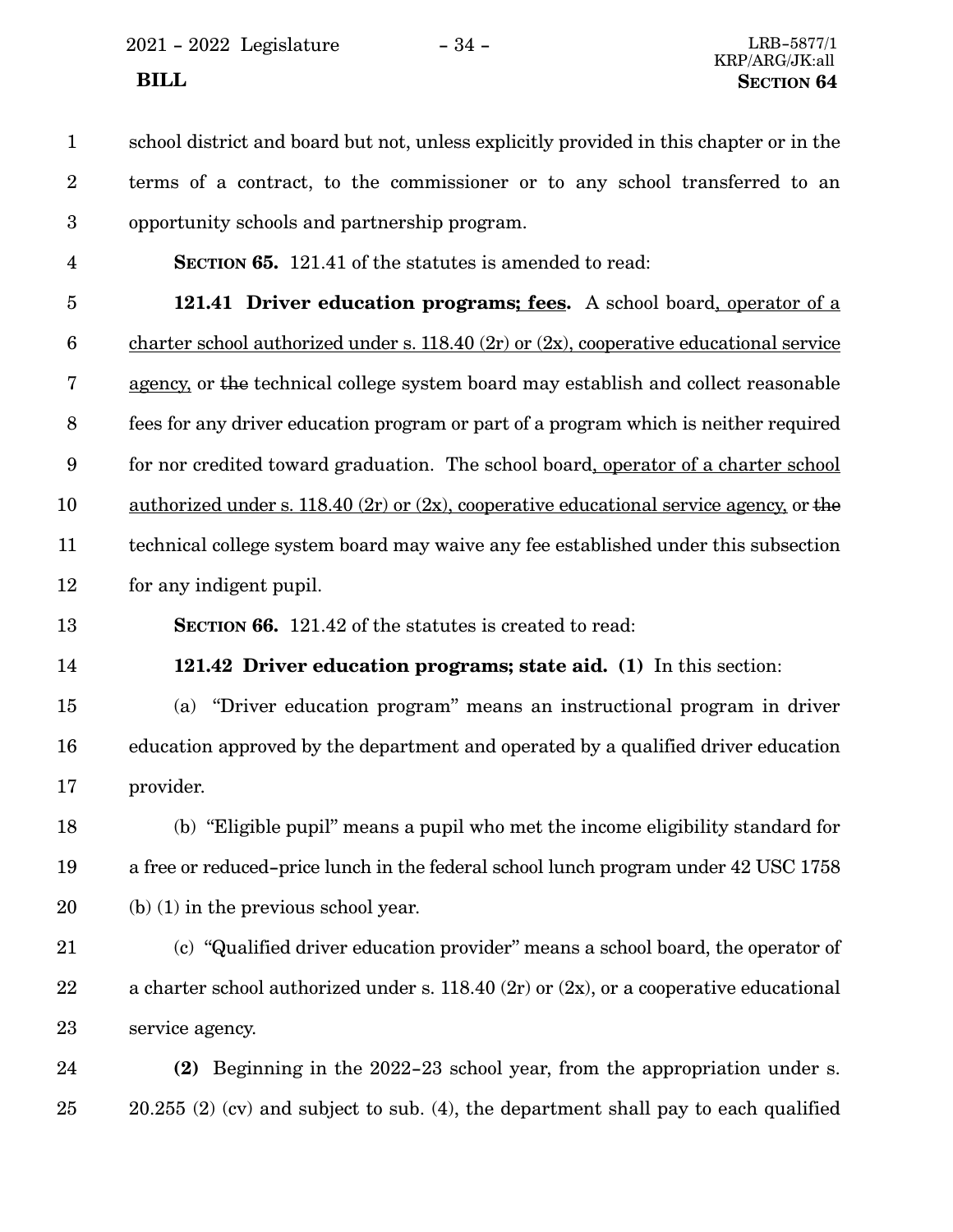driver education provider the amount determined under sub. (3) if all of the following apply: 1 2

(a) The qualified driver education provider demonstrates to the department that for eligible pupils the qualified driver education provider reduced the fees the qualified driver education provider otherwise charges pupils to enroll in and complete the driver education program. 3 4 5 6

(b) By October 1, 2022, and annually thereafter, the qualified driver education provider reports to the department the number of eligible pupils who enrolled in and successfully completed a driver education program operated by qualified driver education in the previous school year. 7 8 9 10

- **(3)** The department shall calculate the amount paid to a qualified driver education provider under sub. (2) by multiplying the number of eligible pupils reported under sub. (2) (b) by the lesser of the following: 11 12 13
- 14

(a) Two hundred dollars.

(b) The amount by which the qualified driver education provider reduced fees under sub. (2) (a) in the previous school year. 15 16

**(4)** If the appropriation under s. 20.255 (2) (cv) in any fiscal year is insufficient to pay the full amount of aid under sub. (2), the department shall prorate the aid payments among the entitled qualified driver education providers. 17 18 19

**(5)** The department may promulgate rules to implement and administer this section. 20 21

**SECTION 67.** 121.905 (3) (c) 6. of the statutes is amended to read: 121.905 **(3)** (c) 6. For the limit for each of the 2015-16 to 2018-19 school years, for the 2021-22 school year, for the 2023-24 school year, and for any school year thereafter, make no adjustment to the result under par. (b). 22 23 24 25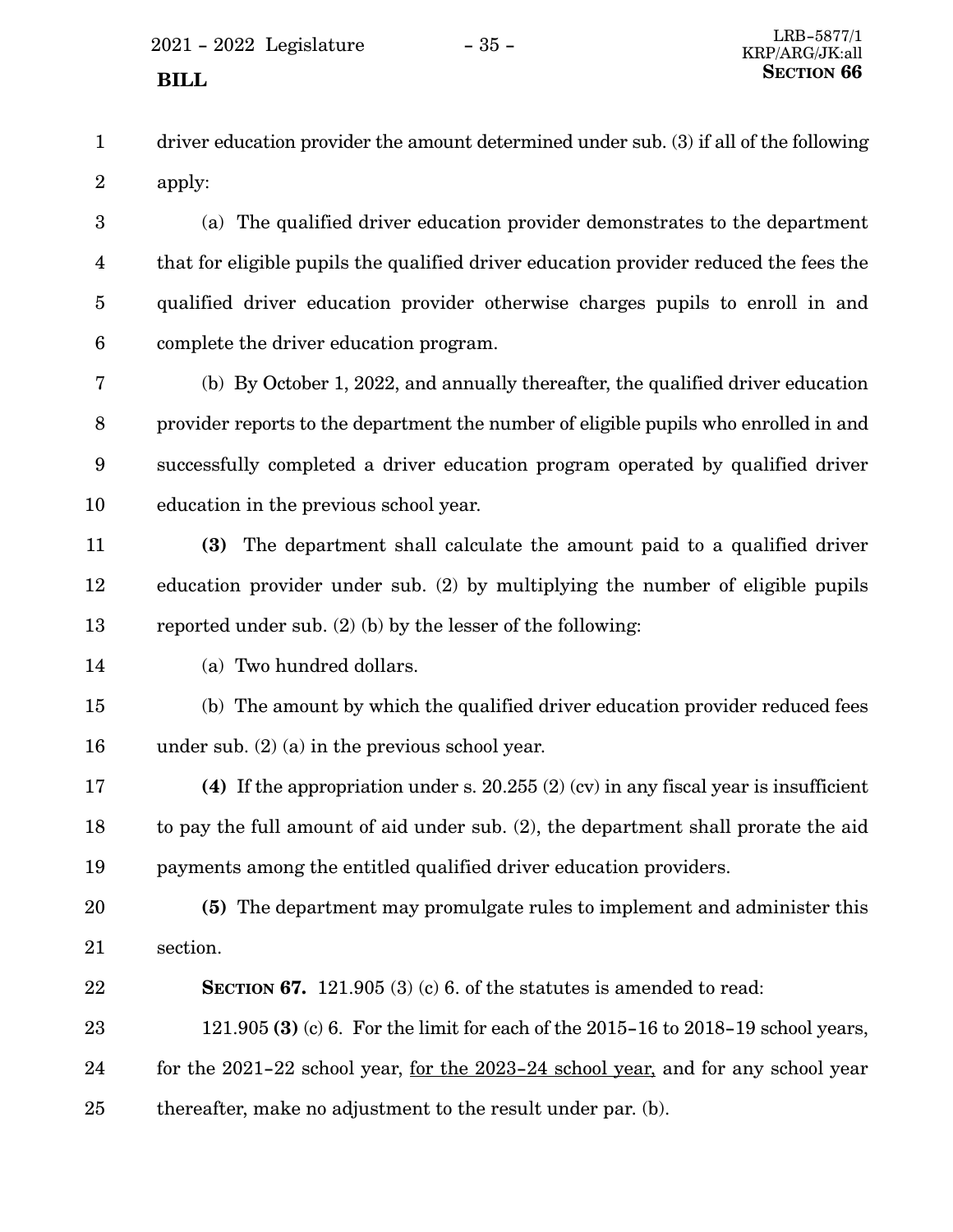$\,$  2021 - 2022  $\,$  Legislature  $\,$   $\,$   $\,$  –  $\,$  36 -  $\,$ 

| $\mathbf{1}$     | SECTION 68. 121.905 $(3)$ $(c)$ 9. of the statutes is created to read:                      |
|------------------|---------------------------------------------------------------------------------------------|
| $\overline{2}$   | 121.905 (3) (c) 9. For the limit for the 2022–23 school year, add \$200 to the              |
| $\boldsymbol{3}$ | result under par. (b).                                                                      |
| $\overline{4}$   | <b>SECTION 69.</b> 121.91 $(2m)$ (i) (intro.) of the statutes is amended to read:           |
| $\overline{5}$   | 121.91 $(2m)$ (i) (intro.) Except as provided in subs. (3), (4), and (8), no school         |
| $6\phantom{.}6$  | district may increase its revenues for <u>any of</u> the 2015-16 to 2018-19 school year or  |
| 7                | for any school year thereafter years or for the 2021-22 school year to an amount that       |
| $8\,$            | exceeds the amount calculated as follows:                                                   |
| 9                | <b>SECTION 70.</b> 121.91 $(2m)$ (im) (intro.) of the statutes is amended to read:          |
| 10               | 121.91 $(2m)$ (im) (intro.) Notwithstanding par. (i) and except Except as                   |
| 11               | provided in subs. (3), (4), and (8), $-a$ no school district cannot may increase its        |
| 12               | revenues for the 2019-20 school year to an amount that exceeds the amount                   |
| 13               | calculated as follows:                                                                      |
| 14               | <b>SECTION 71.</b> 121.91 $(2m)(j)(in)$ intro.) of the statutes is amended to read:         |
| 15               | 121.91 $(2m)$ (j) (intro.) Notwithstanding par. (i) and except Except as provided           |
| 16               | in subs. (3), (4), and (8), $a$ no school district cannot may increase its revenues for the |
| 17               | 2020-21 school year to an amount that exceeds the amount calculated as follows:             |
| 18               | SECTION $72. 121.91$ (2m) (k) and (L) of the statutes are created to read:                  |
| 19               | 121.91 $(2m)$ (k) Except as provided in subs. (3), (4), and (8), no school district         |
| 20               | may increase its revenues for the 2022-23 school year to an amount that exceeds the         |
| 21               | amount calculated as follows:                                                               |
| 22               | 1. Divide the sum of the amount of state aid received in the previous school year           |
| 23               | and property taxes levied for the previous school year, excluding property taxes            |
| 24               | levied for the purpose of s. 120.13 (19) and excluding funds described under sub. (4)       |
| 25               | (c), by the average of the number of pupils enrolled in the 3 previous school years.        |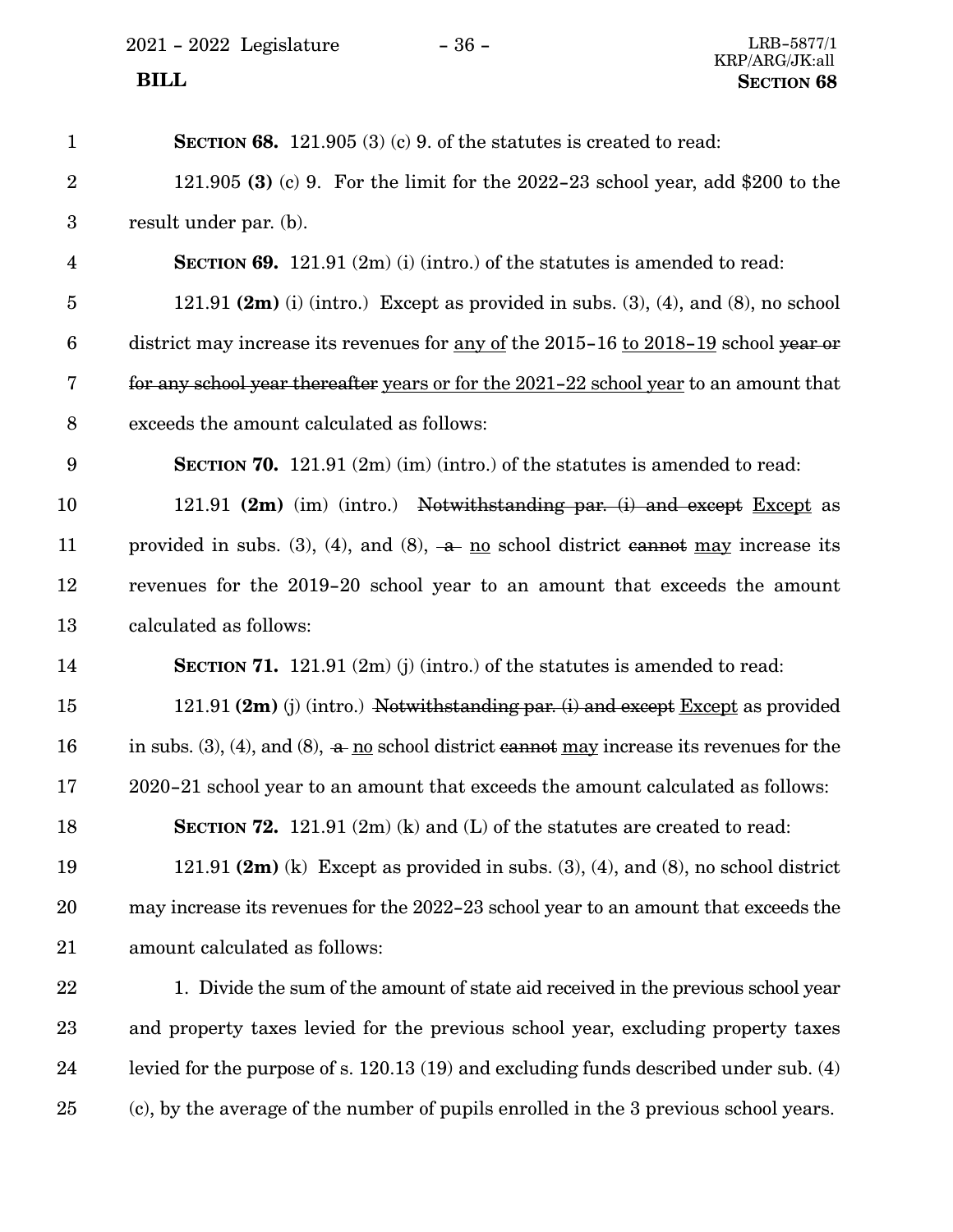$2021$  -  $2022$  Legislature -  $37$  -

| $\mathbf{1}$     | 2. Add \$200 to the result under subd. 1.                                                   |
|------------------|---------------------------------------------------------------------------------------------|
| $\overline{2}$   | 3. Multiply the result under subd. 2. by the average of the number of pupils                |
| $\boldsymbol{3}$ | enrolled in the current school year and the 2 preceding school years.                       |
| $\overline{4}$   | (L) Except as provided in subs. $(3)$ , $(4)$ , and $(8)$ , no school district may increase |
| $\overline{5}$   | its revenues for the 2023-24 school year or for any school year thereafter to an            |
| $6\phantom{.}6$  | amount that exceeds the amount calculated as follows:                                       |
| $\overline{7}$   | 1. Divide the sum of the amount of state aid received in the previous school year           |
| 8                | and property taxes levied for the previous school year, excluding property taxes            |
| 9                | levied for the purpose of s. 120.13 (19) and excluding funds described under sub. (4)       |
| 10               | (c), by the average of the number of pupils enrolled in the 3 previous school years.        |
| 11               | 2. Multiply the result under subd. 1. by the average of the number of pupils                |
| 12               | enrolled in the current school year and the 2 preceding school years.                       |
| 13               | <b>SECTION 73.</b> 121.91 $(2m)(r)$ 1. (intro.) of the statutes is amended to read:         |
| 14               | 121.91 (2m) (r) 1. (intro.) Notwithstanding pars. (i) to (j) (k) and (L), if a school       |
| 15               | district is created under s. 117.105, its revenue limit under this section for the school   |
| 16               | year beginning with the effective date of the reorganization shall be determined as         |
| 17               | follows except as provided under subs. $(3)$ and $(4)$ :                                    |
| 18               | <b>SECTION 74.</b> 121.91 $(2m)(r)$ 1. b. of the statutes is amended to read:               |
| 19               | 121.91 $(2m)$ (r) 1. b. Add an amount equal to the amount of revenue increase               |
| 20               | per pupil allowed under this subsection for the previous school year multiplied by the      |
| 21               | sum of 1.0 plus the allowable rate of increase under s. 73.0305 expressed as a decimal      |
| 22               | to the result under subd. 1. a., except that in calculating the limit for the 2013-14       |
| 23               | school year and the 2014-15 school year, add \$75 to the result under subd. 1. a., in       |
| 24               | calculating the limit for the 2019-20 school year, add \$175 to the result under subd.      |
| 25               | 1. a., and in calculating the limit for the 2020-21 school year, add \$179 to the result    |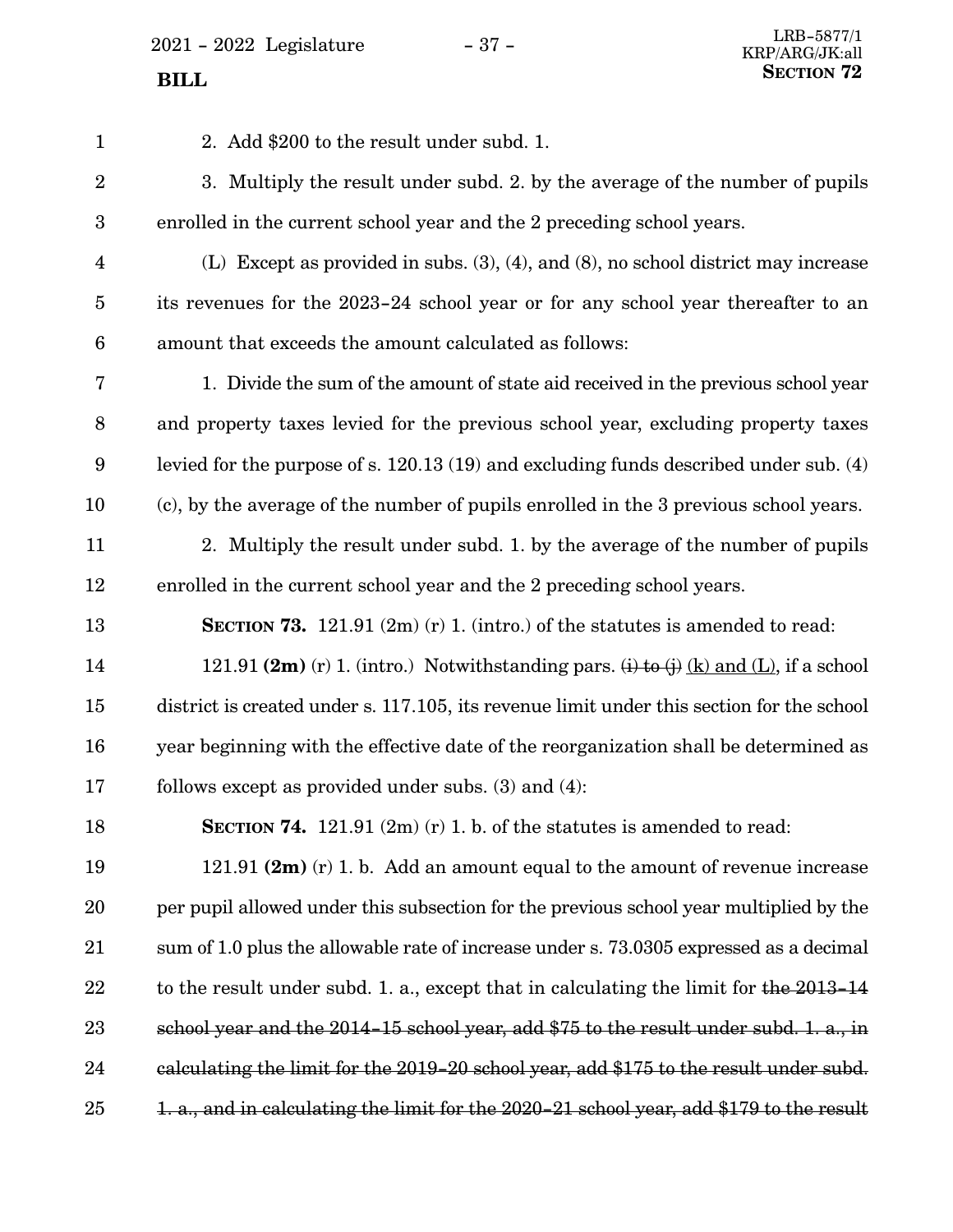$2021 - 2022$  Legislature  $-38 -$  LRB-5877/1

## KRP/ARG/JK:all  **BILL SECTION 74**

| $\mathbf{1}$            | under subd. 1. a. In the 2015-16 to 2018-19 school years, the 2021-22 school year,                  |
|-------------------------|-----------------------------------------------------------------------------------------------------|
| $\sqrt{2}$              | the 2022-23 school year, add \$200 to the result under subd. 1. a., and in any school               |
| $\boldsymbol{3}$        | year thereafter, make no adjustment to the result under subd. 1. a.                                 |
| $\overline{\mathbf{4}}$ | <b>SECTION 75.</b> 121.91 $(2m)$ (r) 2. (intro.) of the statutes is amended to read:                |
| $\overline{5}$          | 121.91 $(2m)$ (r) 2. (intro.) If a school district is created under s. 117.105, the                 |
| $\boldsymbol{6}$        | following adjustments to the calculations under pars. (i) to (j) (k) and (L) apply for              |
| 7                       | the 2 school years beginning on the July 1 following the effective date of the                      |
| $\, 8$                  | reorganization:                                                                                     |
| 9                       | <b>SECTION 76.</b> 121.91 $(2m)(r)$ 2. a. of the statutes is amended to read:                       |
| 10                      | 121.91 $(2m)$ (r) 2. a. For the school year beginning on the first July 1 following                 |
| 11                      | the effective date of the reorganization the number of pupils in the previous school                |
| 12                      | year shall be used under pars. $(i)$ 1, $(im)$ 1. and $(j)$ 1. $(k)$ 1. and $(L)$ 1. instead of the |
| 13                      | average of the number of pupils in the 3 previous school years, and for the school year             |
| 14                      | beginning on the 2nd July 1 following the effective date of the reorganization the                  |
| 15                      | average of the number of pupils in the 2 previous school years shall be used under                  |
| 16                      | pars. (i) 1., (im) 1. and (j) 1. (k) 1. and (L) 1. instead of the average of the number of          |
| 17                      | pupils in the 3 previous school years.                                                              |
| 18                      | SECTION 77. 121.91 $(2m)$ (r) 2. b. of the statutes is amended to read:                             |
| 19                      | 121.91 $(2m)$ (r) 2. b. For the school year beginning on the first July 1 following                 |
| 20                      | the effective date of the reorganization the average of the number of pupils in the                 |
| 21                      | current and the previous school years shall be used under pars. $(i)$ 2. and $(j)$ 3. (k) 3.        |
| 22                      | and $(L)$ 2. instead of the average of the number of pupils in the current and the 2                |
| 23                      | preceding school years.                                                                             |
|                         |                                                                                                     |

24

**SECTION 78.** 121.91 (2m) (s) 1. (intro.) of the statutes is amended to read: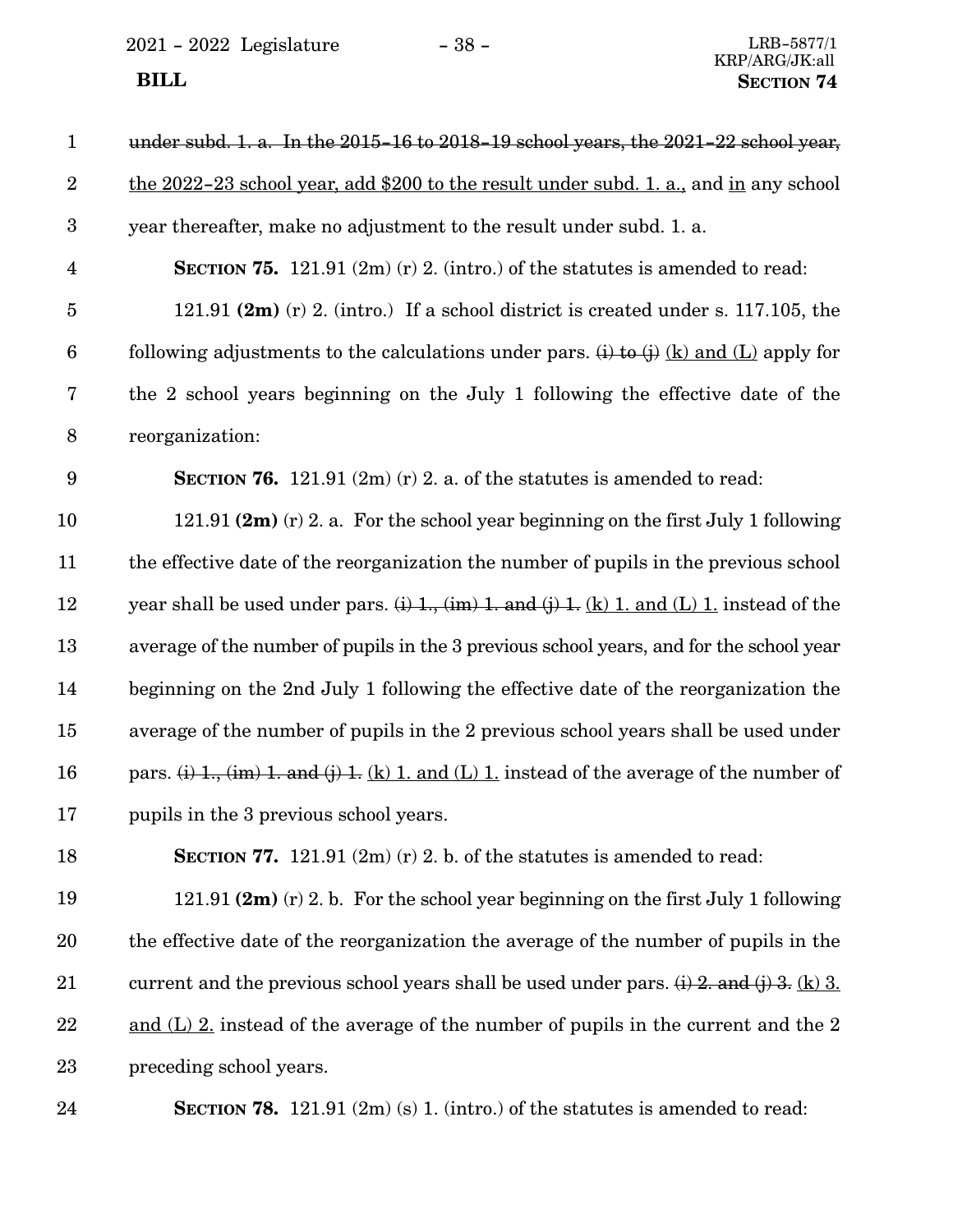$2021 - 2022$  Legislature  $-39$  -**SECTION** 78

| $\mathbf{1}$            | 121.91 (2m) (s) 1. (intro.) Notwithstanding pars. (i) to (j) (k) and (L), if territory   |
|-------------------------|------------------------------------------------------------------------------------------|
| $\overline{2}$          | is detached from a school district to create a new school district under s. 117.105, the |
| 3                       | revenue limit under this section of the school district from which territory is detached |
| $\overline{\mathbf{4}}$ | for the school year beginning with the effective date of the reorganization shall be     |
| 5                       | determined as follows except as provided in subs. (3) and (4):                           |
| $6\phantom{1}6$         | <b>SECTION 79.</b> 121.91 $(2m)(s)$ 1. b. of the statutes is amended to read:            |
| $\overline{7}$          | 121.91 $(2m)$ (s) 1. b. Add an amount equal to the amount of revenue increase            |
| 8                       | per pupil allowed under this subsection for the previous school year multiplied by the   |
| 9                       | sum of 1.0 plus the allowable rate of increase under s. 73.0305 expressed as a decimal   |
| 10                      | to the result under subd. 1. a., except that in calculating the limit for the 2013-14    |
| 11                      | school year and the 2014-15 school year, add \$75 to the result under subd. 1. a., in    |
| 12                      | calculating the limit for the 2019-20 school year, add \$175 to the result under subd.   |
| 13                      | 1. a., and in calculating the limit for the 2020-21 school year, add \$179 to the result |
| 14                      | under subd. 1. a. In the 2015-16 to 2018-19 school years, the 2021-22 school year,       |
| 15                      | the 2022-23 school year, add \$200 to the result under subd. 1. a., and in any school    |
| 16                      | year thereafter, make no adjustment to the result under subd. 1. a.                      |
| 17                      | <b>SECTION 80.</b> 121.91 $(2m)(s)$ 2. (intro.) of the statutes is amended to read:      |
| 18                      | 121.91 (2m) (s) 2. (intro.) If territory is detached from a school district to create    |
| 19                      | a new school district under s. 117.105, the following adjustments to the calculations    |
| 20                      | under pars. (i) to (j) (k) and (L) apply to the school district from which territory is  |
| 21                      | detached for the 2 school years beginning on the July 1 following the effective date     |
| 22                      | of the reorganization:                                                                   |
| 23                      | <b>SECTION 81.</b> 121.91 $(2m)(s)$ 2. a. of the statutes is amended to read:            |
| 24                      | 121.91 $(2m)$ (s) 2. a. For the school year beginning on the first July 1 following      |

the effective date of the reorganization, the number of pupils in the previous school 25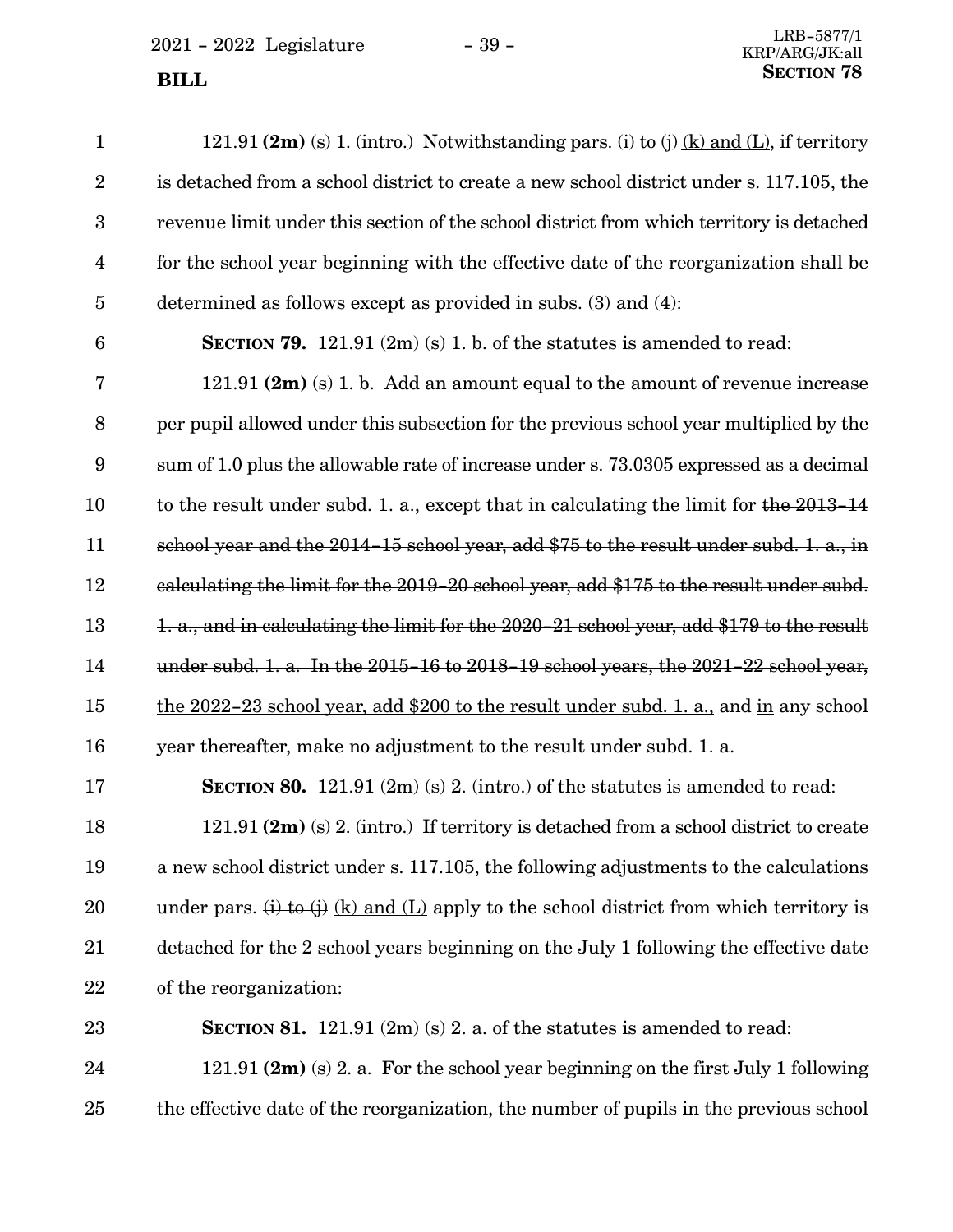<span id="page-39-0"></span> $2021 - 2022$  Legislature  $-40 -$ 

| $\mathbf{1}$   | year shall be used under pars. $(i)$ 1, $(im)$ 1, and $(j)$ 1. $(k)$ 1. and $(L)$ 1. instead of the   |
|----------------|-------------------------------------------------------------------------------------------------------|
| $\overline{2}$ | average of the number of pupils in the 3 previous school years; and for the school year               |
| $\overline{3}$ | beginning on the 2nd July 1 following the effective date of the reorganization, the                   |
| $\overline{4}$ | average of the number of pupils in the 2 previous school years shall be used under                    |
| $\overline{5}$ | pars. $(i)$ 1., $(im)$ 1., and $(j)$ 1. $(k)$ 1. and $(L)$ 1. instead of the average of the number of |
| 6              | pupils in the 3 previous school years.                                                                |
| 7              | <b>SECTION 82.</b> 121.91 $(2m)(s)$ 2. b. of the statutes is amended to read:                         |
| 8              | 121.91 $(2m)$ (s) 2. b. For the school year beginning on the first July 1 following                   |
| 9              | the effective date of the reorganization the average of the number of pupils in the                   |
| 10             | current and the previous school year shall be used under pars. $(i)$ 2. and $(j)$ 3. (k) 3.           |
| 11             | <u>and <math>(L)</math> 2</u> instead of the average of the number of pupils in the current and the 2 |
| 12             | preceding school years.                                                                               |
| 13             | <b>SECTION 83.</b> 121.91 $(2m)(t)$ 1. (intro.) of the statutes is amended to read:                   |
| 14             | 121.91 $(2m)$ (t) 1. (intro.) If 2 or more school districts are consolidated under                    |
| 15             | s. 117.08 or 117.09, in the $2019-20$ $2022-23$ school year, the consolidated school                  |
| 16             | district's revenue limit shall be determined as provided under par. $(im)$ , in the                   |
| 17             | 2020-21 school year, the consolidated school district's revenue limit shall be                        |
| 18             | determined as provided under par. $(i)$ (k), and in each school year thereafter, the                  |
| 19             | consolidated school district's revenue limit shall be determined as provided under                    |
| 20             | par. $(i)$ $(L)$ , except as follows:                                                                 |
| 21             | <b>SECTION 84. Nonstatutory provisions.</b>                                                           |

(1) TAX REBATE FOR 2022. 22

(a) In this subsection: 23

1. "Claimant" means an individual who is eligible to receive a rebate under this subsection. 24 25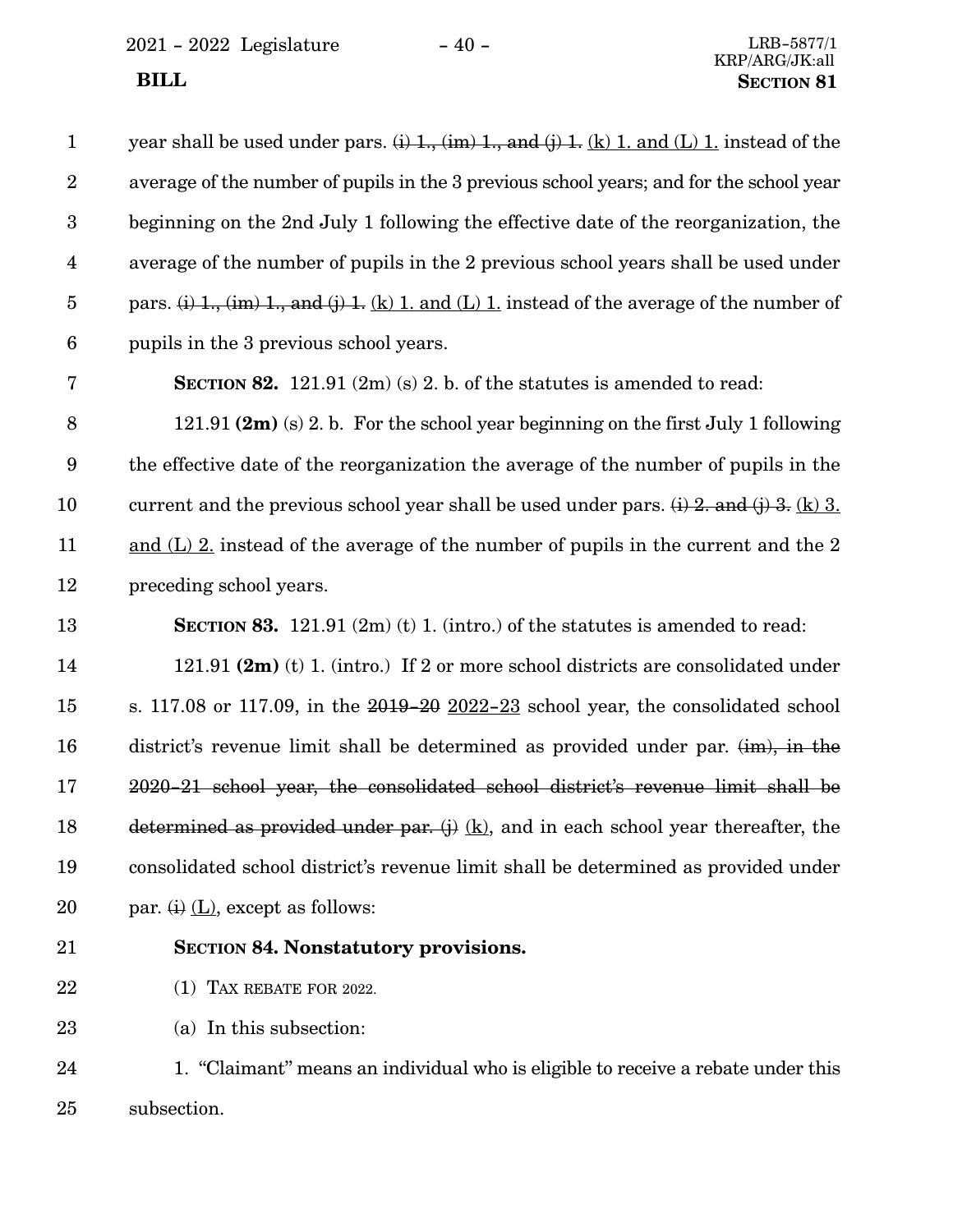$2021 - 2022$  Legislature  $-41 -$ 

<span id="page-40-0"></span>2. "Department" means the department of revenue. 3. "Full-year resident" means an individual who was a resident of this state for the entire year of 2021. 4. "Nonresident" means an individual who was not a resident of this state for any part of 2021. 5. "Part-year resident" means an individual who was a resident of this state for some part of 2021. (b) Subject to the limitations and conditions under this subsection, an individual who is a full-year resident or part-year resident is eligible to receive a rebate, as determined under par. (c) or (d), but a nonresident is not eligible to receive a rebate under this subsection. (c) A claimant who files a Wisconsin individual income tax return for the taxable year beginning after December 31, 2020, and before January 1, 2022, on or before the unextended due date shall receive a rebate under this subsection equal to \$150, multiplied by the number of personal exemptions claimed on the claimant's individual income tax return. A part-year resident who files a Wisconsin individual income tax return for the taxable year beginning after December 31, 2020, and before January 1, 2022, on or before the unextended due date may receive the rebate if the part-year resident was domiciled in this state on December 31, 2021. The department of administration shall make the payment under this paragraph as 1 2 3 4 5 6 7 8 9 10 11 12 13 14 15 16 17 18 19 20

21

(d) A claimant who has not filed a Wisconsin individual income tax return for the taxable year beginning after December 31, 2020, and before January 1, 2022, on or before the unextended due date because the claimant anticipates filing for or has filed for an extension or because the claimant does not anticipate filing such a return, 22 23 24 25

provided in par. ([g](#page-41-0)) without any further action required of the claimant.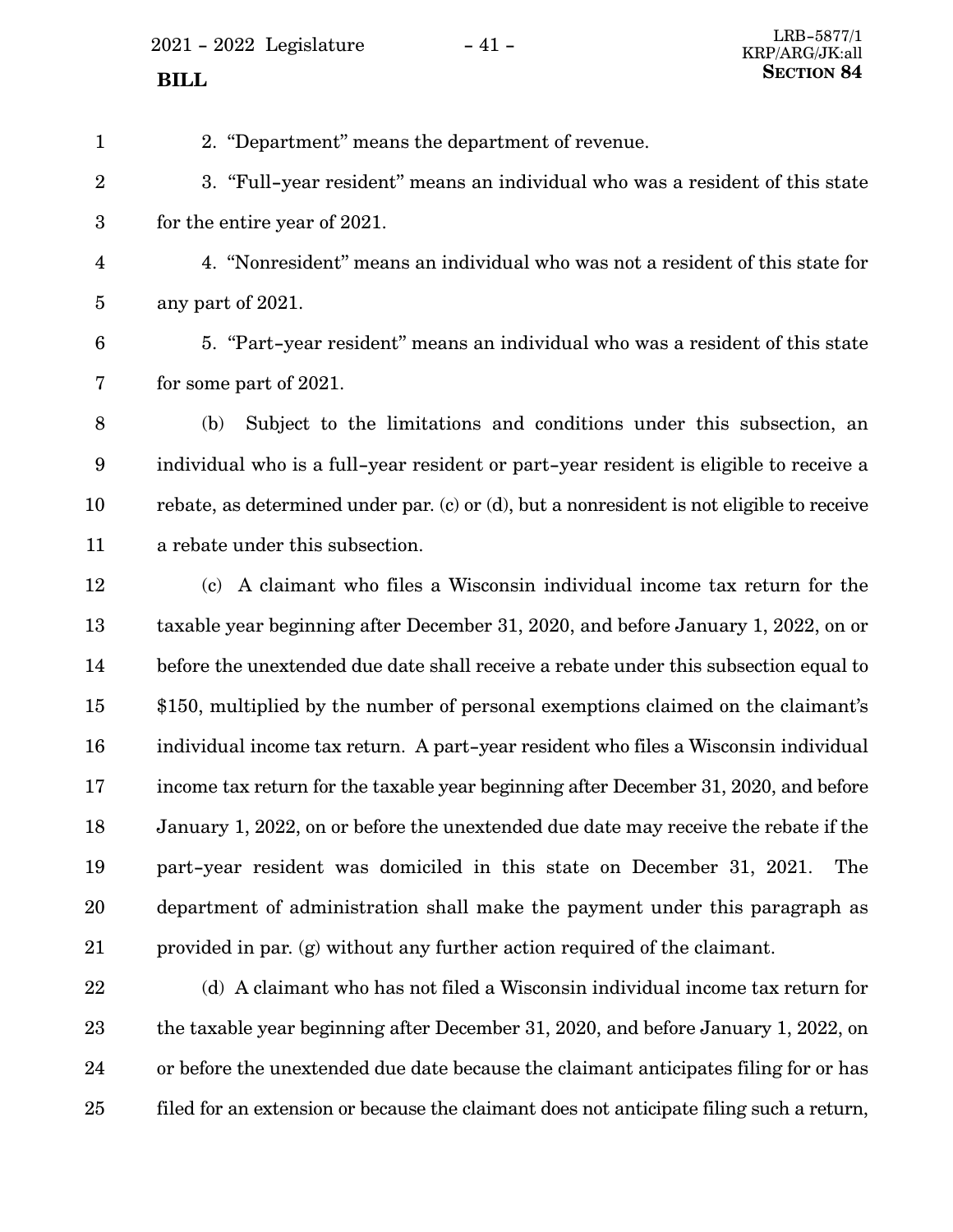<span id="page-41-0"></span>2021 - 2022 Legislature - 42 - LRB-5877/1

but who is a full-year resident or part-year resident, may receive a rebate under this subsection equal to \$150, multiplied by the number of personal exemptions that the claimant could have claimed on the claimant's Wisconsin individual income tax return for the taxable year beginning after December 31, 2020, and before January 1, 2022. A claimant is eligible to claim the rebate under this paragraph if the claimant is a resident of or is domiciled in this state on December 31, 2021, and maintains residency in this state at the time when the claimant files a claim as provided under par. (e). 1 2 3 4 5 6 7 8

(e) The department shall establish a portal on its Internet site for a claimant to file a claim for the rebate as provided under par. ([d\)](#page-40-0). The department shall establish a claim period ending on July 15, 2022, for claimants filing a claim under par. ([d](#page-40-0)). 9 10 11 12

(f) The department shall establish procedures for claimants who do not receive a rebate for which they were otherwise eligible under this subsection to file a claim for the rebate by December 31, 2022. No individual may make a claim for a rebate under this subsection after December 31, 2022. 13 14 15 16

(g) For each rebate under this subsection approved by the department, the department shall certify the allowable amount of the rebate to the department of administration for payment to the claimant by check, share draft, or other draft drawn from the appropriation account under s. 20.835 (2) (cd). The department of administration shall make rebate payments beginning on July 15, 2022. 17 18 19 20 21

(h) Section 71.80 (3) and (3m), as it applies to income tax refunds, applies to a rebate under this subsection. The department may enforce the rebate under this subsection and may take any action, conduct any proceeding, and proceed as it is authorized with respect to taxes under ch. 71. The income tax provisions in ch. 71 22 23 24 25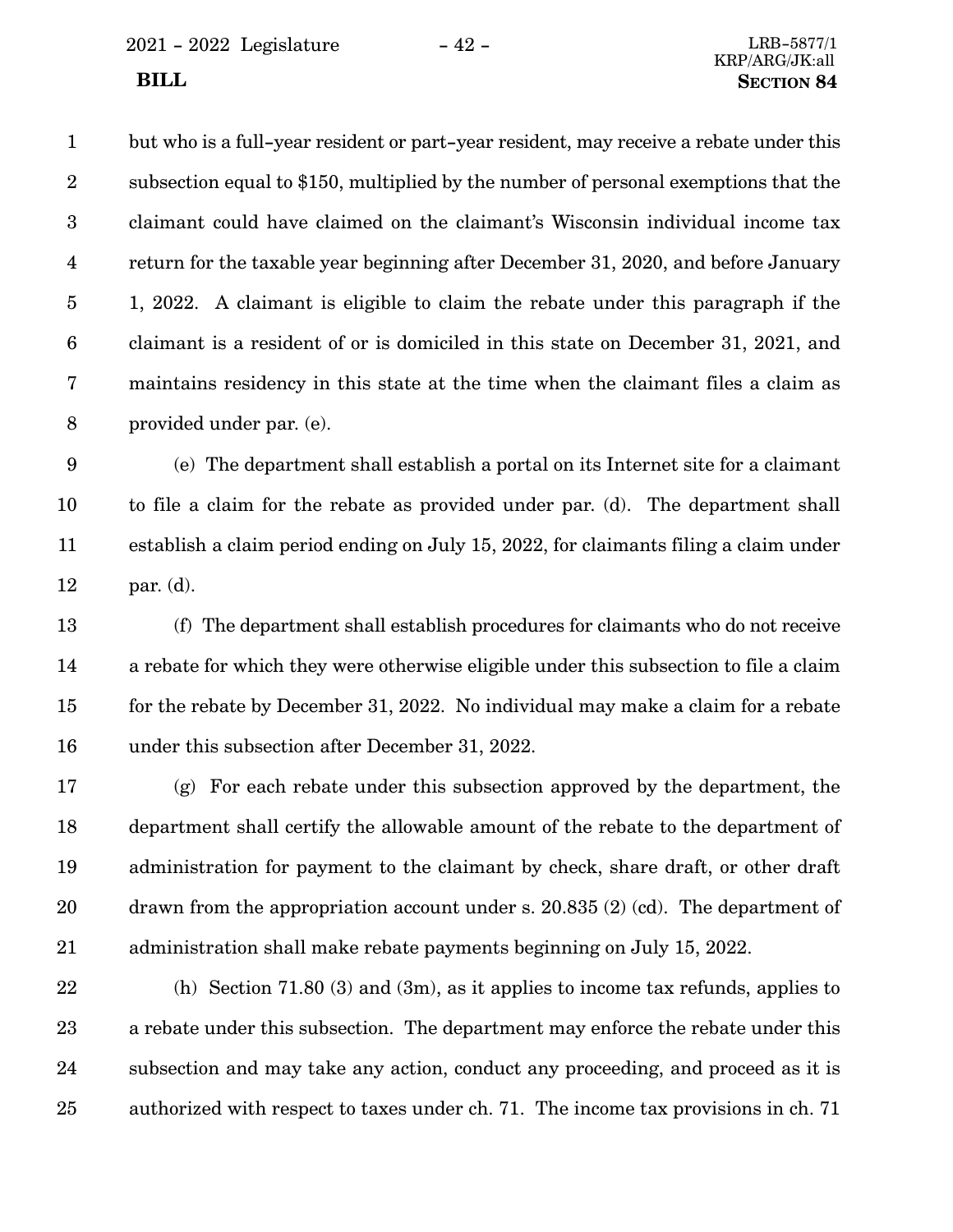$2021 - 2022$  Legislature  $-43 -$ 

1 2 relating to assessments, refunds, appeals, collection, interest, and penalties apply to the rebate under this subsection.

(i) If a claimant becomes deceased after he or she filed his or her claim for a rebate under this subsection, the amount of the rebate for which the claimant is eligible shall be paid to the claimant's estate. For purposes of this paragraph, the department of health services shall supply, without charge, vital records information to the department of revenue. 3 4 5 6 7

(j) Notwithstanding any other provision of state law that relates to determining, based on an individual's personal income or assets, that individual's eligibility for a state-funded grant, loan, monetary assistance, or other benefit, or the amount or extent of that grant, loan, monetary assistance, or other benefit, a state agency may not consider receipt of a onetime rebate under this subsection to be income or an asset of the individual. This paragraph shall be broadly construed to avoid determinations of ineligibility for a state-funded grant, loan, monetary assistance, or other benefit. 8 9 10 11 12 13 14 15

(k) By July 1, 2022, the department of health services shall request a waiver, to the extent permitted under federal law, from the secretary of the federal department of health and human services under 42 USC 1396n (c), and shall amend the state plan for services under 42 USC 1396, to authorize the department of health services to disregard receipt by an individual of a onetime rebate under this subsection in determining the individual's eligibility for Medical Assistance under s. 49.46 (1), 49.465, or 49.47 (4). 16 17 18 19 20 21 22

(L) To the extent permitted under federal law, a state agency shall disregard receipt by an individual of a onetime rebate under this subsection in determining the individual's eligibility for a federally funded grant, loan, monetary assistance, or 23 24 25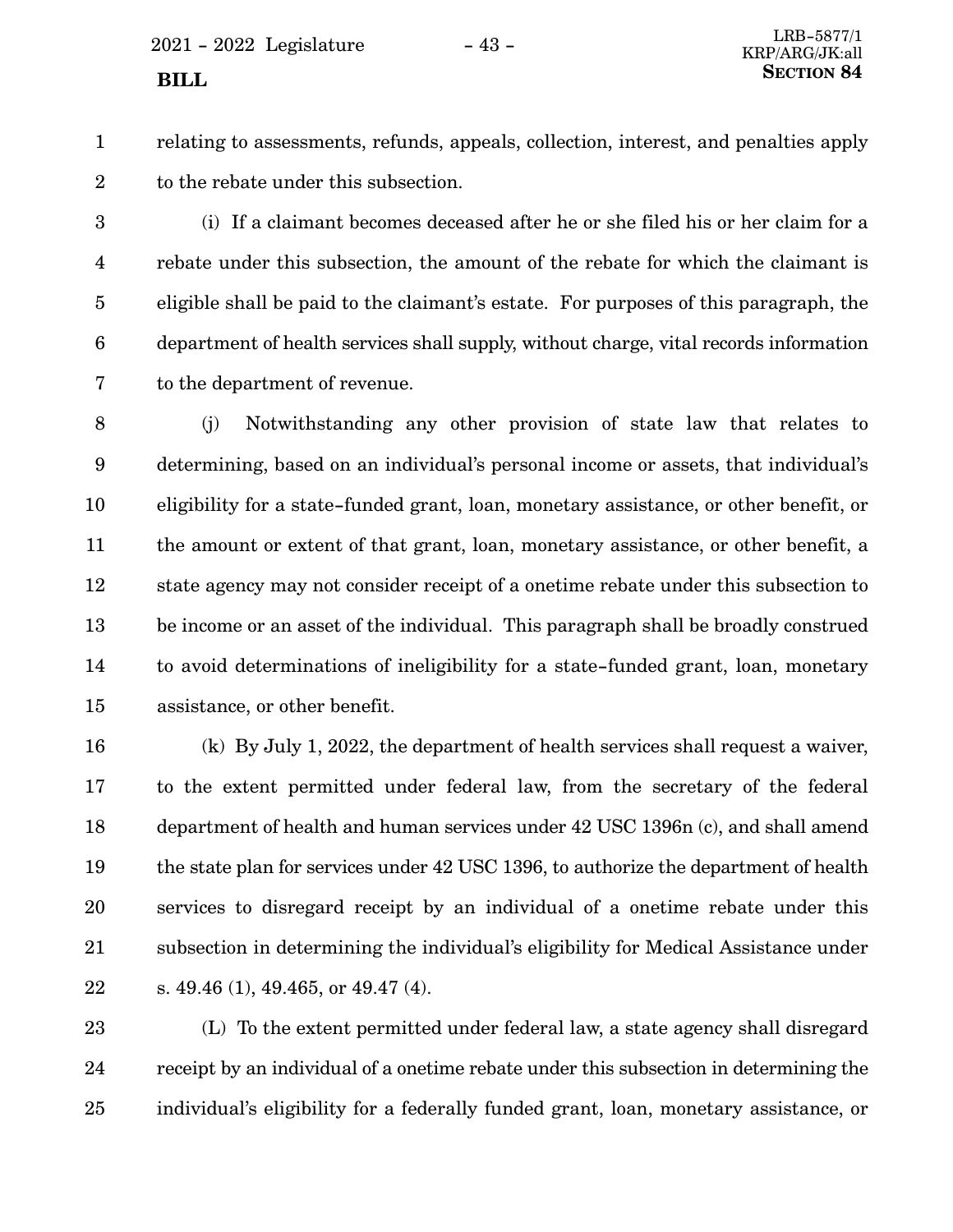<span id="page-43-0"></span>2021 - 2022 Legislature - 44 - LRB-5877/1

## KRP/ARG/JK:all  **BILL SECTION 84**

other benefit or in determining the amount or extent of that grant, loan, monetary assistance, or other benefit. 1 2

3

### **SECTION 85.**0**Fiscal changes.**

(1) GENERAL PROGRAM OPERATIONS. In the schedule under s. 20.005 (3) for the appropriation to the department of revenue under s. 20.566 (1) (a), the dollar amount for fiscal year 2021-22 is increased by \$506,400 for the purpose of administering the rebate program under SECTION [84](#page-39-0) ([1\)](#page-39-0) of this act. 4 5 6 7

(2) SPECIAL EDUCATION AID. In the schedule under s. 20.005 (3) for the appropriation to the department of public instruction under s. 20.255 (2) (b), the dollar amount for fiscal year 2022-23 is increased by \$172,643,000 to increase funding for aids for special education under s. 115.88. 8 9 10 11

(3) UW SYSTEM; GENERAL PROGRAM OPERATIONS. In the schedule under s. 20.005 (3) for the appropriation to the Board of Regents of the University of Wisconsin System under s. 20.285 (1) (a), the dollar amount for fiscal year 2022-23 is increased by \$111,000,000 for the purpose for which the appropriation is made. 12 13 14 15

(4) STATE AIDS FOR TECHNICAL COLLEGES. In the schedule under s. 20.005 (3) for the appropriation to the technical college system board under s. 20.292 (1) (d), the dollar amount for fiscal year 2022-23 is increased by \$28,000,000 for the purpose for which the appropriation is made. 16 17 18 19

(5) GENERAL EQUALIZATION AIDS. In the schedule under s. 20.005 (3) for the appropriation to the department of public instruction under s. 20.255 (2) (ac), the dollar amount for fiscal year 2022-23 is increased by \$188,000,000 for the purpose for which the appropriation is made. 20 21 22 23

(6) SCHOOL BREAKFAST PROGRAM. In the schedule under s. 20.005 (3) for the appropriation to the department of public instruction under s. 20.255 (2) (cm), the 24 25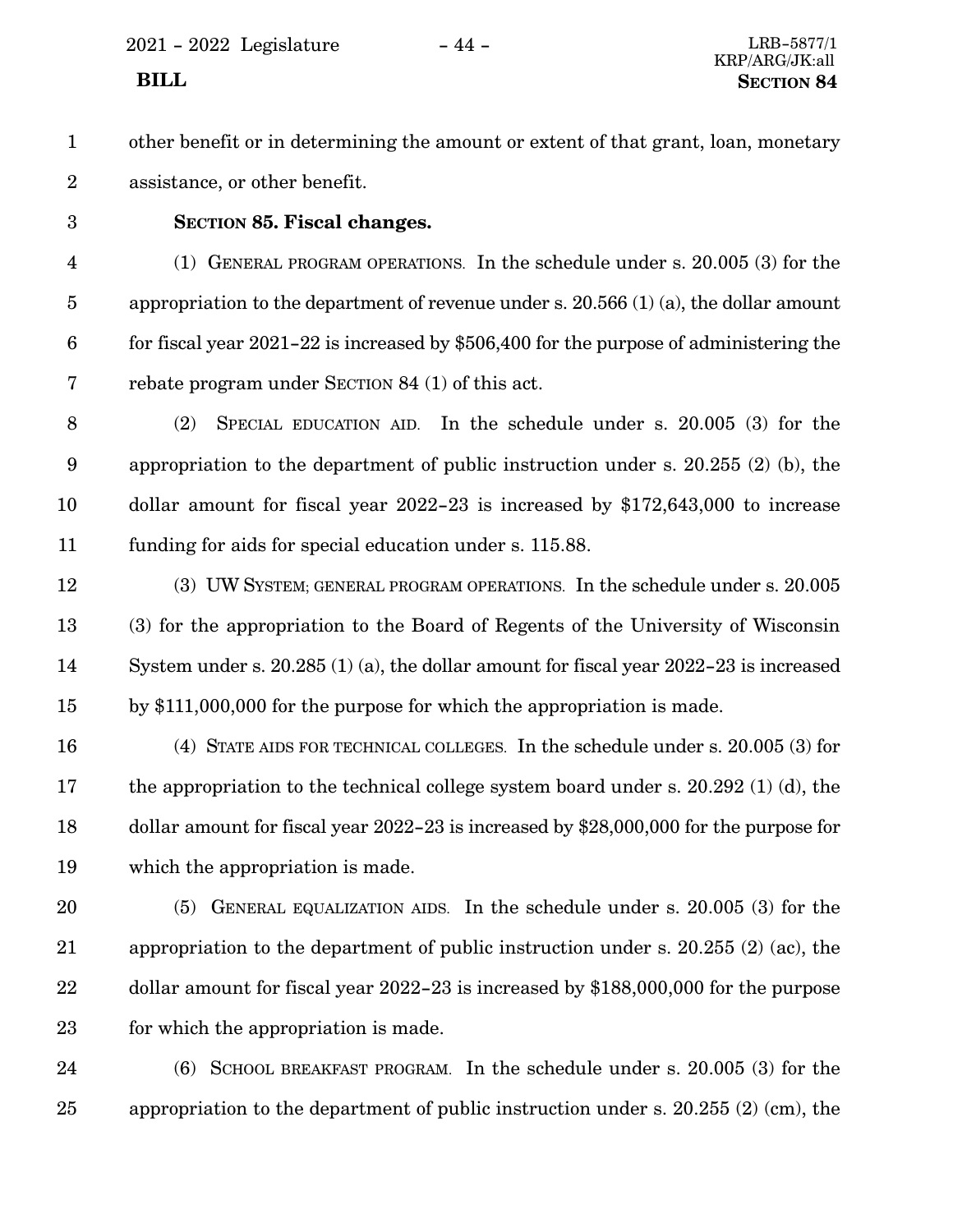$2021 - 2022$  Legislature  $-45 -$ 

dollar amount for fiscal year 2022-23 is increased by \$2,559,500 for the purpose for which the appropriation is made. 1 2

(7) ENGLISH LEARNER CATEGORICAL AID. In the schedule under s. 20.005 (3) for the appropriation to the department of public instruction under s.  $20.255(2)(cc)$ , the dollar amount for fiscal year 2022-23 is increased by \$18,287,200 for the purpose for which the appropriation is made. 3 4 5 6

(8) MENTAL HEALTH AND PUPIL WELLNESS AID. In the schedule under s. 20.005 (3) for the appropriation to the department of public instruction under s. 20.255 (2) (da), the dollar amount for fiscal year 2022-23 is increased by \$18,000,000 for the purpose for which the appropriation is made. 7 8 9 10

(9) SPECIAL EDUCATION TRANSITION READINESS GRANTS. In the schedule under s. 20.005 (3) for the appropriation to the department of public instruction under s.  $20.255$  (2) (bg), the dollar amount for fiscal year  $2022-23$  is increased by \$1,500,000 for the purpose for which the appropriation is made. 11 12 13 14

(10) ADDITIONAL SPECIAL EDUCATION AID. In the schedule under s. 20.005 (3) for the appropriation to the department of public instruction under s. 20.255 (2) (bd), the dollar amount for fiscal year 2022-23 is increased by \$5,719,500 for the purpose for which the appropriation is made. 15 16 17 18

(11) SUMMER SCHOOL GRANT PROGRAM. In the schedule under s. 20.005 (3) for the appropriation to the department of public instruction under s. 20.255 (2) (dj), the dollar amount for fiscal year 2022-23 is increased by \$3,600,000 to provide funding for grants under s. 115.447. 19 20 21 22

23

#### **SECTION 86. Initial applicability.**

(1) ENGLISH LEARNER CATEGORICAL AID. The treatment of ss. 115.96 (1), 115.97  $(1)$  and  $(6)$ , and  $115.977 (2)$ , the renumbering and amendment of ss. 115.993 and 24 25